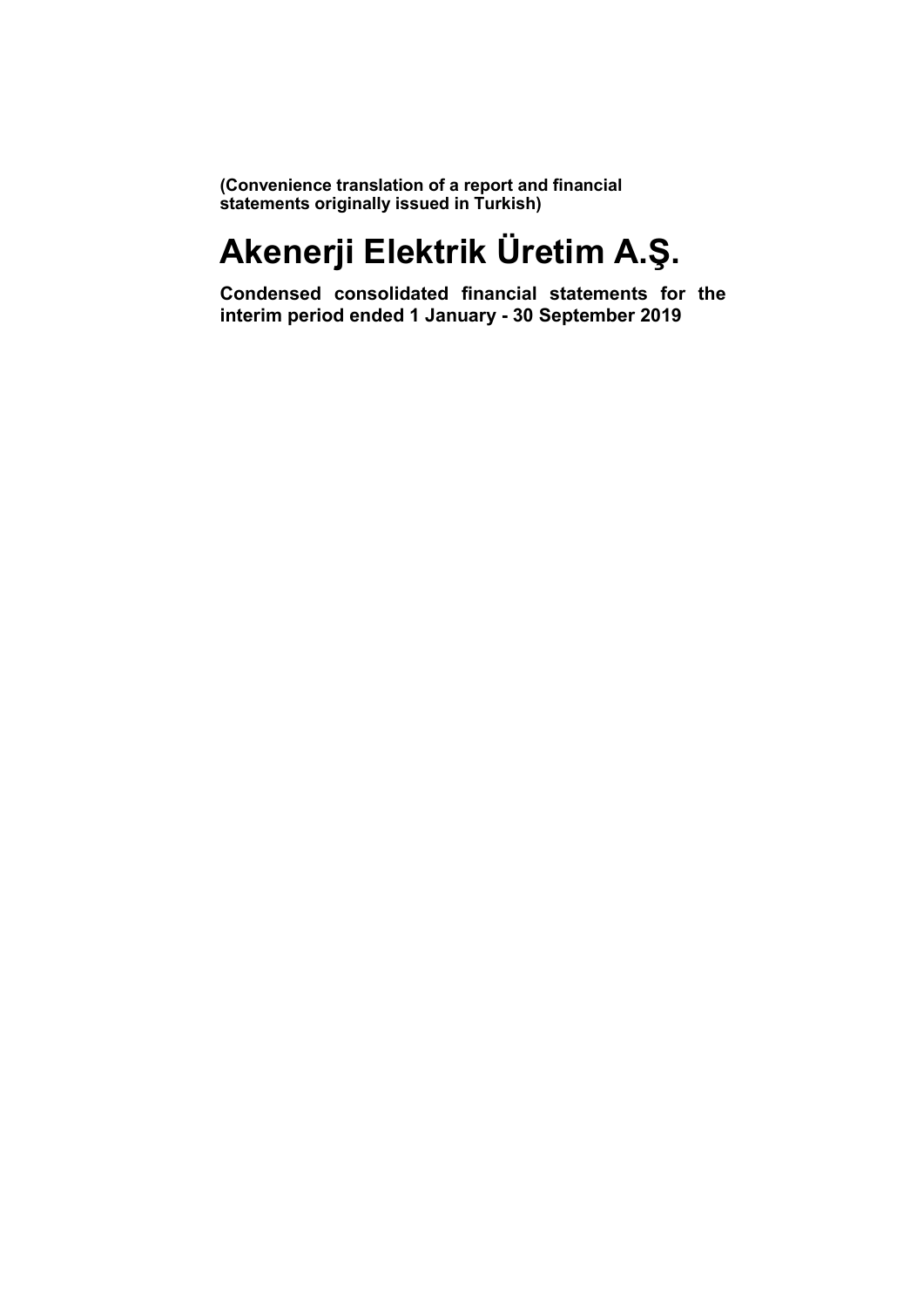|                    | <b>TABLE OF CONTENTS</b>                                               | <b>PAGE</b>             |
|--------------------|------------------------------------------------------------------------|-------------------------|
|                    | CONDENSED CONSOLIDATED STATEMENT OF FINANCIAL POSITION                 | $1 - 2$                 |
|                    |                                                                        | $\overline{3}$          |
|                    | <b>CONDENSED CONSOLIDATED STATEMENT OF OTHER COMPREHENSIVE INCOME </b> | $\overline{\mathbf{4}}$ |
|                    | CONDENSED CONSOLIDATED STATEMENT OF CHANGES IN EQUITY                  | 5                       |
|                    |                                                                        | 6                       |
|                    | NOTES TO THE CONDENSED CONSOLIDATED FINANCIAL STATEMENTS               | $7 - 40$                |
| NOTE <sub>1</sub>  |                                                                        | $\overline{7}$          |
| NOTE <sub>2</sub>  |                                                                        | $7 - 16$                |
| NOTE <sub>3</sub>  |                                                                        | $17 - 19$               |
| NOTE <sub>4</sub>  |                                                                        | $20 - 22$               |
| NOTE <sub>5</sub>  |                                                                        | 22                      |
| NOTE <sub>6</sub>  |                                                                        | $23 - 25$               |
| NOTE <sub>7</sub>  |                                                                        | 26                      |
| NOTE <sub>8</sub>  |                                                                        | 27                      |
| NOTE <sub>9</sub>  |                                                                        | 28-30                   |
| NOTE 10            |                                                                        | 31                      |
| NOTE 11            |                                                                        | 32                      |
| NOTE <sub>12</sub> |                                                                        | 33                      |
| NOTE <sub>13</sub> |                                                                        | 34                      |
| NOTE <sub>14</sub> |                                                                        | 34                      |
| NOTF <sub>15</sub> |                                                                        | 35-37                   |
| NOTE 16            |                                                                        | 37-39                   |
| NOTF <sub>17</sub> |                                                                        | 40                      |
| NOTF <sub>18</sub> |                                                                        | 40                      |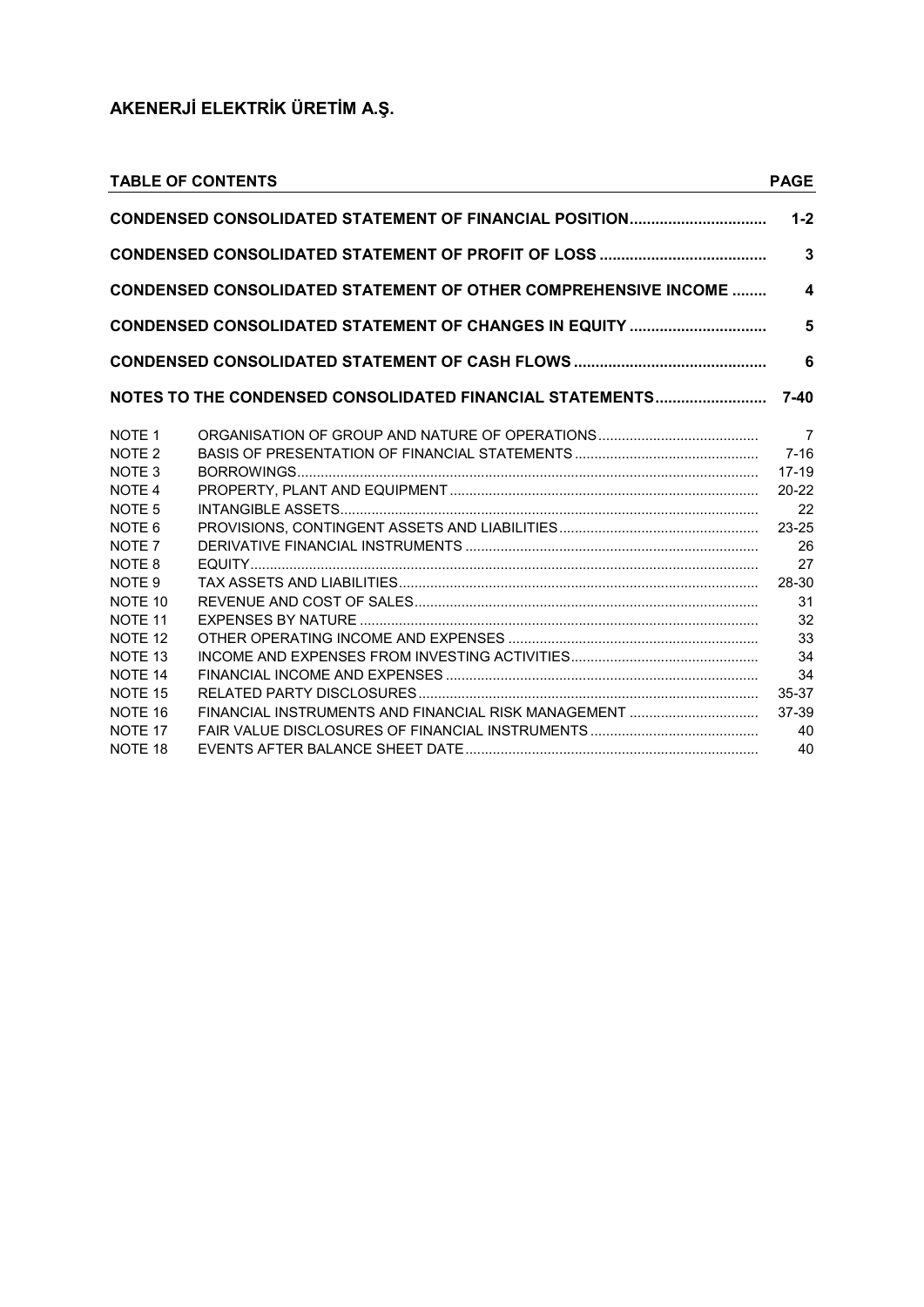# CONDENSED CONSOLIDATED STATEMENT OF FINANCIAL POSITION AS OF 30 SEPTEMBER 2019 AND 31 DECEMBER 2018

|                                  |                | <b>Current period</b> | <b>Prior period</b> |
|----------------------------------|----------------|-----------------------|---------------------|
|                                  |                | <b>Unaudited</b>      | <b>Audited</b>      |
|                                  | <b>Notes</b>   | 30 September 2019     | 31 December 2018    |
|                                  |                |                       |                     |
| <b>ASSETS</b>                    |                |                       |                     |
| <b>Current assets</b>            |                |                       |                     |
| Cash and cash equivalents        |                | 143.780.608           | 19.319.811          |
| Trade receivables                |                |                       |                     |
| - Due from related parties       | 15             | 8.494.407             | 7.704.996           |
| - Due from third parties         |                | 86.384.033            | 164.813.897         |
| Inventories                      |                | 1.785.964             | 674.399             |
| Other receivables                |                |                       |                     |
| - Due from third parties         |                | 3.764.940             | 13.753.685          |
| Prepaid expenses                 |                | 10.817.316            | 13.571.389          |
| Derivative financial instruments | 7              |                       | 24.345              |
| Current income tax assets        | 9              | 2.074.688             | 534.121             |
| Other current assets             |                | 55.303.382            | 105.060.349         |
|                                  |                |                       |                     |
| <b>Total current assets</b>      |                | 312.405.338           | 325.456.992         |
|                                  |                |                       |                     |
| Assets held for sale             |                | 1.509.975             |                     |
| <b>Non-current assets</b>        |                |                       |                     |
|                                  |                |                       |                     |
| Other receivables                |                |                       |                     |
| - Due from related parties       | 15             | 1.236.720             | 602.800             |
| - Due from third parties         |                | 1.549.552             | 336.824             |
| Inventories                      |                | 18.996.569            | 18.769.298          |
| <b>Financial investments</b>     |                | 100.000               | 100.000             |
| Property, plant and equipment    | 4              | 5.047.316.376         | 5.227.937.915       |
| Intangible assets                | 5              | 109.181.919           | 110.933.961         |
| Right of use assets              | $\overline{2}$ | 23.208.231            |                     |
| Deferred tax assets              | 9              | 1.939.659             | 741.959             |
| Prepaid expenses                 |                | 5.940.412             | 590.860             |
| Other non-current assets         |                |                       | 19.098.093          |
| Total non-current assets         |                | 5.209.469.438         | 5.379.111.710       |
|                                  |                |                       |                     |
| <b>TOTAL ASSETS</b>              |                | 5.523.384.751         | 5.704.568.702       |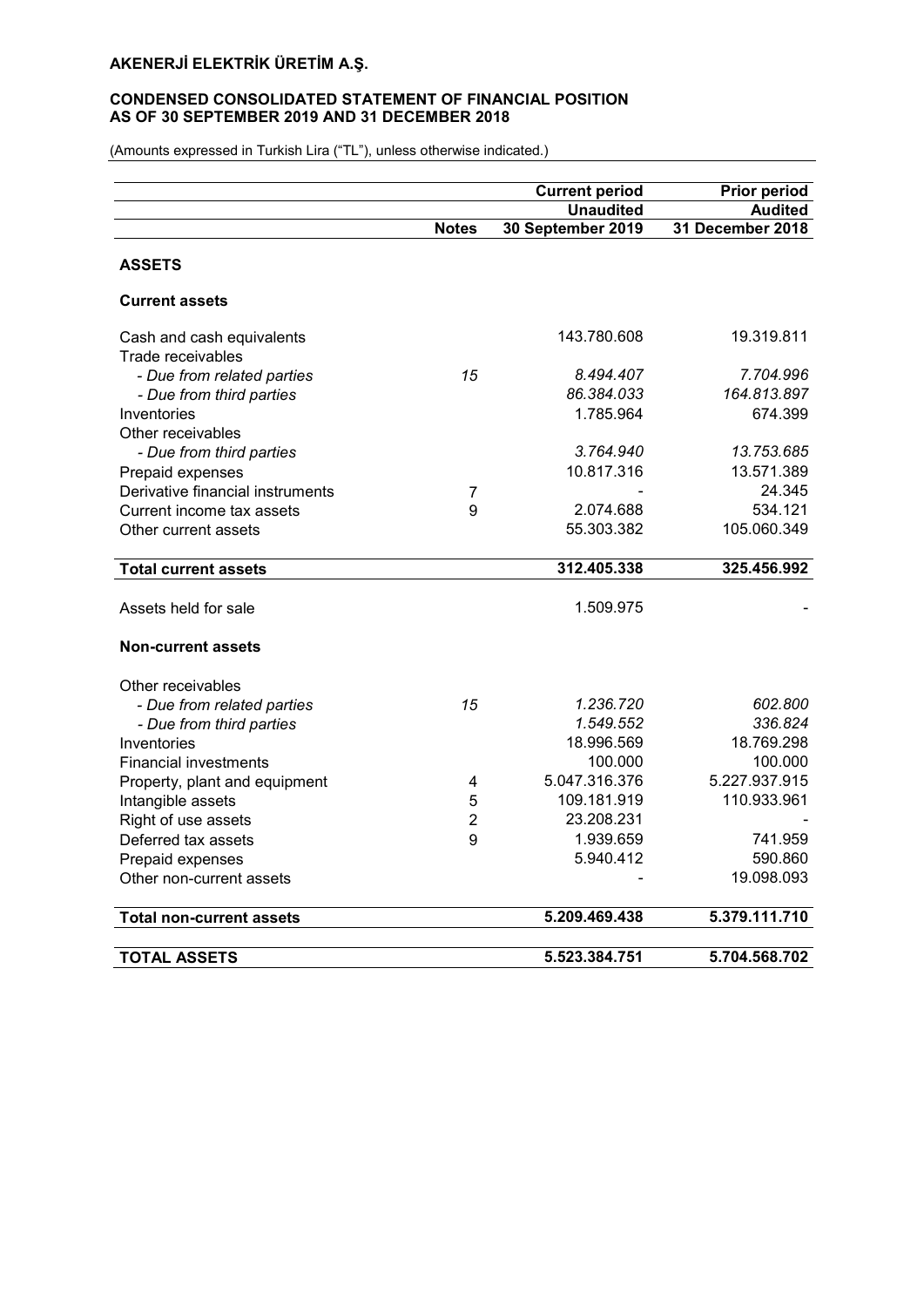# CONDENSED CONSOLIDATED STATEMENT OF FINANCIAL POSITION AS OF 30 SEPTEMBER 2019 AND 31 DECEMBER 2018

| <b>Unaudited</b><br><b>Audited</b><br>31 December 2018<br><b>Notes</b><br>30 September 2019<br><b>LIABILITIES</b><br><b>Current liabilities</b><br>3<br>Short term borrowings<br>70.750.000<br>236.637.968<br>Short term portion of long term borrowings<br>3<br>- Bank Ioans<br>1.560.897.661<br>873.780.809<br>3<br>- Lease liabilities<br>8.425.215<br>6.711.449<br>Trade payables<br>15<br>9.303.404<br>26.945.006<br>- Due to related parties<br>286.266.440<br>- Due to third parties<br>256.421.038<br>9<br>17.301<br>107.071<br>Current income tax liabilities<br>Other payables<br>- Due to third parties<br>1.866.829<br>2.341.912<br>Derivative financial instruments<br>7<br>12.919.531<br>20.818.097<br>Employee benefit obligations<br>794.347<br>581.002<br>Short term provisions<br>- Provisions for employee benefits<br>2.829.414<br>3.340.000<br>6<br>- Other short term provisions<br>21.042.255<br>18.338.205<br><b>Total current liabilities</b><br>1.953.165.561<br>1.467.969.393<br><b>Non-current liabilities</b><br>Long term borrowings<br>3.114.695.248<br>3.333.605.645<br>- Bank Ioans<br>3<br>3<br>61.151.542<br>- Lease liabilities<br>77.939.746<br>7<br>31.685.210<br>17.282.246<br>Derivative financial instruments<br>Trade payables<br>187.871.986<br>177.807.845<br>- Due to third parties<br>Other payables<br>- Due to third parties<br>16.324<br>16.483<br>Long term provisions<br>- Provisions for employee benefits<br>5.451.263<br>4.331.412<br>Deferred tax liabilities<br>9<br>115.209.505<br>181.839.302<br><b>Total non-current liabilities</b><br>3.532.869.441<br>3.776.034.316<br><b>EQUITY</b><br>729.164.000<br>Share capital<br>8<br>729.164.000<br>8<br>101.988.910<br>101.988.910<br>Adjustments to share capital<br>50.220.043<br>50.220.043<br>Share premiums<br>Other comprehensive income/expense to be reclassified to<br>profit/loss<br>- Gains/(losses) on cash flow hedging<br>(10.034.191)<br>(11.891.988)<br><b>Restricted reserves</b><br>8<br>12.053.172<br>- Legal reserves<br>12.053.172<br>- Other reserves<br>(4.322.722)<br>(4.322.722)<br>Other comprehensive income/expense not to be reclassified to<br>profit/loss<br>- Increase on revaluation of property, plant and equipment<br>2.443.388.075<br>2.548.936.335<br>- Gains/(losses) on re-measurement of defined benefit plans<br>(1.063.196)<br>(1.045.003)<br>Retained earnings/(losses)<br>(2.847.157.112)<br>(1.408.141.204)<br>Net profit/(loss) for the period<br>(436.887.230)<br>(1.556.396.550)<br><b>Total equity</b><br>37.349.749<br>460.564.993 |                                     | <b>Current period</b> | <b>Prior period</b> |
|----------------------------------------------------------------------------------------------------------------------------------------------------------------------------------------------------------------------------------------------------------------------------------------------------------------------------------------------------------------------------------------------------------------------------------------------------------------------------------------------------------------------------------------------------------------------------------------------------------------------------------------------------------------------------------------------------------------------------------------------------------------------------------------------------------------------------------------------------------------------------------------------------------------------------------------------------------------------------------------------------------------------------------------------------------------------------------------------------------------------------------------------------------------------------------------------------------------------------------------------------------------------------------------------------------------------------------------------------------------------------------------------------------------------------------------------------------------------------------------------------------------------------------------------------------------------------------------------------------------------------------------------------------------------------------------------------------------------------------------------------------------------------------------------------------------------------------------------------------------------------------------------------------------------------------------------------------------------------------------------------------------------------------------------------------------------------------------------------------------------------------------------------------------------------------------------------------------------------------------------------------------------------------------------------------------------------------------------------------------------------------------------------------------------------------------------------------------------------------------------------------------------------------------------------------------------------------------------|-------------------------------------|-----------------------|---------------------|
|                                                                                                                                                                                                                                                                                                                                                                                                                                                                                                                                                                                                                                                                                                                                                                                                                                                                                                                                                                                                                                                                                                                                                                                                                                                                                                                                                                                                                                                                                                                                                                                                                                                                                                                                                                                                                                                                                                                                                                                                                                                                                                                                                                                                                                                                                                                                                                                                                                                                                                                                                                                              |                                     |                       |                     |
|                                                                                                                                                                                                                                                                                                                                                                                                                                                                                                                                                                                                                                                                                                                                                                                                                                                                                                                                                                                                                                                                                                                                                                                                                                                                                                                                                                                                                                                                                                                                                                                                                                                                                                                                                                                                                                                                                                                                                                                                                                                                                                                                                                                                                                                                                                                                                                                                                                                                                                                                                                                              |                                     |                       |                     |
|                                                                                                                                                                                                                                                                                                                                                                                                                                                                                                                                                                                                                                                                                                                                                                                                                                                                                                                                                                                                                                                                                                                                                                                                                                                                                                                                                                                                                                                                                                                                                                                                                                                                                                                                                                                                                                                                                                                                                                                                                                                                                                                                                                                                                                                                                                                                                                                                                                                                                                                                                                                              |                                     |                       |                     |
|                                                                                                                                                                                                                                                                                                                                                                                                                                                                                                                                                                                                                                                                                                                                                                                                                                                                                                                                                                                                                                                                                                                                                                                                                                                                                                                                                                                                                                                                                                                                                                                                                                                                                                                                                                                                                                                                                                                                                                                                                                                                                                                                                                                                                                                                                                                                                                                                                                                                                                                                                                                              |                                     |                       |                     |
|                                                                                                                                                                                                                                                                                                                                                                                                                                                                                                                                                                                                                                                                                                                                                                                                                                                                                                                                                                                                                                                                                                                                                                                                                                                                                                                                                                                                                                                                                                                                                                                                                                                                                                                                                                                                                                                                                                                                                                                                                                                                                                                                                                                                                                                                                                                                                                                                                                                                                                                                                                                              |                                     |                       |                     |
|                                                                                                                                                                                                                                                                                                                                                                                                                                                                                                                                                                                                                                                                                                                                                                                                                                                                                                                                                                                                                                                                                                                                                                                                                                                                                                                                                                                                                                                                                                                                                                                                                                                                                                                                                                                                                                                                                                                                                                                                                                                                                                                                                                                                                                                                                                                                                                                                                                                                                                                                                                                              |                                     |                       |                     |
|                                                                                                                                                                                                                                                                                                                                                                                                                                                                                                                                                                                                                                                                                                                                                                                                                                                                                                                                                                                                                                                                                                                                                                                                                                                                                                                                                                                                                                                                                                                                                                                                                                                                                                                                                                                                                                                                                                                                                                                                                                                                                                                                                                                                                                                                                                                                                                                                                                                                                                                                                                                              |                                     |                       |                     |
|                                                                                                                                                                                                                                                                                                                                                                                                                                                                                                                                                                                                                                                                                                                                                                                                                                                                                                                                                                                                                                                                                                                                                                                                                                                                                                                                                                                                                                                                                                                                                                                                                                                                                                                                                                                                                                                                                                                                                                                                                                                                                                                                                                                                                                                                                                                                                                                                                                                                                                                                                                                              |                                     |                       |                     |
|                                                                                                                                                                                                                                                                                                                                                                                                                                                                                                                                                                                                                                                                                                                                                                                                                                                                                                                                                                                                                                                                                                                                                                                                                                                                                                                                                                                                                                                                                                                                                                                                                                                                                                                                                                                                                                                                                                                                                                                                                                                                                                                                                                                                                                                                                                                                                                                                                                                                                                                                                                                              |                                     |                       |                     |
|                                                                                                                                                                                                                                                                                                                                                                                                                                                                                                                                                                                                                                                                                                                                                                                                                                                                                                                                                                                                                                                                                                                                                                                                                                                                                                                                                                                                                                                                                                                                                                                                                                                                                                                                                                                                                                                                                                                                                                                                                                                                                                                                                                                                                                                                                                                                                                                                                                                                                                                                                                                              |                                     |                       |                     |
|                                                                                                                                                                                                                                                                                                                                                                                                                                                                                                                                                                                                                                                                                                                                                                                                                                                                                                                                                                                                                                                                                                                                                                                                                                                                                                                                                                                                                                                                                                                                                                                                                                                                                                                                                                                                                                                                                                                                                                                                                                                                                                                                                                                                                                                                                                                                                                                                                                                                                                                                                                                              |                                     |                       |                     |
|                                                                                                                                                                                                                                                                                                                                                                                                                                                                                                                                                                                                                                                                                                                                                                                                                                                                                                                                                                                                                                                                                                                                                                                                                                                                                                                                                                                                                                                                                                                                                                                                                                                                                                                                                                                                                                                                                                                                                                                                                                                                                                                                                                                                                                                                                                                                                                                                                                                                                                                                                                                              |                                     |                       |                     |
|                                                                                                                                                                                                                                                                                                                                                                                                                                                                                                                                                                                                                                                                                                                                                                                                                                                                                                                                                                                                                                                                                                                                                                                                                                                                                                                                                                                                                                                                                                                                                                                                                                                                                                                                                                                                                                                                                                                                                                                                                                                                                                                                                                                                                                                                                                                                                                                                                                                                                                                                                                                              |                                     |                       |                     |
|                                                                                                                                                                                                                                                                                                                                                                                                                                                                                                                                                                                                                                                                                                                                                                                                                                                                                                                                                                                                                                                                                                                                                                                                                                                                                                                                                                                                                                                                                                                                                                                                                                                                                                                                                                                                                                                                                                                                                                                                                                                                                                                                                                                                                                                                                                                                                                                                                                                                                                                                                                                              |                                     |                       |                     |
|                                                                                                                                                                                                                                                                                                                                                                                                                                                                                                                                                                                                                                                                                                                                                                                                                                                                                                                                                                                                                                                                                                                                                                                                                                                                                                                                                                                                                                                                                                                                                                                                                                                                                                                                                                                                                                                                                                                                                                                                                                                                                                                                                                                                                                                                                                                                                                                                                                                                                                                                                                                              |                                     |                       |                     |
|                                                                                                                                                                                                                                                                                                                                                                                                                                                                                                                                                                                                                                                                                                                                                                                                                                                                                                                                                                                                                                                                                                                                                                                                                                                                                                                                                                                                                                                                                                                                                                                                                                                                                                                                                                                                                                                                                                                                                                                                                                                                                                                                                                                                                                                                                                                                                                                                                                                                                                                                                                                              |                                     |                       |                     |
|                                                                                                                                                                                                                                                                                                                                                                                                                                                                                                                                                                                                                                                                                                                                                                                                                                                                                                                                                                                                                                                                                                                                                                                                                                                                                                                                                                                                                                                                                                                                                                                                                                                                                                                                                                                                                                                                                                                                                                                                                                                                                                                                                                                                                                                                                                                                                                                                                                                                                                                                                                                              |                                     |                       |                     |
|                                                                                                                                                                                                                                                                                                                                                                                                                                                                                                                                                                                                                                                                                                                                                                                                                                                                                                                                                                                                                                                                                                                                                                                                                                                                                                                                                                                                                                                                                                                                                                                                                                                                                                                                                                                                                                                                                                                                                                                                                                                                                                                                                                                                                                                                                                                                                                                                                                                                                                                                                                                              |                                     |                       |                     |
|                                                                                                                                                                                                                                                                                                                                                                                                                                                                                                                                                                                                                                                                                                                                                                                                                                                                                                                                                                                                                                                                                                                                                                                                                                                                                                                                                                                                                                                                                                                                                                                                                                                                                                                                                                                                                                                                                                                                                                                                                                                                                                                                                                                                                                                                                                                                                                                                                                                                                                                                                                                              |                                     |                       |                     |
|                                                                                                                                                                                                                                                                                                                                                                                                                                                                                                                                                                                                                                                                                                                                                                                                                                                                                                                                                                                                                                                                                                                                                                                                                                                                                                                                                                                                                                                                                                                                                                                                                                                                                                                                                                                                                                                                                                                                                                                                                                                                                                                                                                                                                                                                                                                                                                                                                                                                                                                                                                                              |                                     |                       |                     |
|                                                                                                                                                                                                                                                                                                                                                                                                                                                                                                                                                                                                                                                                                                                                                                                                                                                                                                                                                                                                                                                                                                                                                                                                                                                                                                                                                                                                                                                                                                                                                                                                                                                                                                                                                                                                                                                                                                                                                                                                                                                                                                                                                                                                                                                                                                                                                                                                                                                                                                                                                                                              |                                     |                       |                     |
|                                                                                                                                                                                                                                                                                                                                                                                                                                                                                                                                                                                                                                                                                                                                                                                                                                                                                                                                                                                                                                                                                                                                                                                                                                                                                                                                                                                                                                                                                                                                                                                                                                                                                                                                                                                                                                                                                                                                                                                                                                                                                                                                                                                                                                                                                                                                                                                                                                                                                                                                                                                              |                                     |                       |                     |
|                                                                                                                                                                                                                                                                                                                                                                                                                                                                                                                                                                                                                                                                                                                                                                                                                                                                                                                                                                                                                                                                                                                                                                                                                                                                                                                                                                                                                                                                                                                                                                                                                                                                                                                                                                                                                                                                                                                                                                                                                                                                                                                                                                                                                                                                                                                                                                                                                                                                                                                                                                                              |                                     |                       |                     |
|                                                                                                                                                                                                                                                                                                                                                                                                                                                                                                                                                                                                                                                                                                                                                                                                                                                                                                                                                                                                                                                                                                                                                                                                                                                                                                                                                                                                                                                                                                                                                                                                                                                                                                                                                                                                                                                                                                                                                                                                                                                                                                                                                                                                                                                                                                                                                                                                                                                                                                                                                                                              |                                     |                       |                     |
|                                                                                                                                                                                                                                                                                                                                                                                                                                                                                                                                                                                                                                                                                                                                                                                                                                                                                                                                                                                                                                                                                                                                                                                                                                                                                                                                                                                                                                                                                                                                                                                                                                                                                                                                                                                                                                                                                                                                                                                                                                                                                                                                                                                                                                                                                                                                                                                                                                                                                                                                                                                              |                                     |                       |                     |
|                                                                                                                                                                                                                                                                                                                                                                                                                                                                                                                                                                                                                                                                                                                                                                                                                                                                                                                                                                                                                                                                                                                                                                                                                                                                                                                                                                                                                                                                                                                                                                                                                                                                                                                                                                                                                                                                                                                                                                                                                                                                                                                                                                                                                                                                                                                                                                                                                                                                                                                                                                                              |                                     |                       |                     |
|                                                                                                                                                                                                                                                                                                                                                                                                                                                                                                                                                                                                                                                                                                                                                                                                                                                                                                                                                                                                                                                                                                                                                                                                                                                                                                                                                                                                                                                                                                                                                                                                                                                                                                                                                                                                                                                                                                                                                                                                                                                                                                                                                                                                                                                                                                                                                                                                                                                                                                                                                                                              |                                     |                       |                     |
|                                                                                                                                                                                                                                                                                                                                                                                                                                                                                                                                                                                                                                                                                                                                                                                                                                                                                                                                                                                                                                                                                                                                                                                                                                                                                                                                                                                                                                                                                                                                                                                                                                                                                                                                                                                                                                                                                                                                                                                                                                                                                                                                                                                                                                                                                                                                                                                                                                                                                                                                                                                              |                                     |                       |                     |
|                                                                                                                                                                                                                                                                                                                                                                                                                                                                                                                                                                                                                                                                                                                                                                                                                                                                                                                                                                                                                                                                                                                                                                                                                                                                                                                                                                                                                                                                                                                                                                                                                                                                                                                                                                                                                                                                                                                                                                                                                                                                                                                                                                                                                                                                                                                                                                                                                                                                                                                                                                                              |                                     |                       |                     |
|                                                                                                                                                                                                                                                                                                                                                                                                                                                                                                                                                                                                                                                                                                                                                                                                                                                                                                                                                                                                                                                                                                                                                                                                                                                                                                                                                                                                                                                                                                                                                                                                                                                                                                                                                                                                                                                                                                                                                                                                                                                                                                                                                                                                                                                                                                                                                                                                                                                                                                                                                                                              |                                     |                       |                     |
|                                                                                                                                                                                                                                                                                                                                                                                                                                                                                                                                                                                                                                                                                                                                                                                                                                                                                                                                                                                                                                                                                                                                                                                                                                                                                                                                                                                                                                                                                                                                                                                                                                                                                                                                                                                                                                                                                                                                                                                                                                                                                                                                                                                                                                                                                                                                                                                                                                                                                                                                                                                              |                                     |                       |                     |
|                                                                                                                                                                                                                                                                                                                                                                                                                                                                                                                                                                                                                                                                                                                                                                                                                                                                                                                                                                                                                                                                                                                                                                                                                                                                                                                                                                                                                                                                                                                                                                                                                                                                                                                                                                                                                                                                                                                                                                                                                                                                                                                                                                                                                                                                                                                                                                                                                                                                                                                                                                                              |                                     |                       |                     |
|                                                                                                                                                                                                                                                                                                                                                                                                                                                                                                                                                                                                                                                                                                                                                                                                                                                                                                                                                                                                                                                                                                                                                                                                                                                                                                                                                                                                                                                                                                                                                                                                                                                                                                                                                                                                                                                                                                                                                                                                                                                                                                                                                                                                                                                                                                                                                                                                                                                                                                                                                                                              |                                     |                       |                     |
|                                                                                                                                                                                                                                                                                                                                                                                                                                                                                                                                                                                                                                                                                                                                                                                                                                                                                                                                                                                                                                                                                                                                                                                                                                                                                                                                                                                                                                                                                                                                                                                                                                                                                                                                                                                                                                                                                                                                                                                                                                                                                                                                                                                                                                                                                                                                                                                                                                                                                                                                                                                              |                                     |                       |                     |
|                                                                                                                                                                                                                                                                                                                                                                                                                                                                                                                                                                                                                                                                                                                                                                                                                                                                                                                                                                                                                                                                                                                                                                                                                                                                                                                                                                                                                                                                                                                                                                                                                                                                                                                                                                                                                                                                                                                                                                                                                                                                                                                                                                                                                                                                                                                                                                                                                                                                                                                                                                                              |                                     |                       |                     |
|                                                                                                                                                                                                                                                                                                                                                                                                                                                                                                                                                                                                                                                                                                                                                                                                                                                                                                                                                                                                                                                                                                                                                                                                                                                                                                                                                                                                                                                                                                                                                                                                                                                                                                                                                                                                                                                                                                                                                                                                                                                                                                                                                                                                                                                                                                                                                                                                                                                                                                                                                                                              |                                     |                       |                     |
|                                                                                                                                                                                                                                                                                                                                                                                                                                                                                                                                                                                                                                                                                                                                                                                                                                                                                                                                                                                                                                                                                                                                                                                                                                                                                                                                                                                                                                                                                                                                                                                                                                                                                                                                                                                                                                                                                                                                                                                                                                                                                                                                                                                                                                                                                                                                                                                                                                                                                                                                                                                              |                                     |                       |                     |
|                                                                                                                                                                                                                                                                                                                                                                                                                                                                                                                                                                                                                                                                                                                                                                                                                                                                                                                                                                                                                                                                                                                                                                                                                                                                                                                                                                                                                                                                                                                                                                                                                                                                                                                                                                                                                                                                                                                                                                                                                                                                                                                                                                                                                                                                                                                                                                                                                                                                                                                                                                                              |                                     |                       |                     |
|                                                                                                                                                                                                                                                                                                                                                                                                                                                                                                                                                                                                                                                                                                                                                                                                                                                                                                                                                                                                                                                                                                                                                                                                                                                                                                                                                                                                                                                                                                                                                                                                                                                                                                                                                                                                                                                                                                                                                                                                                                                                                                                                                                                                                                                                                                                                                                                                                                                                                                                                                                                              |                                     |                       |                     |
|                                                                                                                                                                                                                                                                                                                                                                                                                                                                                                                                                                                                                                                                                                                                                                                                                                                                                                                                                                                                                                                                                                                                                                                                                                                                                                                                                                                                                                                                                                                                                                                                                                                                                                                                                                                                                                                                                                                                                                                                                                                                                                                                                                                                                                                                                                                                                                                                                                                                                                                                                                                              |                                     |                       |                     |
|                                                                                                                                                                                                                                                                                                                                                                                                                                                                                                                                                                                                                                                                                                                                                                                                                                                                                                                                                                                                                                                                                                                                                                                                                                                                                                                                                                                                                                                                                                                                                                                                                                                                                                                                                                                                                                                                                                                                                                                                                                                                                                                                                                                                                                                                                                                                                                                                                                                                                                                                                                                              |                                     |                       |                     |
|                                                                                                                                                                                                                                                                                                                                                                                                                                                                                                                                                                                                                                                                                                                                                                                                                                                                                                                                                                                                                                                                                                                                                                                                                                                                                                                                                                                                                                                                                                                                                                                                                                                                                                                                                                                                                                                                                                                                                                                                                                                                                                                                                                                                                                                                                                                                                                                                                                                                                                                                                                                              |                                     |                       |                     |
|                                                                                                                                                                                                                                                                                                                                                                                                                                                                                                                                                                                                                                                                                                                                                                                                                                                                                                                                                                                                                                                                                                                                                                                                                                                                                                                                                                                                                                                                                                                                                                                                                                                                                                                                                                                                                                                                                                                                                                                                                                                                                                                                                                                                                                                                                                                                                                                                                                                                                                                                                                                              |                                     |                       |                     |
|                                                                                                                                                                                                                                                                                                                                                                                                                                                                                                                                                                                                                                                                                                                                                                                                                                                                                                                                                                                                                                                                                                                                                                                                                                                                                                                                                                                                                                                                                                                                                                                                                                                                                                                                                                                                                                                                                                                                                                                                                                                                                                                                                                                                                                                                                                                                                                                                                                                                                                                                                                                              |                                     |                       |                     |
|                                                                                                                                                                                                                                                                                                                                                                                                                                                                                                                                                                                                                                                                                                                                                                                                                                                                                                                                                                                                                                                                                                                                                                                                                                                                                                                                                                                                                                                                                                                                                                                                                                                                                                                                                                                                                                                                                                                                                                                                                                                                                                                                                                                                                                                                                                                                                                                                                                                                                                                                                                                              |                                     |                       |                     |
|                                                                                                                                                                                                                                                                                                                                                                                                                                                                                                                                                                                                                                                                                                                                                                                                                                                                                                                                                                                                                                                                                                                                                                                                                                                                                                                                                                                                                                                                                                                                                                                                                                                                                                                                                                                                                                                                                                                                                                                                                                                                                                                                                                                                                                                                                                                                                                                                                                                                                                                                                                                              |                                     |                       |                     |
|                                                                                                                                                                                                                                                                                                                                                                                                                                                                                                                                                                                                                                                                                                                                                                                                                                                                                                                                                                                                                                                                                                                                                                                                                                                                                                                                                                                                                                                                                                                                                                                                                                                                                                                                                                                                                                                                                                                                                                                                                                                                                                                                                                                                                                                                                                                                                                                                                                                                                                                                                                                              |                                     |                       |                     |
|                                                                                                                                                                                                                                                                                                                                                                                                                                                                                                                                                                                                                                                                                                                                                                                                                                                                                                                                                                                                                                                                                                                                                                                                                                                                                                                                                                                                                                                                                                                                                                                                                                                                                                                                                                                                                                                                                                                                                                                                                                                                                                                                                                                                                                                                                                                                                                                                                                                                                                                                                                                              |                                     |                       |                     |
|                                                                                                                                                                                                                                                                                                                                                                                                                                                                                                                                                                                                                                                                                                                                                                                                                                                                                                                                                                                                                                                                                                                                                                                                                                                                                                                                                                                                                                                                                                                                                                                                                                                                                                                                                                                                                                                                                                                                                                                                                                                                                                                                                                                                                                                                                                                                                                                                                                                                                                                                                                                              |                                     |                       |                     |
|                                                                                                                                                                                                                                                                                                                                                                                                                                                                                                                                                                                                                                                                                                                                                                                                                                                                                                                                                                                                                                                                                                                                                                                                                                                                                                                                                                                                                                                                                                                                                                                                                                                                                                                                                                                                                                                                                                                                                                                                                                                                                                                                                                                                                                                                                                                                                                                                                                                                                                                                                                                              |                                     |                       |                     |
|                                                                                                                                                                                                                                                                                                                                                                                                                                                                                                                                                                                                                                                                                                                                                                                                                                                                                                                                                                                                                                                                                                                                                                                                                                                                                                                                                                                                                                                                                                                                                                                                                                                                                                                                                                                                                                                                                                                                                                                                                                                                                                                                                                                                                                                                                                                                                                                                                                                                                                                                                                                              |                                     |                       |                     |
|                                                                                                                                                                                                                                                                                                                                                                                                                                                                                                                                                                                                                                                                                                                                                                                                                                                                                                                                                                                                                                                                                                                                                                                                                                                                                                                                                                                                                                                                                                                                                                                                                                                                                                                                                                                                                                                                                                                                                                                                                                                                                                                                                                                                                                                                                                                                                                                                                                                                                                                                                                                              | <b>TOTAL LIABILITIES AND EQUITY</b> | 5.523.384.751         | 5.704.568.702       |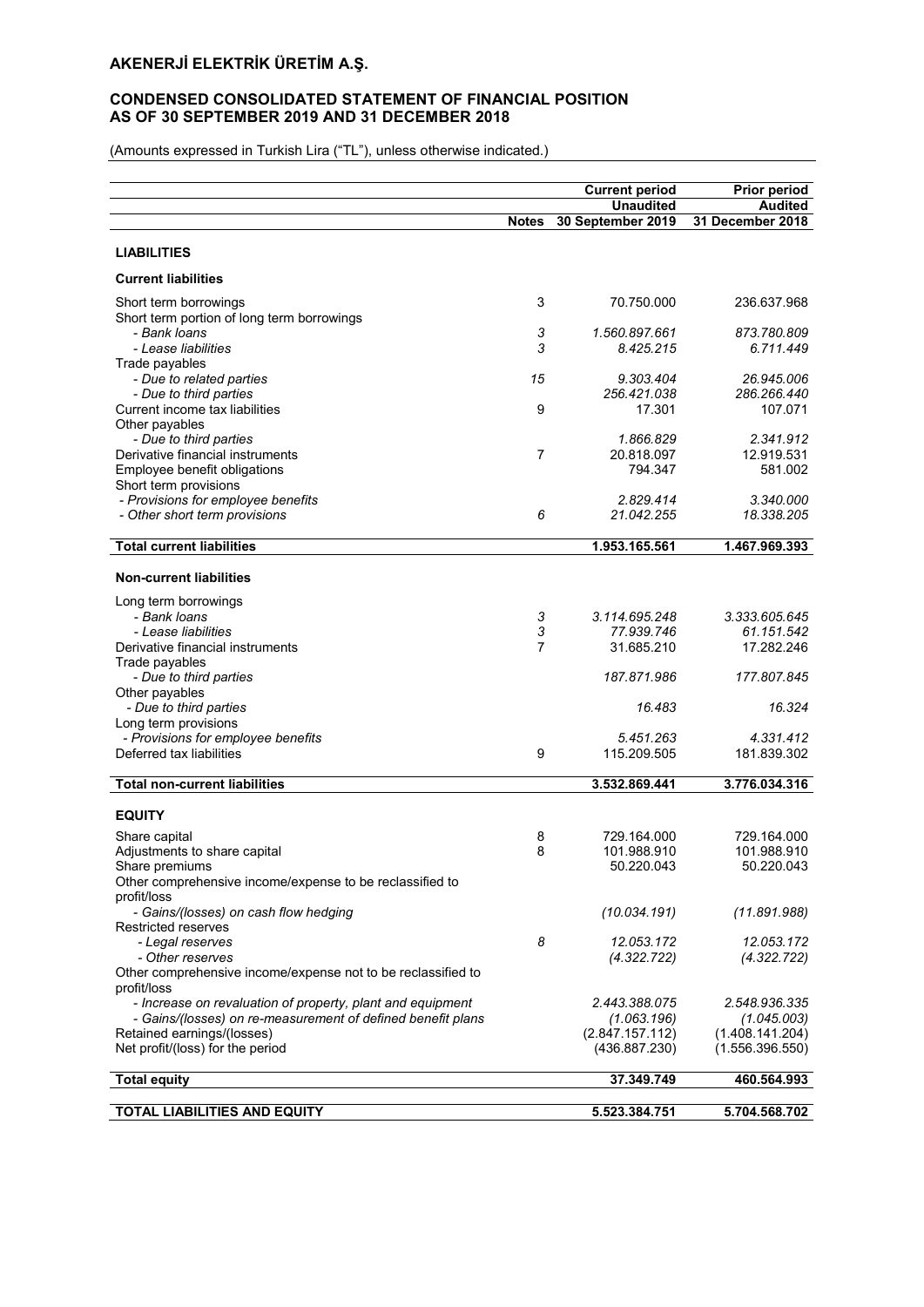# CONDENSED CONSOLIDATED STATEMENT OF PROFIT OR LOSS FOR THE INTERIM PERIODS BETWEEN 1 JANUARY – 30 SEPTEMBER 2019 AND 2018

|                                            |              | <b>Current period</b>      | <b>Prior period</b>           |                      |                              |
|--------------------------------------------|--------------|----------------------------|-------------------------------|----------------------|------------------------------|
|                                            |              | <b>Unaudited</b>           | <b>Unaudited</b>              |                      |                              |
|                                            |              | 1 January -                | 1 January -                   | 1 July -             | 1 July -                     |
|                                            | <b>Notes</b> | 30 September<br>2019       | 30 September<br>2018          | 30 September<br>2019 | 30 September<br>2018         |
| Revenue                                    | 10           | 1.382.717.425              | 1.592.243.661                 | 486.718.878          | 659.280.665                  |
| Cost of sales (-)                          | 11           | (1.180.489.200)            | (1.551.381.053)               | (508.221.252)        | (664.100.166)                |
| <b>GROSS PROFIT</b>                        |              | 202.228.225                | 40.862.608                    | (21.502.374)         | (4.819.501)                  |
| General administrative expenses (-)        |              |                            |                               | (15.702.397)         |                              |
| Other operating income                     | 11<br>12     | (42.906.945)<br>18.691.167 | (38.490.059)<br>38.511.097    | 3.428.747            | (11.899.783)<br>22.764.940   |
| Other operating expenses (-)               | 12           | (23.238.091)               | (97.024.039)                  | 4.039.648            | (77.729.806)                 |
|                                            |              |                            |                               |                      |                              |
| <b>OPERATING PROFIT / (LOSS)</b>           |              | 154.774.356                | (56.140.393)                  | (29.736.376)         | (71.684.150)                 |
| Income from investing activities           | 13           | 17.020                     | 173.753                       |                      |                              |
| Expenses from investing activities         | 13           | (130.291)                  |                               |                      |                              |
| <b>OPERATING PROFIT / (LOSS)</b>           |              |                            |                               |                      |                              |
| <b>BEFORE FINANCIAL INCOME/ (EXPENSE)</b>  |              | 154.661.085                | (55.966.640)                  | (29.736.376)         | (71.684.150)                 |
| Financial income                           | 14           | 15.373.616                 | 61.626.933                    | 2.884.365            | 32.185.428                   |
| Financial expenses (-)                     | 14           |                            | (663.235.137) (1.981.152.423) | (43.780.322)         | (1.216.105.412)              |
| <b>PROFIT / (LOSS) BEFORE TAX</b>          |              | (493.200.436)              | (1.975.492.130)               | (70.632.333)         | (1.255.604.134)              |
| Tax (Expense)/Income                       |              |                            |                               |                      |                              |
| Current income tax expense                 | 9            | (141.808)                  | (3.358.352)                   | (17.301)             | (1.925.296)                  |
| Deferred tax (expense) / income            | 9            | 56.455.014                 | 331.154.169                   | 9.245.844            | 205.121.487                  |
| NET PROFIT / (LOSS) FOR THE PERIOD         |              | (436.887.230)              | (1.647.696.313)               | (61.403.790)         | (1.052.407.943)              |
| Net loss attributable to:                  |              |                            |                               |                      |                              |
|                                            |              |                            |                               |                      |                              |
| Equity holders of the parent               |              |                            | (436.887.230) (1.647.696.313) |                      | (61.403.790) (1.052.407.943) |
|                                            |              | (436.887.230)              | (1.647.696.313)               | (61.403.790)         | (1.052.407.943)              |
| Earnings/(losses) per share (1.000 shares) |              | (5, 99)                    | (22, 60)                      | (0, 84)              | (14, 43)                     |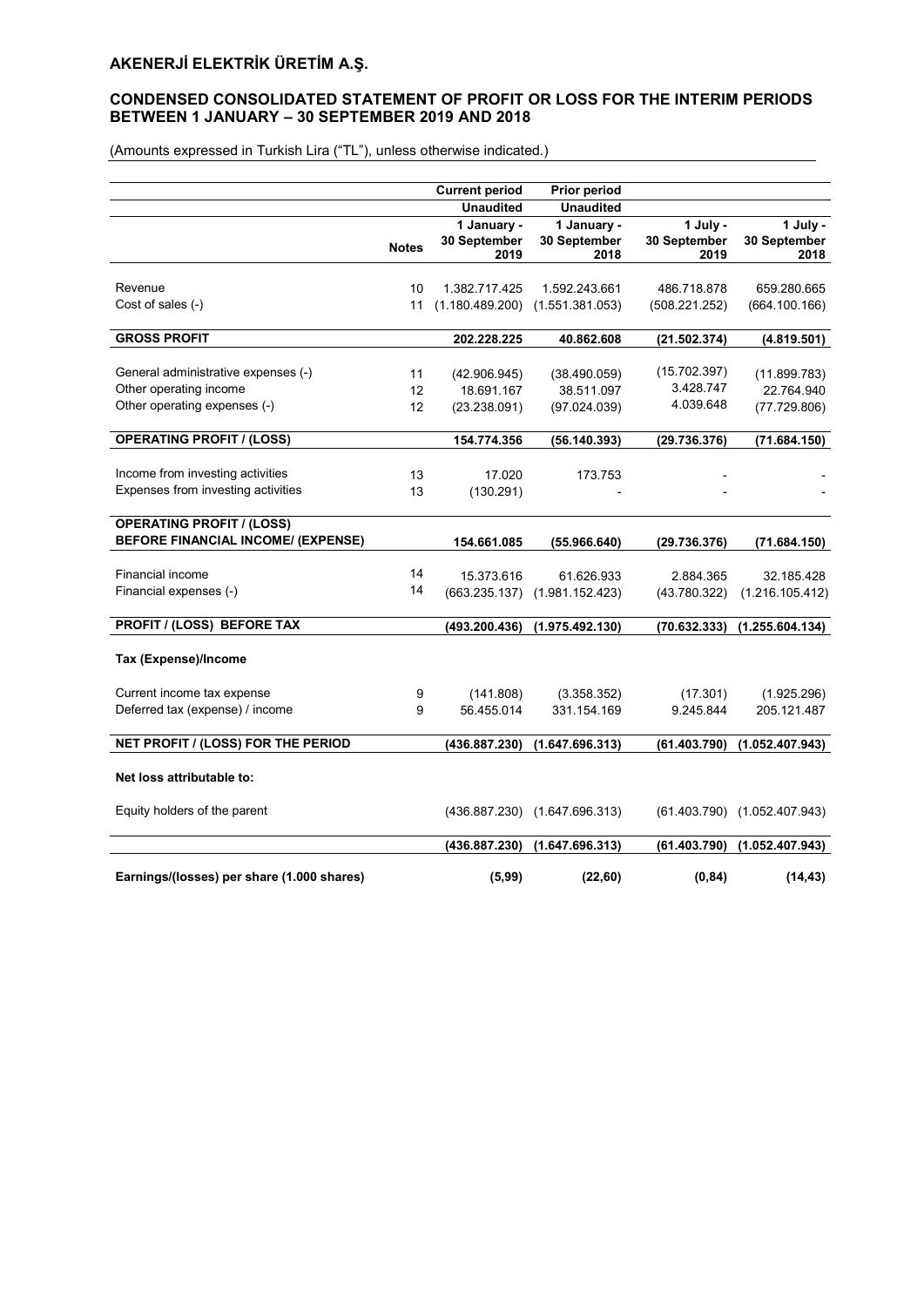# CONDENSED CONSOLIDATED STATEMENT OF OTHER COMPREHENSIVE INCOME FOR THE INTERIM PERIODS BETWEEN 1 JANUARY - 30 SEPTEMBER 2019 AND 2018

|                                                | <b>Current period</b> | <b>Prior period</b> |              |                 |
|------------------------------------------------|-----------------------|---------------------|--------------|-----------------|
|                                                | <b>Unaudited</b>      | <b>Unaudited</b>    |              |                 |
|                                                | 1 January -           | 1 January -         | 1 July -     | 1 July -        |
|                                                | 30 September          | 30 September        | 30 September | 30 September    |
|                                                | 2019                  | 2018                | 2019         | 2018            |
| Net profit/(loss) for the period               | (436.887.230)         | (1.647.696.313)     | (61.403.790) | (1.052.407.943) |
| <b>Other comprehensive</b><br>income/(expense) |                       |                     |              |                 |
| To be reclassified to profit or<br>loss        |                       |                     |              |                 |
| Gains/(losses) on cash flow                    |                       |                     |              |                 |
| hedging                                        | 2.322.251             | 3.302.185           | 782.590      | 782.589         |
| Deferred tax effect                            | (464.454)             | (660.341)           | (156.522)    | (156.518)       |
|                                                |                       |                     |              |                 |
| Not to be reclassified to profit<br>or loss    |                       |                     |              |                 |
| Increase on revaluation of                     |                       |                     |              |                 |
| property, plant and equipment                  |                       |                     |              |                 |
| Deferred tax effect                            | 11.832.382            |                     |              |                 |
|                                                |                       |                     |              |                 |
| Actuarial gain/(loss) arising                  |                       |                     |              |                 |
| from defined benefit plans                     | (22.741)              | 282.609             | 335.599      | 177.022         |
| Deferred tax effect                            | 4.548                 | (56.522)            | (67.120)     | (35.405)        |
|                                                |                       |                     |              |                 |
| <b>OTHER COMPREHENSIVE</b>                     |                       |                     |              |                 |
| INCOME/(EXPENSE)                               | 13.671.986            | 2.867.931           | 894.547      | 767.688         |
|                                                |                       |                     |              |                 |
| <b>TOTAL COMPREHENSIVE</b>                     |                       |                     |              |                 |
| <b>INCOME/(LOSS)</b>                           | (423.215.244)         | (1.644.828.382)     | (60.509.243) | (1.051.640.255) |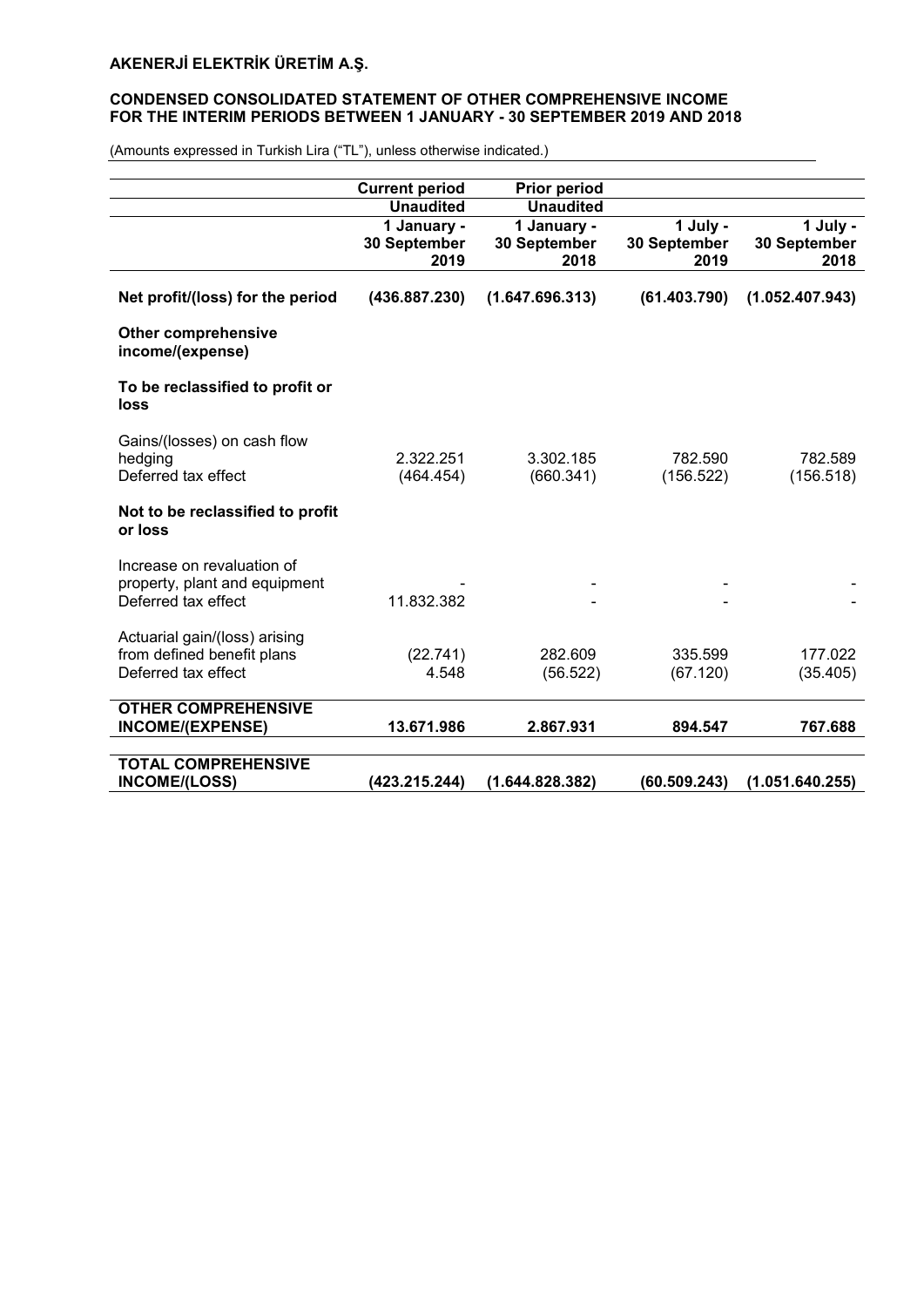#### CONDENSED CONSOLIDATED STATEMENT OF CHANGES IN EQUITY FOR THE INTERIM PERIODS BETWEEN 1 JANUARY - 30 SEPTEMBER 2019 AND 2018

(Amounts expressed in Turkish Lira ("TL"), unless otherwise indicated.)

|                             |                          |                          |                          | Other                    |                            |                          |                          |                          |                                                   |                                     |                     |
|-----------------------------|--------------------------|--------------------------|--------------------------|--------------------------|----------------------------|--------------------------|--------------------------|--------------------------|---------------------------------------------------|-------------------------------------|---------------------|
|                             |                          |                          |                          | comprehensive            |                            |                          | Other comprehensive      |                          |                                                   |                                     |                     |
|                             |                          |                          |                          | income                   |                            |                          | income /(expenses)       |                          |                                                   |                                     |                     |
|                             |                          |                          |                          | /(expenses) to be        |                            |                          | not to be                |                          |                                                   |                                     |                     |
|                             |                          |                          |                          | reclassified             |                            |                          | reclassified             |                          |                                                   |                                     |                     |
|                             |                          |                          |                          | to profit or loss        | <b>Restricted reserves</b> |                          | to profit or loss        |                          |                                                   |                                     |                     |
|                             |                          |                          |                          |                          |                            |                          |                          | Gains/(losses)           |                                                   |                                     |                     |
|                             |                          |                          |                          |                          |                            |                          | Increase on              | on re-                   |                                                   |                                     |                     |
|                             |                          | Adjustments              |                          | Gains / (losses)         |                            |                          | revaluation of           | measurement              | <b>Retained</b>                                   | <b>Net</b>                          |                     |
|                             | <b>Share</b>             | to share                 | Share                    | on cash flow             | Other                      | Legal                    | property, plant and      | of defined               | earnings/                                         | profit/(loss)                       |                     |
|                             | capital                  | capital                  | premiums                 | hedging (**)             | reserves                   | reserves                 | equipment                | benefit plans            | (losses)                                          | for the period                      | <b>Total equity</b> |
|                             |                          |                          |                          |                          |                            |                          |                          |                          |                                                   |                                     |                     |
| 1 January 2018 - previously |                          |                          |                          |                          |                            |                          |                          |                          |                                                   |                                     |                     |
| reported                    | 729.164.000              | 101.988.910              | 50.220.043               | (15.159.903)             | (4.322.722)                | 12.053.172               | 2.526.950.583            | (1.349.827)              | (1.090.945.284)                                   | (505.044.383)                       | 1.803.554.589       |
|                             |                          |                          |                          |                          |                            |                          |                          |                          |                                                   |                                     |                     |
| <b>Restatement effect</b>   | ۰.                       |                          |                          | $\overline{\phantom{0}}$ |                            | $\overline{\phantom{a}}$ | 36.783.975               | $\sim$                   | 30.247.342                                        | (2.152.770)                         | 64.878.547          |
|                             |                          |                          |                          |                          |                            |                          |                          |                          |                                                   |                                     |                     |
| 1 January 2018 - restated   | 729.164.000              | 101.988.910              | 50.220.043               | (15.159.903)             | (4.322.722)                | 12.053.172               | 2.563.734.558            | (1.349.827)              | (1.060.697.942)                                   | (507.197.153)                       | 1.868.433.136       |
|                             |                          |                          |                          |                          |                            |                          |                          |                          |                                                   |                                     |                     |
| Transfers                   |                          |                          |                          |                          |                            | $\overline{\phantom{a}}$ |                          | $\overline{\phantom{a}}$ | (507.197.153)                                     | 507.197.153                         |                     |
| Other adjustments (*)       |                          |                          | $\overline{\phantom{a}}$ | $\overline{\phantom{a}}$ | $\overline{\phantom{a}}$   | $\overline{\phantom{a}}$ | (97.150.579)             | $\overline{\phantom{a}}$ | 97.150.579                                        |                                     |                     |
| Total comprehensive         |                          |                          |                          |                          |                            |                          |                          |                          |                                                   |                                     |                     |
| income/(loss)               | $\overline{\phantom{a}}$ | $\overline{\phantom{a}}$ | $\sim$                   | 2.641.844                | $\overline{\phantom{a}}$   | $\overline{\phantom{a}}$ | $\overline{\phantom{a}}$ | 226.087                  |                                                   | $(1.647.696.313)$ $(1.644.828.382)$ |                     |
|                             |                          |                          |                          |                          |                            |                          |                          |                          |                                                   |                                     |                     |
| 30 September 2018           | 729.164.000              | 101.988.910              | 50.220.043               | (12.518.059)             | (4.322.722)                | 12.053.172               | 2.466.583.979            |                          | $(1.123.740)$ $(1.470.744.516)$ $(1.647.696.313)$ |                                     | 223.604.754         |

| 1 Januarv 2019                                                             | 729.164.000 | 101.988.910                                                                      | 50.220.043 | (11.891.988)                          | (4.322.722) | 12.053.172               | 2.548.936.335               | (1.045.003) | (1.408.141.204)                | (1.556.396.550)                | 460.564.993   |
|----------------------------------------------------------------------------|-------------|----------------------------------------------------------------------------------|------------|---------------------------------------|-------------|--------------------------|-----------------------------|-------------|--------------------------------|--------------------------------|---------------|
| Transfers<br>Other adjustments (*)<br>Total comprehensive<br>income/(loss) |             | $\overline{\phantom{a}}$<br>$\overline{\phantom{0}}$<br>$\overline{\phantom{a}}$ |            | $\overline{\phantom{a}}$<br>1.857.797 |             | $\overline{\phantom{a}}$ | (117.380.642)<br>11.832.382 | (18.193)    | (1.556.396.550)<br>117.380.642 | 1.556.396.550<br>(436.887.230) | (423.215.244) |
| 30 September 2019                                                          | 729.164.000 | 101.988.910                                                                      | 50.220.043 | (10.034.191)                          | (4.322.722) | 12.053.172               | 2.443.388.075               | (1.063.196) | (2.847.157.112)                | (436.887.230)                  | 37.349.749    |

(\*) As of 30 September 2019, the depreciation difference between the acquisition cost and the carrying values of the assets subject to revaluation method amounting to TL 117.380.642 (30 September 2018: TL 121.438.224) without a deferred tax effect, provided in increase on revaluation of property, plant and equipment were reclassified under retained earnings / (losses) in full amounts (30 September 2018: net of the deferred tax impact amounting to 97.150.579 TL has been transferred from the increase on revaluation of property, plant and equipment to retained earnings).

(\*\*) Since the Group has ceased to apply hedge accounting on 30 September 2015, the " Gains / (losses) on cash flow hedging ", which is included in equity, has been recorded in the statement of profit or loss for the duration of related contracts.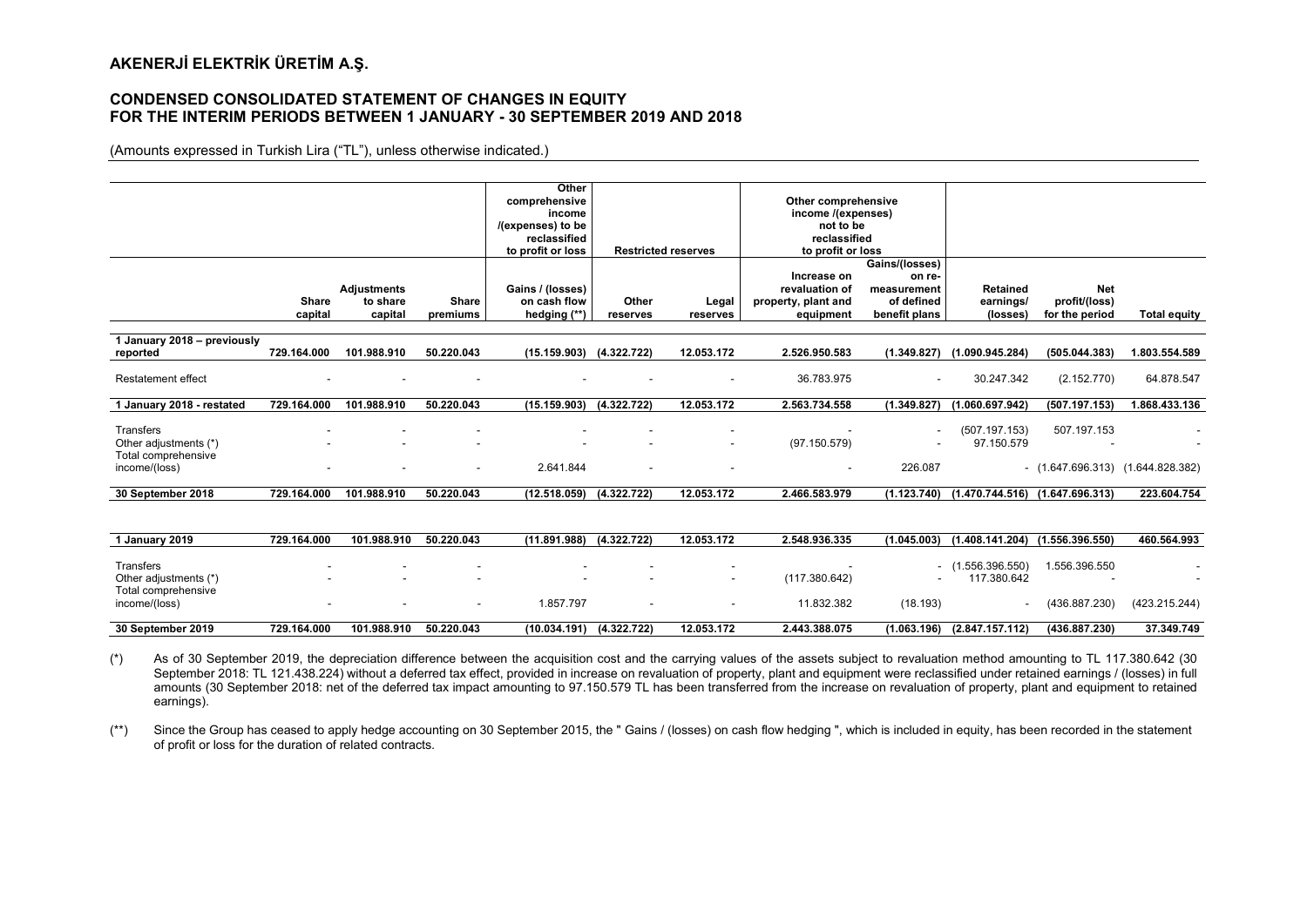# CONDENSED CONSOLIDATED STATEMENT OF CASH FLOWS FOR THE INTERIM PERIODS BETWEEN 1 JANUARY - 30 SEPTEMBER 2019 AND 2018

(Amounts expressed in Turkish Lira ("TL"), unless otherwise indicated.)

|                                                                                      |              | <b>Current period</b>           | Prior period                    |
|--------------------------------------------------------------------------------------|--------------|---------------------------------|---------------------------------|
|                                                                                      |              | <b>Unaudited</b><br>1 January - | <b>Unaudited</b><br>1 January - |
|                                                                                      | <b>Notes</b> | 30 September                    | 30 September                    |
|                                                                                      |              | 2019                            | 2018                            |
|                                                                                      |              |                                 |                                 |
| A. Cash flows from operating activities                                              |              | 402.344.994                     | (44.281.334)                    |
| Net profit / (loss) for the period                                                   |              | (436.887.230)                   | (1.647.696.313)                 |
| Adjustments to reconcile net profit / (loss) for the period                          |              | 745.090.860                     | 1.669.919.929                   |
| Adjustments for depreciation and amortization expenses<br>Adjustments for provisions | 11           | 194.706.617                     | 194.037.996                     |
| - Adjustments for litigation provisions                                              | 6            | 505.502                         | (620.764)                       |
| - Adjustments for other provisions                                                   | 6            | 2.198.548                       | 1.977.910                       |
| - Adjustment for provision for employee benefits                                     |              | 3.915.320                       | 1.242.955                       |
| Adjustment for unrealized foreign exchange difference                                |              | 293.233.780                     | 1.576.591.126                   |
| Adjustment for tax (income) / expense                                                | 9            | (56.313.206)                    | (327.795.817)                   |
| Adjustment for (gain)/loss on sale of property, plant and equipment                  | 13           | 130.142                         | (166.102)                       |
| Fair value of derivative financial instruments                                       |              | 24.046.769                      | (14.968.499)                    |
| Adjustment for interest (income)/expense, net                                        |              | 282.667.388                     | 239.621.124                     |
| Changes in working capital                                                           |              | 99.242.304                      | (63.774.935)                    |
| Increase / decrease in trade receivables from related parties                        |              | (789.411)                       | (45.596.443)                    |
| Increase / decrease in trade receivables from third parties                          |              | 76.919.889                      | (18.292.793)                    |
| Increase / decrease in other receivables from related parties                        |              | (633.920)                       |                                 |
| Increase / decrease in other receivables from third parties                          |              | 8.776.008                       | (10.307.595)                    |
| Increase / decrease in inventories                                                   |              | (1.338.836)                     | (7.233.192)                     |
| Increase / decrease in prepaid expenses                                              |              | (3.259.723)                     | (5.888.204)                     |
| Increase / decrease in other assets                                                  |              | 68.855.060                      | (18.100.728)                    |
| Increase / decrease in trade payables to related parties                             |              | (17.641.602)                    | (39.654.506)                    |
| Increase / decrease in trade payables to third parties                               |              | (29.662.688)                    | 73.490.207                      |
| Increase / decrease in derivative financial instruments                              |              | (1.720.894)                     | 4.135.190                       |
| Increase / decrease in employee benefit obligations                                  |              | 213.345                         | 182.693                         |
| Increase / decrease in other payables to third parties                               |              | (474.924)                       | 3.490.436                       |
| Cash flows from operating activities                                                 |              | 407.445.934                     | (41.551.319)                    |
|                                                                                      |              |                                 |                                 |
| Payments related to provisions for employee benefits                                 |              | (3.328.795)                     | (1.433.482)                     |
| Tax (payments) / receipts                                                            |              | (1.772.145)                     | (1.296.533)                     |
| B. Cash flows from investing activities                                              |              | (10.818.495)                    | (6.068.027)                     |
| Cash outflows due to purchase of property, plant and equipment                       | 4            | (10.636.197)                    | (6.222.999)                     |
| Cash outflows due to purchase of intangible assets                                   | 5            | (208.698)                       | (12.003)                        |
| Cash inflows due to sale of property, plant and equipment                            |              | 26.400                          | 166.975                         |
|                                                                                      |              |                                 |                                 |
| C. Cash flows from financing activities                                              |              | (277.573.408)                   | 32.531.325                      |
| Cash inflows on borrowings received                                                  | 3            | 223.450.000                     | 325.311.100                     |
| Cash outflows due to repayment of borrowings                                         | 3            | (475.265.750)                   | (208.809.023)                   |
| Cash outflows due to repayment of lease liabilities                                  | 3            | (9.808.229)                     | (5.059.936)                     |
| Interest paid                                                                        | 3            | (18.997.890)                    | (90.912.866)                    |
| Interest received                                                                    |              | 13.556.167                      | 2.919.465                       |
| Other cash inflows / (outflows) (*)                                                  |              | (10.507.706)                    | 9.082.585                       |
| Net increase / (decrease) in cash and cash equivalents                               |              | 113.953.091                     | (17.818.036)                    |
| Cash and cash equivalents at the beginning of the period (*)                         |              | 16.270.551                      | 44.170.711                      |
| Cash and cash equivalents at the end of the period (*)                               |              | 130.223.642                     | 26.352.675                      |
|                                                                                      |              |                                 |                                 |

(\*) Cash and cash equivalents at the beginning of the period and at the end of the period does not include interest accruals and restricted deposits and changes in restricted deposits and interest accruals are disclosed in "Other cash inflows / (outflows)" line.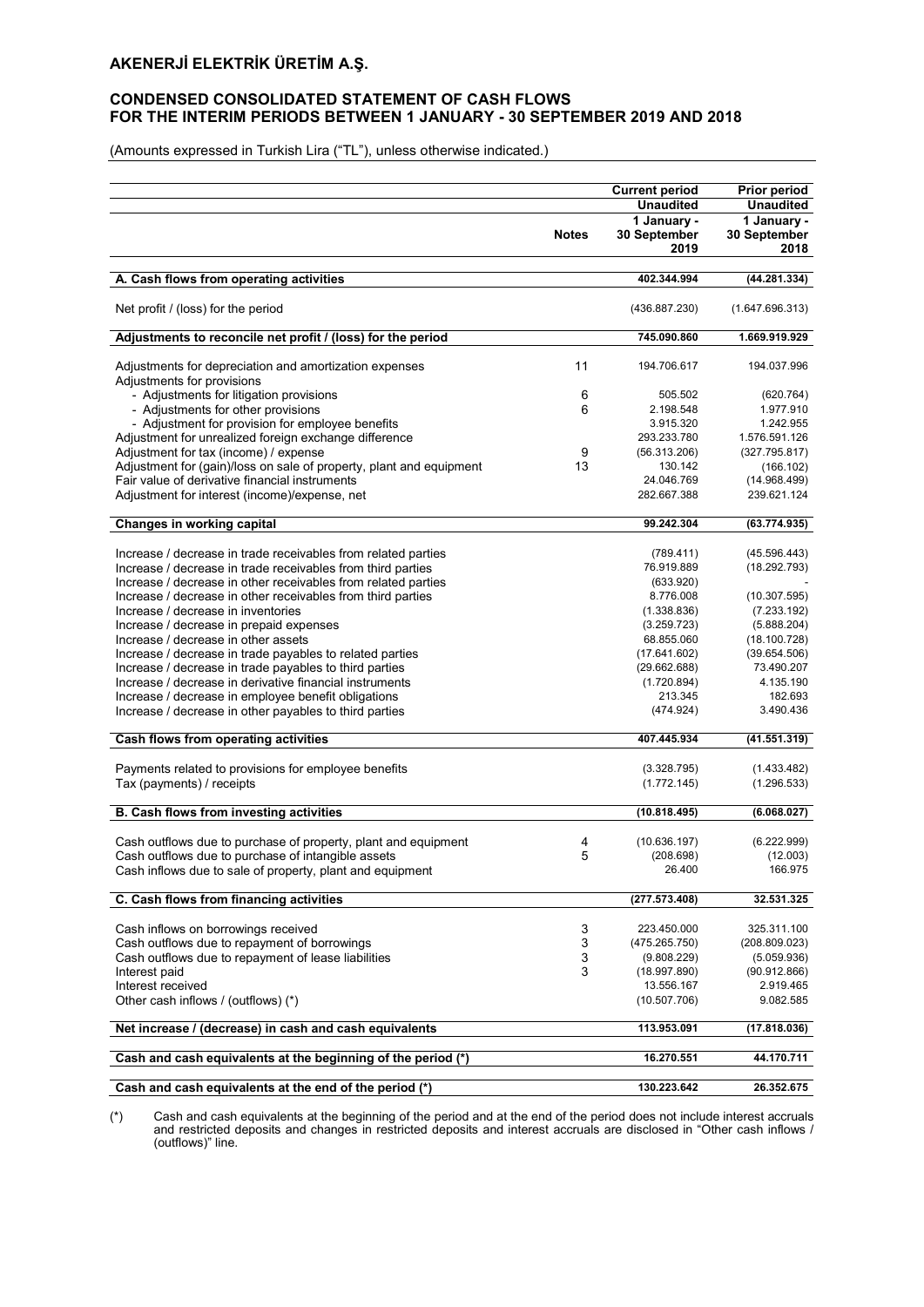#### NOTES TO THE CONDENSED CONSOLIDATED FINANCIAL STATEMENTS FOR THE INTERIM PERIOD BETWEEN 1 JANUARY - 30 SEPTEMBER 2019

(Amounts expressed in Turkish Lira ("TL"), unless otherwise indicated.)

# NOTE 1 – GROUP'S ORGANISATION AND NATURE OF OPERATIONS

The Company was established by Akkök Sanayi Yatırım ve Geliştirme A.Ş. in 1989 (Akkök Sanayi Yatırım ve Geliştirme A.Ş. is registered as Akkök Holding A.Ş. on 13 May 2014). Akenerji Elektrik Üretim A.Ş. ("the Company" or "Akenerji") is engaged in establishing, renting and operating facilities of electrical energy production plant, producing electricity and trading electricity to the customers. Since 14 May 2009, the Company has become a joint venture between Akkök Holding A.Ş. and CEZ a.s.

The Company is registered in Turkey and its registered address is as follows;

Miralay Şefik Bey Sokak No:15 Akhan Kat: 3-4 Gümüşsuyu / Istanbul – Turkey.

The Company is registered to the Capital Markets Board ("CMB"), and its shares are publicly traded in Istanbul Stock Exchange ("ISE"). As of 30 September 2019, 52,83% of its shares are open for trading (31 December 2018: 52,83%).

As of 30 September 2019, the number of employees employed Akenerji and its subsidiaries (Akenerji and its subsidiaries will be referred as the "Group") is 237 (31 December 2018: 200).

These condensed consolidated financial statements for the interim period of 1 January – 30 September 2019 have been approved for issue by the Board of Directors at 5 November 2019.

The nature of business and registered addresses of the entities included in the consolidation ("Subsidiaries") are presented below.

| <b>Nature of</b><br>business                                             | <b>Registered</b><br>address                              |
|--------------------------------------------------------------------------|-----------------------------------------------------------|
|                                                                          |                                                           |
| ve Toptan Ticaret A.Ş. ("Akenerji Toptan")<br><b>Electricity trading</b> | Gümüşsuyu / İstanbul                                      |
|                                                                          |                                                           |
| Electricity production and trading                                       | Gümüşsuyu / İstanbul                                      |
|                                                                          |                                                           |
|                                                                          | Gümüşsuyu / İstanbul                                      |
|                                                                          |                                                           |
|                                                                          | Gümüşsuyu / İstanbul                                      |
|                                                                          | Electricity production and trading<br>Natural gas trading |

# NOTE 2 - BASIS OF PRESENTATION OF FINANCIAL STATEMENTS

#### 2.1 Basis of presentation

#### Principles of preparation of interim condensed consolidated financial statements

The consolidated financial statements of the Group have been prepared in accordance with the Turkish Accounting Standards / Turkish Financial Reporting Standards, ("TAS/TFRS") issued by the Public Oversight Accounting and Auditing Standards Authority of Turkey ("POA") in line with the communiqué numbered II-14.1 "Communiqué on the Principles of Financial Reporting In Capital Markets" ("the Communiqué") announced by the Capital Markets Board of Turkey ("CMB") published on Official Gazette dated 13 September 2013 and numbered 28676. TFRS are updated in harmony with the changes and updates in International Financial and Accounting Standards ("IFRS") by the communiqués announced by POA.

The interim condensed consolidated financial statements are presented in accordance with "Revised Examples of Financial Statements and User Guide" issued by POA on 7 September 2019.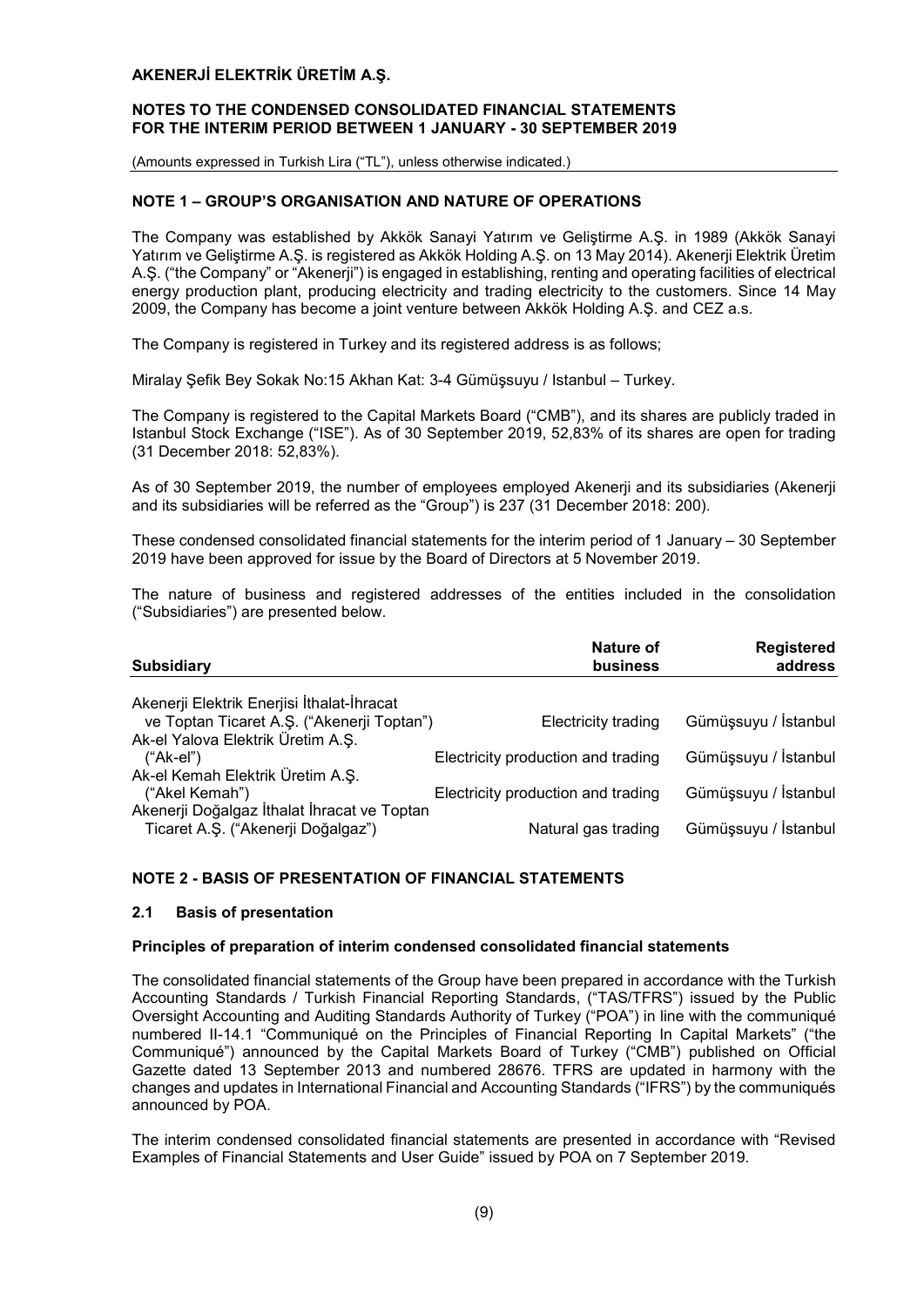#### NOTES TO THE CONDENSED CONSOLIDATED FINANCIAL STATEMENTS FOR THE INTERIM PERIOD BETWEEN 1 JANUARY - 30 SEPTEMBER 2019

(Amounts expressed in Turkish Lira ("TL"), unless otherwise indicated.)

# NOTE 2 - BASIS OF PRESENTATION OF FINANCIAL STATEMENTS (Continued)

For the period ended 30 September 2019, the Group prepared its interim condensed consolidated financial statements in accordance with the Turkish Accounting Standard 34 Interim Financial Reporting. In accordance with the TAS 34, entities are allowed to prepare a complete or condensed set of interim financial statements. In this respect, the Group has preferred to prepare condensed consolidated financial statements in the interim periods. Accordingly, these interim condensed consolidated financial statements does not include all required explanatory notes as should be provided and should be read in conjunction with the annual consolidated financial statements for the year ended 31 December 2018.

The Group and its subsidiaries registered in Turkey maintain their books of account and prepare their statutory financial statements in accordance with Turkish Commercial Code ("TCC"), tax legislations and Turkish Uniform Chart of Accounts issued by the Ministry of Finance. The interim condensed consolidated financial statements have been prepared with the historical cost principle and adjustments and reclassifications, required for the fair presentation of the consolidated financial statements in conformity with TAS/TFRS have been accounted for in the statutory financial statements.

With the decision taken on 17 March 2015, the CMB announced that, effective from 1 January 2015, the application of inflation accounting is no longer required for companies operating in Turkey. The Group has prepared its consolidated financial statements in accordance with this decision.

# 2.2 Basis of consolidation

- a. The interim condensed consolidated financial statements include the accounts of the parent company, Akenerji, and its Subsidiaries on the basis set out in sections (b) to (c) below. The financial statements of the companies included in the scope of consolidation have been prepared at the date of the consolidated financial statements and have been prepared in accordance with TAS/TFRS by applying uniform accounting policies and presentation. The results of operations of Subsidiaries are included or excluded from their effective dates of acquisition or disposal respectively.
- **b.** Subsidiaries are companies in which Akenerji has the power to control the financial and operating policies for the benefit of itself, either through the power to exercise more than 50% of voting rights related to shares in the companies as a result of shares owned directly and/or indirectly by itself.

The table below sets out all Subsidiaries and demonstrates the proportion of ownership interest which is equal to the effective interest rate of the Group over the subsidiary as of 30 September 2019 and 31 December 2018:

|                     | Direct and indirect ownership interest by<br>the Company and its Subsidiaries (%) |                  |  |  |  |
|---------------------|-----------------------------------------------------------------------------------|------------------|--|--|--|
| <b>Subsidiaries</b> | 30 September 2019                                                                 | 31 December 2018 |  |  |  |
| Akenerji Toptan     | 100.00                                                                            | 100.00           |  |  |  |
| Ak-el               | 100.00                                                                            | 100,00           |  |  |  |
| Akel Kemah          | 100,00                                                                            | 100,00           |  |  |  |
| Akenerji Doğalgaz   | 100.00                                                                            | 100.00           |  |  |  |

Subsidiaries are consolidated from the date on which the control is transferred to the Group and are deconsolidated from the date that the control ceases. Where necessary, accounting policies for subsidiaries have been changed to ensure consistency with the policies adopted by the Group.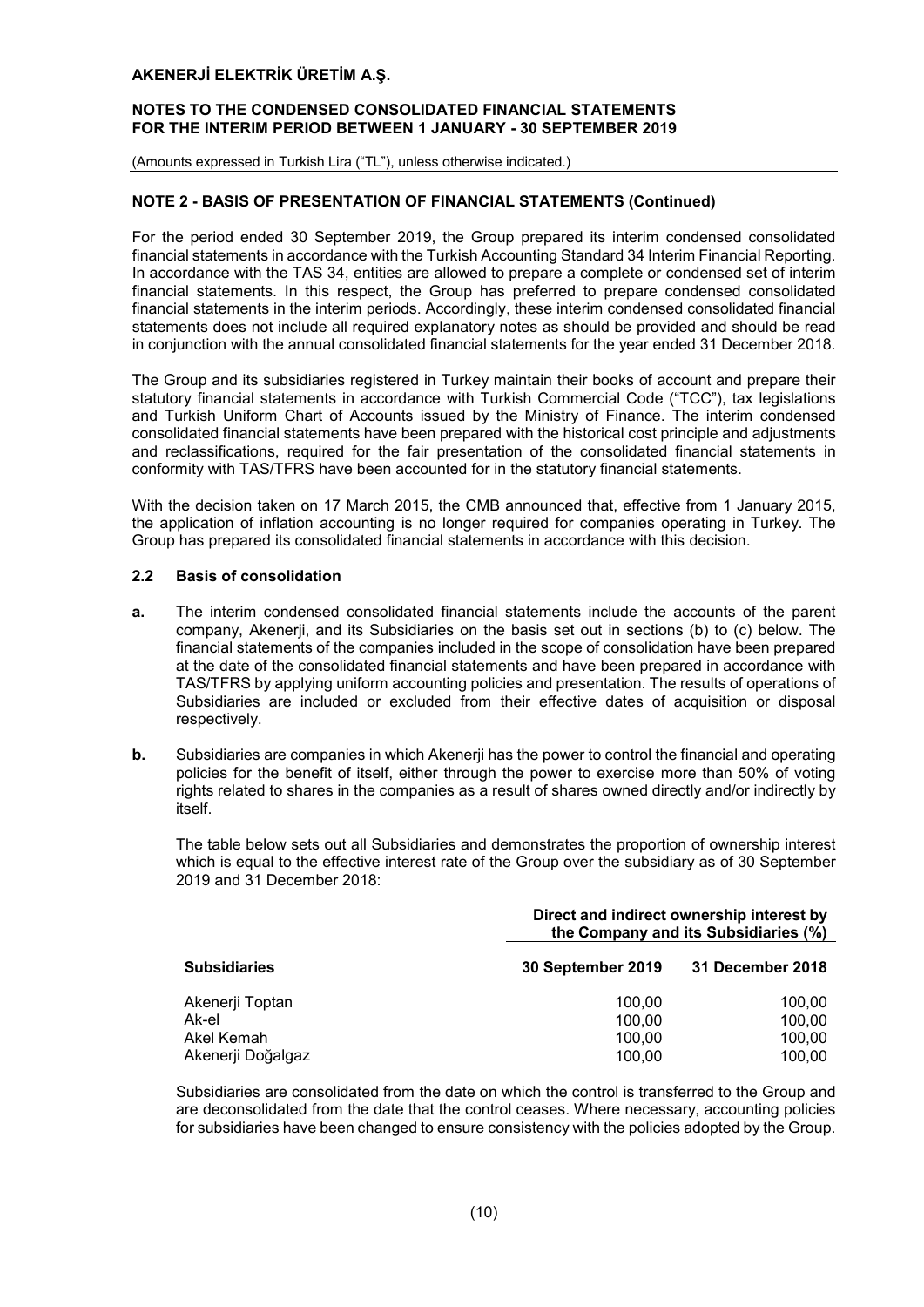## NOTES TO THE CONDENSED CONSOLIDATED FINANCIAL STATEMENTS FOR THE INTERIM PERIOD BETWEEN 1 JANUARY - 30 SEPTEMBER 2019

(Amounts expressed in Turkish Lira ("TL"), unless otherwise indicated.)

# NOTE 2 - BASIS OF PRESENTATION OF FINANCIAL STATEMENTS (Continued)

Carrying values of the Subsidiaries' shares held by the Company are eliminated against the related equity of Subsidiaries. Intercompany transactions and balances between Akenerji and its Subsidiaries are eliminated on consolidation. Dividends arising from shares held by the Company in its Subsidiaries are eliminated from income for the period and equity, respectively.

c. The minority shareholders' share in the net assets and results of subsidiaries for the period are separately classified as non-controlling interest in the condensed consolidated statement of financial position and statements of comprehensive income. There are no minority shares in subsidiaries of the Company.

#### 2.3 The new standards, amendments and interpretations

The accounting policies adopted in preparation of the interim condensed consolidated financial statements as at 30 September 2019 are consistent with those of the previous financial year, except for the adoption of new and amended TAS/TFRS and Turkey Financial Reporting Interpretations Committee ("TFRIC") interpretations effective as of 1 January 2019. The effects of these standards and interpretations on the Group's financial position and performance have been disclosed in the related paragraphs.

# i) The new standards, amendments and interpretations which are effective as at 1 January 2019 are as follows:

- TFRS 16 Leases
- Amendments to TAS 28 Investments in Associates and Joint Ventures (Amendments)
- TFRIC 23 Uncertainty over Income Tax Treatments
- Plan Amendment, Curtailment or Settlement (Amendments to TAS 19)
- Prepayment Features with Negative Compensation (Amendments to TFRS 9)
- Annual Improvements to TFRSs 2015 2017 Cycle

The standards, amendments and interpretations except for TFRS 16 – Leases, did not have a significant impact on the financial position or performance the Group and the impact of the transition to TFRS 16 – Leases is provided at Note 2.4.

# ii) Standards, amendments and improvements issued but not yet effective and not early adopted:

Standards, interpretations and amendments to existing standards that are issued but not yet effective up to the date of issuance of the interim condensed consolidated financial statements are as follows. The Group will make the necessary changes if not indicated otherwise, which will be affecting the consolidated financial statements and disclosures, when the new standards and interpretations become effective.

- TFRS 10 and TAS 28: Sale or Contribution of Assets between an Investor and its Associate or Joint Venture (Amendments)
- TFRS 17 The new Standard for insurance contracts
- Definition of a Business (Amendments to IFRS 3)
- Definition of Material (Amendments to IAS 1 and IAS 8)

The Group is in the process of assessing the impact of the standard on financial position or performance of the Group.

# iii) The new standards, amendments and interpretations that are issued by the International Accounting Standards Board ("IASB") but not issued by Public Oversight Authority ("POA")

There are no standards, interpretations and amendments to existing IFRS standards issued by the IASB and not yet adapted / issued by the POA.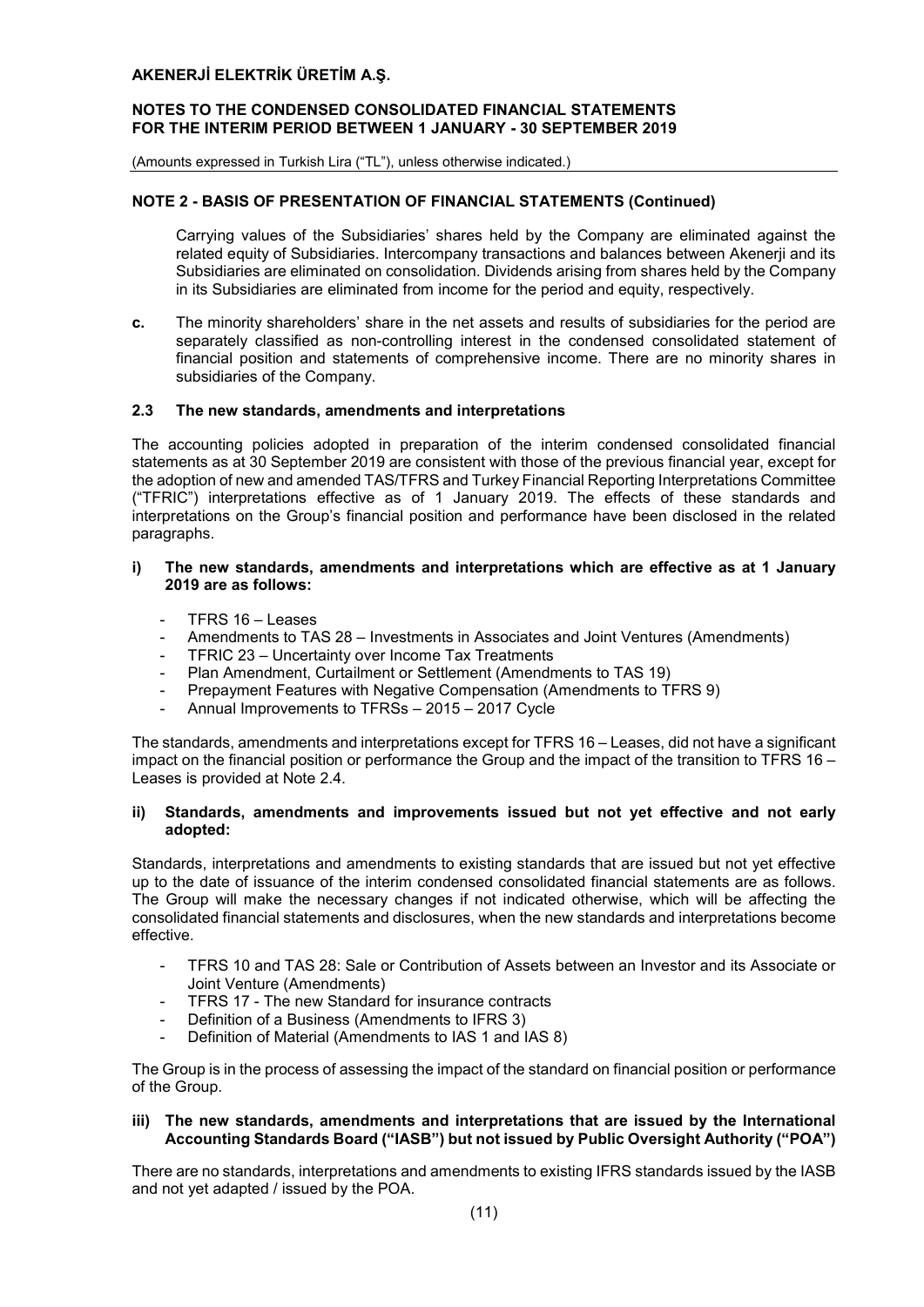# NOTES TO THE CONDENSED CONSOLIDATED FINANCIAL STATEMENTS FOR THE INTERIM PERIOD BETWEEN 1 JANUARY - 30 SEPTEMBER 2019

(Amounts expressed in Turkish Lira ("TL"), unless otherwise indicated.)

# NOTE 2 - BASIS OF PRESENTATION OF FINANCIAL STATEMENTS (Continued)

#### 2.4 Restatement and errors in the accounting policies and estimates

Any change in the accounting policies resulted from the first time adoption of a new standard is made either retrospectively or prospectively in accordance with the transition requirements. Changes without any transition requirement, material changes in accounting policies or material errors are corrected, retrospectively by restating the prior period consolidated financial statements. If changes in accounting estimates are related to only one period, they are recognised in the period when changes are applied; if changes in estimates are related to future periods, they are recognized both in the period where the change is applied and future periods prospectively.

The Group has adopted TFRS 16 "Leases" as at 1 January 2019 for the first time, in line with the transition provisions of the standard.

Impacts of the first time adoption of TFRS 16 on the interim condensed consolidated financial statements of the Group are as below:

#### TFRS 16 "Leases"

#### *The Group – as a lessee*

At inception of a contract, the Group assesses whether a contract is, or contains a lease. A contract is, or contains, a lease if the contract conveys the right to control the use of an identified asset for a period of time in exchange for consideration. To assess whether a contract conveys the right to control the use of an identified asset, The Group assess whether:

- a) The contract involved the use of an identified asset this may be specified explicitly or implicitly.
- b) The asset should be physically distinct or represent substantially all of the capacity of a physically distinct asset. If the supplier has a substantive substitution right, the asset is not identified.
- c) The Group has the right to obtain substantially all of the economic benefits from the use of an asset throughout the period of use; and
- d) The Group has the right to direct use of the asset. The Group concludes to have the right of use, when it is predetermined how and for what purpose the Group will use the asset. The Group has the right to direct use of asset if either:
	- i. the Group has the right to operate (or to have the right to direct others to operate) the asset over its useful life and the lessor does not have the rights to change the terms to operate or;
	- ii. the Group designed the asset (or the specific features) in a way that predetermines how and for what purpose it is used

At inception of a contract that contains a lease, the Group recognises a right of use asset and a lease liability in its financial statements.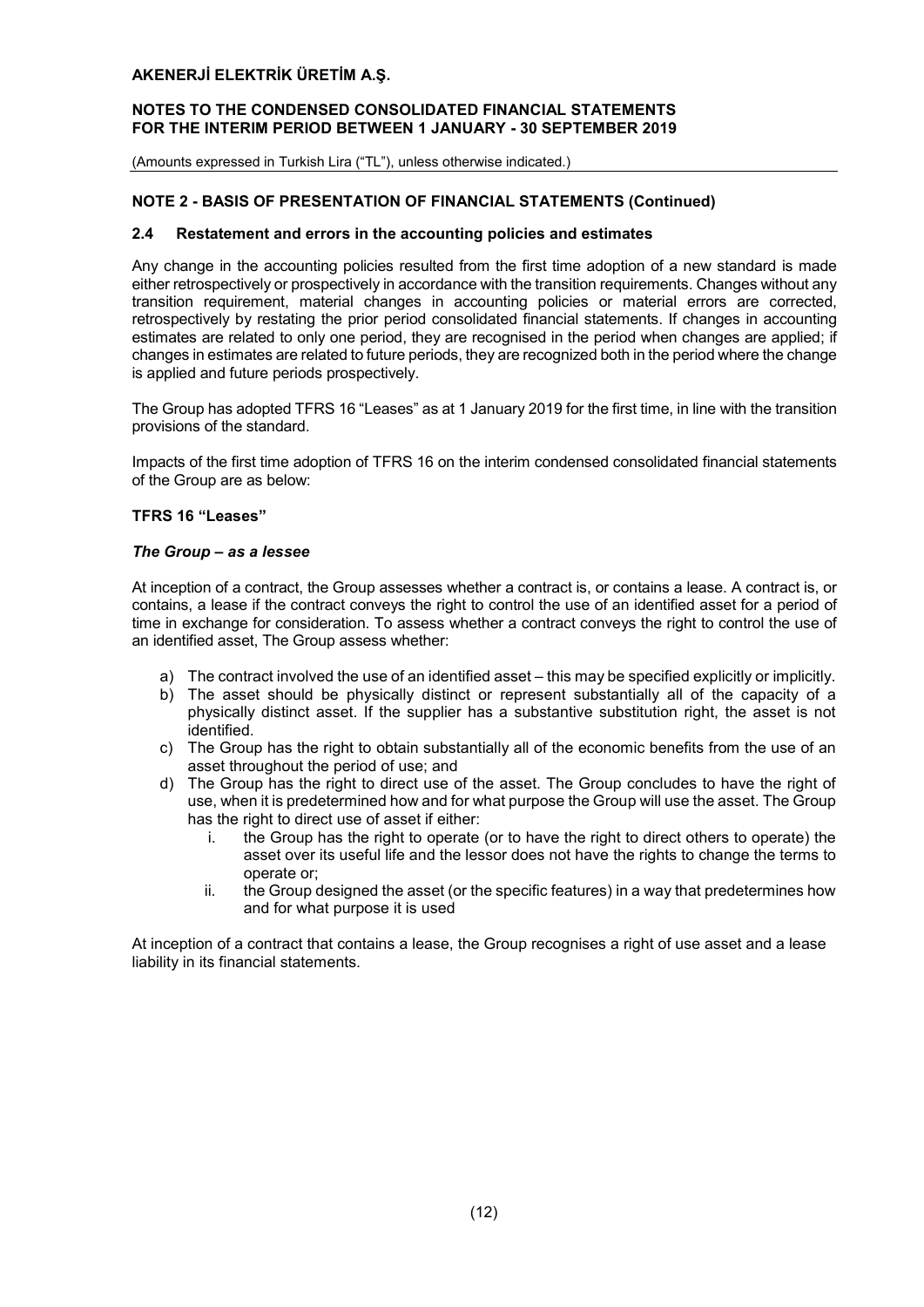# NOTES TO THE CONDENSED CONSOLIDATED FINANCIAL STATEMENTS FOR THE INTERIM PERIOD BETWEEN 1 JANUARY - 30 SEPTEMBER 2019

(Amounts expressed in Turkish Lira ("TL"), unless otherwise indicated.)

# NOTE 2 - BASIS OF PRESENTATION OF FINANCIAL STATEMENTS (Continued)

#### *Right of use asset*

The right of use asset is initially recognized at cost comprising of:

- a) amount of the initial measurement of the lease liability;
- b) any lease payments made at or before the commencement date, less any lease incentives received;
- c) any initial direct costs incurred by the Group; and
- d) an estimate of costs to be incurred by the lessee for restoring the underlying asset to the condition required by the terms and conditions of the lease (unless those costs are incurred to produce inventories)

The Group re-measure the right of use asset:

- a) after netting-off depreciation and reducing impairment losses from right of use asset,
- b) adjusted for certain re-measurements of the lease liability recognized at the present value

The Group applies TAS 16 "Property, Plant and Equipment" to amortize the right of use asset and TAS 36 "Impairment of Assets" to asses for any impairment.

#### Lease liability

The lease liability is initially measured at the present value of the lease payments that are not paid at the commencement date. Lease liabilities are discounted to present value by using the interest rate implicit in the lease if readily determined or with the Group's incremental borrowing rate.

Lease payments included in the measurement of the lease liability comprise the following:

- a) fixed payments, including in-substance fixed payments;
- b) variable lease payments that depend on an index or a rate, initially measured using the index or rate as the commencement date,
- c) the exercise price under a purchase option that the Group is reasonably certain to exercise, lease payments in an optional renewable period if the Group is reasonably certain to exercise an extension option, and penalties for early termination of a lease unless the Group is reasonably certain to terminate early.

After initial recognition, the lease liability is measured:

- a) increasing the carrying amount to reflect interest on lease liability
- b) reducing the carrying amount to reflect the lease payments made and
- c) remeasuring the carrying amount to reflect any reassessment or lease modifications or to reflect revised in-substance fixed lease payments. The Group adjusts the right of use asset in accordance with the reassessment f the lease liability.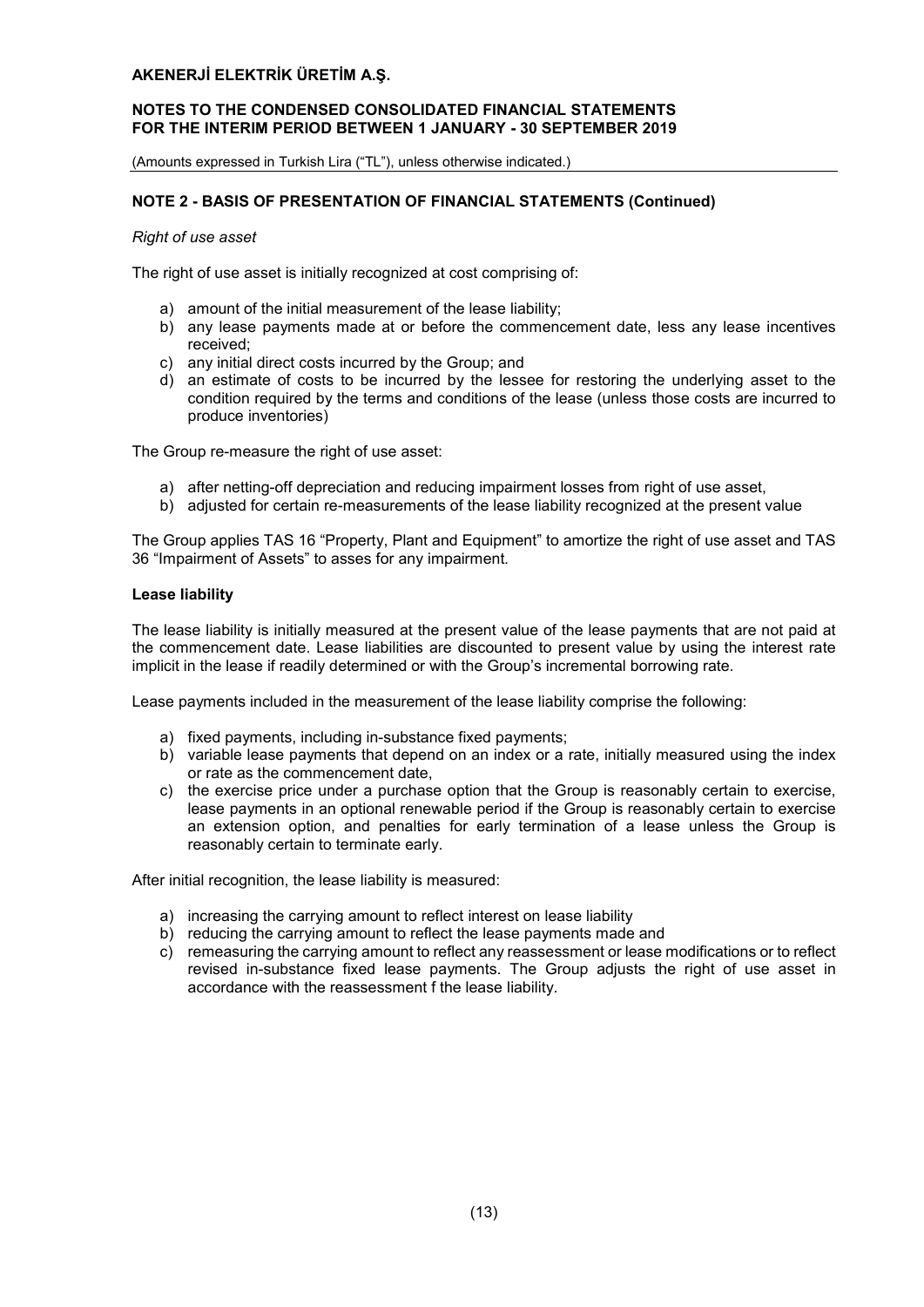#### NOTES TO THE CONDENSED CONSOLIDATED FINANCIAL STATEMENTS FOR THE INTERIM PERIOD BETWEEN 1 JANUARY - 30 SEPTEMBER 2019

(Amounts expressed in Turkish Lira ("TL"), unless otherwise indicated.)

# NOTE 2 - BASIS OF PRESENTATION OF FINANCIAL STATEMENTS (Continued)

#### Extension and termination options

In determining the lease liability, the Group considers the extension and termination options. The majority of extension and termination options held are exercisable both by the group and by the respective lessor. Extension options are included in the lease term if the lease is reasonably certain to be extended. The group remeasures the lease term, if a significant event or a significant change in circumstances occurs which affects the initial assessment.

#### Exemptions and simplifications

Short-term lease payments with a lease term below 12 months and payments for leases of low-value assets like IT equipments (mainly printers, laptops and mobile phones etc.) are not included in the measurement of the lease liabilities in the scope of exemptions provided in TFRS 16 "Leases". Lease payments of these contracts are continued to be recognised in profit or loss in the related period. The Group applied a single discount rate to a portfolio of leases which have similar characteristics (asset classes which have similar remaining rent periods in a similar economic environment).

#### *The Group – as a lessor*

The Group does not have significant operations as a lessor.

#### *First time adoption of TFRS 16 "Leases"*

The Group has applied TFRS 16 "Leases", which replaces TAS 17 "Leases", for the effective period beginning on 1 January 2019. The cumulative impact of applying TFRS 16 is accounted in the interim condensed consolidated financial statements retrospectively ("cumulative impact approach") at the start of the current accounting period. The simplified transition approach of the related standard does not require a restatement in the comparative periods or in the retained earnings.

With the transition to TFRS 16 "Leases", a "lease liability" is recognized in the interim condensed consolidated financial statements for the lease contracts which were previously measured under TAS 17 "Leases" as operational leases. At transition, lease liabilities are measured at the net present value of the remaining lease payments, discounted at the Group's incremental borrowing rate on the effective transition date. The Group measured right-of-use assets at an amount equal to the lease liability (adjusted by the amount of any prepaid or accrued lease payments) under TFRS 16 simplified transition approach.

The effects of transition to TFRS 16 are provided below:

|                                        | 1 January 2019          |
|----------------------------------------|-------------------------|
| <b>Assets</b>                          | 22.384.883              |
| Right of use asset<br>Prepaid expenses | 23.049.127<br>(664.244) |
| <b>Liabilities</b>                     | 22.684.883              |
| Lease liability<br>Trade payables      | 22.684.883<br>(300.000) |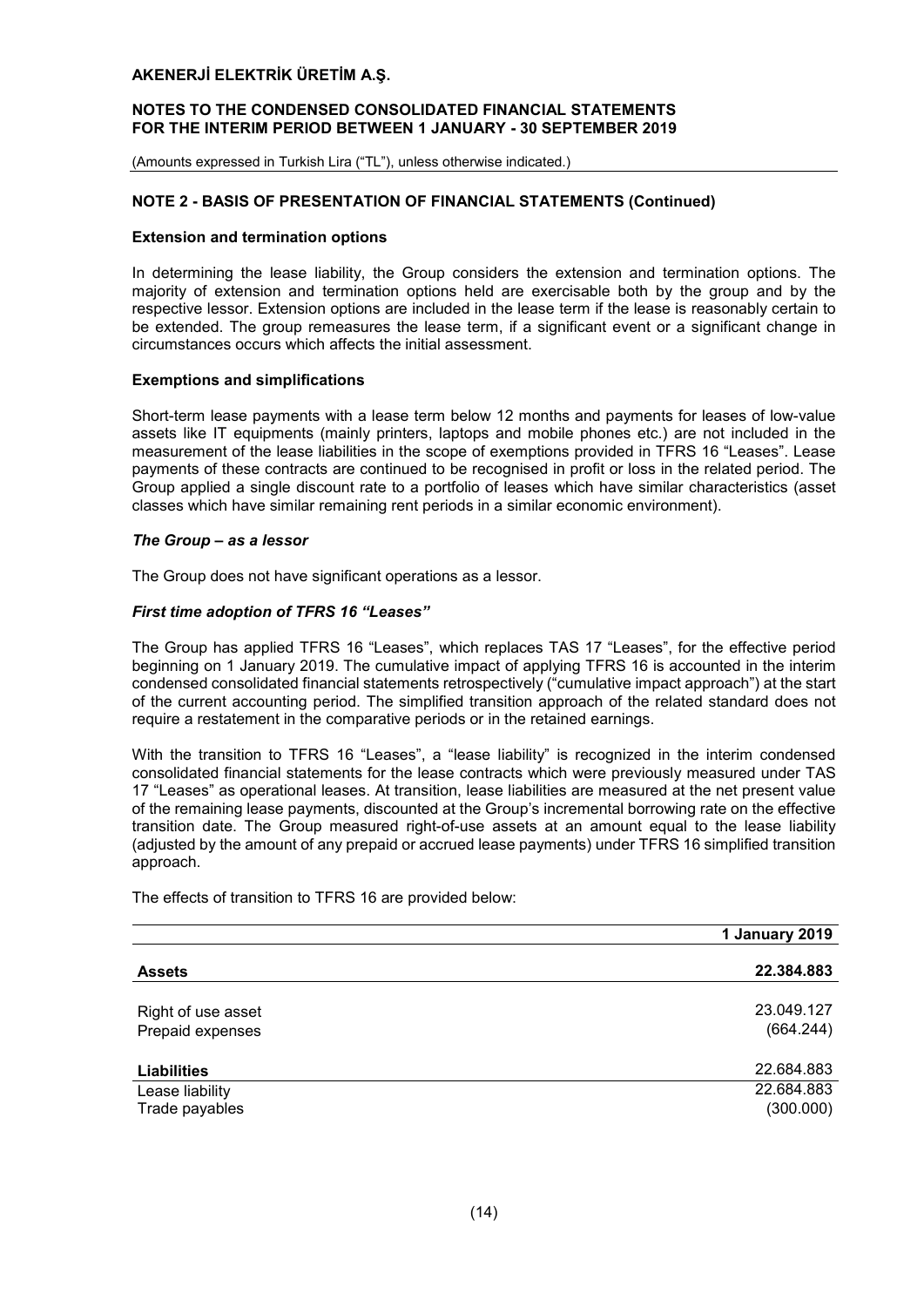#### NOTES TO THE CONDENSED CONSOLIDATED FINANCIAL STATEMENTS FOR THE INTERIM PERIOD BETWEEN 1 JANUARY - 30 SEPTEMBER 2019

(Amounts expressed in Turkish Lira ("TL"), unless otherwise indicated.)

# NOTE 2 - BASIS OF PRESENTATION OF FINANCIAL STATEMENTS (Continued)

The details of right of use assets provided in the interim condensed consolidated financial statements as of 1 January 2019 and 30 September 2019 and related depreciations by asset groups are provided below:

|                                 | 1 January 2019           | <b>Additon</b> | <b>Disposals</b> | 30 September 2019 |
|---------------------------------|--------------------------|----------------|------------------|-------------------|
|                                 |                          |                |                  |                   |
| Cost                            |                          |                |                  |                   |
| Land                            | 19.541.243               |                |                  | 19.541.243        |
| <b>Buildings</b>                | 2.470.082                | 250.923        |                  | 2.721.005         |
| Motor vehicles                  | 1.037.802                | 1.552.864      |                  | 2.590.666         |
|                                 | 23.049.127               | 1.803.787      |                  | 24.852.914        |
| <b>Accumulated depreciation</b> |                          |                |                  |                   |
| Land                            | -                        | 402.223        |                  | 402.223           |
| <b>Buildings</b>                | -                        | 725.714        |                  | 725.714           |
| Motor vehicles                  | $\overline{\phantom{0}}$ | 516.746        |                  | 516.746           |
|                                 | $\blacksquare$           | 1.644.683      | ۰                | 1.644.683         |
|                                 |                          |                |                  |                   |
| Net defter book value           | 23.049.127               |                |                  | 23.208.231        |

Current period depreciation expense of amounting to TL 402.223 TL has been included in cost of sales and TL 1.242.460 has been included in general administrative expenses.

The weighted average of the Group's incremental borrowing rates for all currencies applied as at 1 January 2019 are provided in Note 3.

#### 2.5 Comparatives and restatement of prior year financial statements

The consolidated financial statements of the Group include comparative financial information to enable the determination of the trends in the financial position and performance. Comparative figures are reclassified, where necessary, to conform to changes in presentation in the current period consolidated financial statements and the significant changes are explained.

As a result of the assessments made by the Group, income on risk sharing contracts previously reported net of losses on risk sharing contracts in other operating expenses amounting to TL 6.957.586 provided in the interim consolidated statement of profit or loss as of 30 September 2018 has been reclassified to other operating income in the accompanying consolidated statement of profit or loss as of 30 September 2018.

As a result of the assessments made by the Group, gain on futures and options market transactions previously reported net of lossed on futures and options market transactions provided in other operating expenses amounting to TL 425.001 provided in the interim consolidated statement of profit or loss as of 30 September 2018 has been reclassified to other operating income in the accompanying interim consolidated statement of profit or loss as of 30 September 2018

As a result of the assessments made by the Group, gain on derivative financial instruments previously reported net of losses on derivative financial instruments provided in financial expenses amounting to TL 26.453.154 provided in the interim consolidated statement of profit or loss as of 30 September 2018 has been reclassified to financial income in the accompanying interim consolidated statement of profit or loss as of 30 September 2018.

As a result of the assessments made by the Group, dividend income previously reported in other operating income amounting to TL 7.651 provided in the interim consolidated statement of profit or loss as of 30 September 2018 has been reclassified to income from investment activities in the accompanying interim consolidated statement of profit or loss as of 30 September 2018.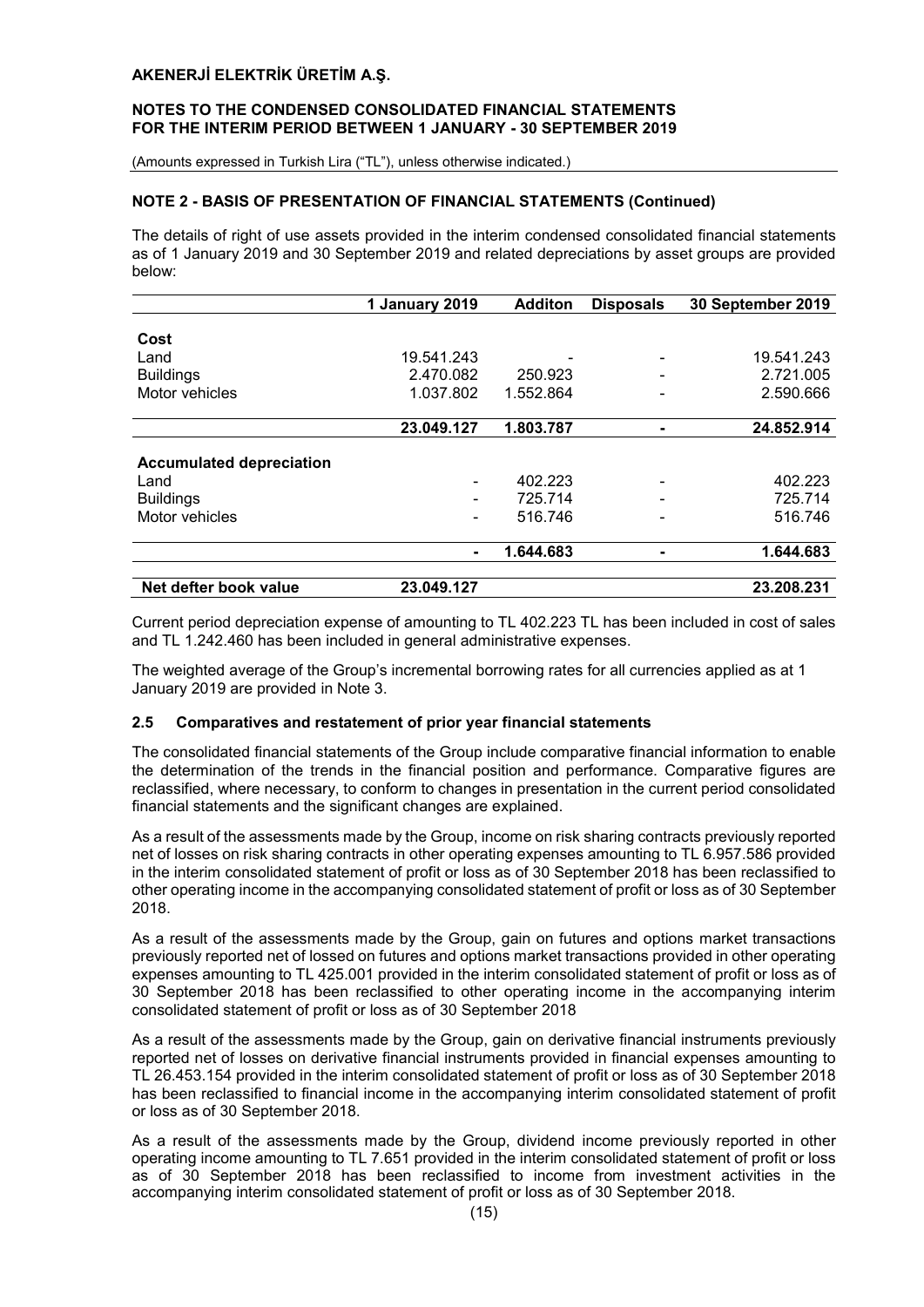#### NOTES TO THE CONDENSED CONSOLIDATED FINANCIAL STATEMENTS FOR THE INTERIM PERIOD BETWEEN 1 JANUARY - 30 SEPTEMBER 2019

(Amounts expressed in Turkish Lira ("TL"), unless otherwise indicated.)

# NOTE 2 - BASIS OF PRESENTATION OF FINANCIAL STATEMENTS (Continued)

As a result of the assessments made by the Group, forest permit expenses previously reported in general administrative expenses amounting to TL 1.213.612 provided in the interim consolidated statement of profit or loss as of 30 September 2018 has been reclassified to cost of sales in the accompanying interim consolidated statement of profit or loss as of 30 September 2018

#### 2.6 Critical accounting estimates and judgments

The preparation of consolidated financial statements requires estimates and assumptions to be made regarding the amounts for the assets and liabilities at the balance sheet date, and explanations for the contingent assets and liabilities as well as the amounts of income and expenses realized in the reporting period. Although, the estimates and assumptions are based on the best of knowledge of events and transactions of the Group management, those may not be equal to the related actual results. The estimates and assumptions that may cause a material adjustment to the carrying amounts of assets and liabilities are addressed below:

#### *Deferred tax assets for the carry forward tax losses*

Deferred tax assets are accounted for only where it is likely that related temporary differences and accumulated losses will be recovered through expected future profits or will be offsetted from the deferred tax liabilities incurred on the temporary differences will be recovered at the same date.

As a result of the studies performed, the Group recognized deferred tax assets on carry forward tax losses amounting to TL 76.086.273 (31 December 2018: TL 3.501.950) as of 30 September 2019. The related deferred tax asset is calculated based on the net income projections of the Group and deferred tax liabilities will be recovered for the foreseeable future. If the net income projections which are explained in are not realized or temporary differences of deferred tax assets and liabilities are recovered in a different period, related deferred tax assets for the carry forward tax losses will be accounted as an expense in the consolidated statements of profit or loss. For the remaining carry forward tax losses amounting to TL 649.316.570 (31 December 2018: TL 649.299.029), the Group did not recognize deferred tax assets since the Group believes those will not be utilized in the foreseeable future.

#### *Fair value of derivative financial instruments*

Fair value of derivative financial instruments are determined using the appropriate valuation techniques. At each balance sheet date, the Group estimates the future changes on derivative financial instruments based on market data.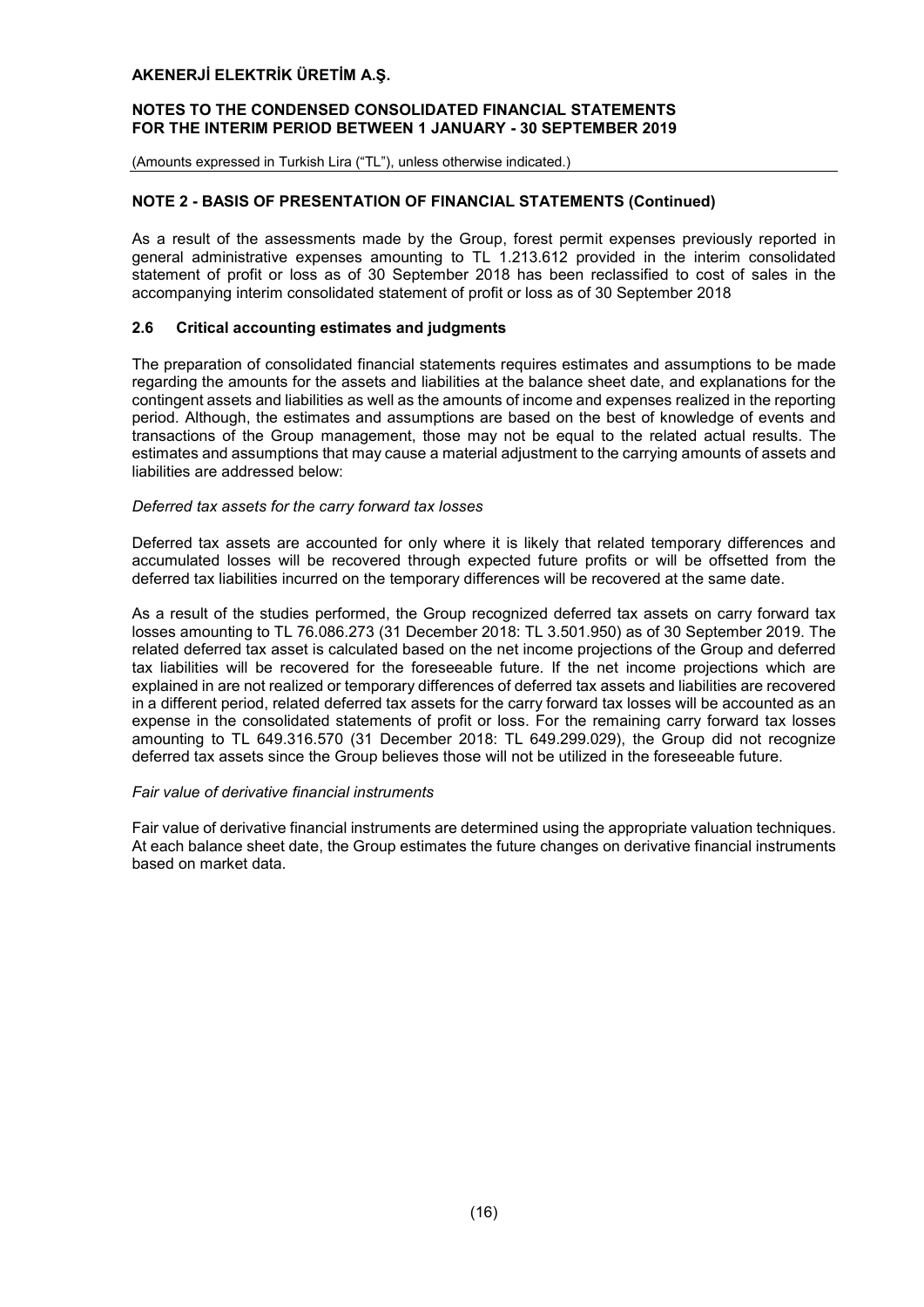## NOTES TO THE CONDENSED CONSOLIDATED FINANCIAL STATEMENTS FOR THE INTERIM PERIOD BETWEEN 1 JANUARY - 30 SEPTEMBER 2019

(Amounts expressed in Turkish Lira ("TL"), unless otherwise indicated.)

# NOTE 2 - BASIS OF PRESENTATION OF FINANCIAL STATEMENTS (Continued)

#### *Explanations for revaluation method and fair value measurement*

The Group has chosen the revaluation method as an accounting policy among application methods mentioned under TAS 16 for lands, land improvements, buildings, machinery and equipment belonging its power plants (Uluabat hydroelectric power plant (HEPP), Ayyıldız wind power plant (WEPP), Burç HEPP, Feke I HEPP, Feke II HEPP, Bulam HEPP, Gökkaya HEPP, Himmetli HEPP and Erzin natural gas combined cycle power plant commencing from 30 September 2015. The Group has applied revaluation method initially at 31 December 2015 and then 31 December 2017. The critical accounting estimates and judgments related to revaluation have been disclosed in financial statements of 30 September 2015 and 31 December 2017. As of 31 December 2018, the Group performed an impairment analysis on the revalued amounts of the property, plant and equipment and did not identify any impairment. As of 30 September 2019, the Group does not expect any significant change in impairment analysis studies which were previously performed.

The related revaluation and impairment studies are carried out by using "income approach - discounted cash flow analysis". Long-term electricity market prices are the most significant factor of the income approach, for this reason, the Group received services for the determination of market prices from an independent consultant and technology firm specialized on the services provided to the energy companies. While determining the long term electricity prices, the most significant inputs in the model are; demand forecast of following years, new power plants stepped in, deactivation of existed power plants, renewable energy capacity and capacity development, prices of natural gas and coal, development of exportation and importation and development of efficiency of thermic power plants. The increase in the forward prices of electricity used in the model will lead to an increase in production at Erzin natural gas combined cycle power plant and increase in the fair value. In addition, the production estimated in the calculation of fair values of HEPPs are based on production used in the feasibility works and past 50 years of hydrology history. The related production amounts are approximately 10–12% higher than then production realized since the plants became operational.

# 2.7 Going concern

The Group prepares its consolidated financial statements on a going concern basis in a foreseeable future.

The Group continuously monitors the financial and operational risks (changes in natural gas prices and supply conditions and their impact on the electricity market, changes in foreign exchange rates and etc.) through its risk inventory and takes necessary actions to reduce the possible effects of risks.

With the effect of revenue generated in USD indexed sales as part of the Renewable Energy Resources Support Mechanism ("YEKDEM"), increase in power generation of renewable energy resources power plants with the impact of environmental factors and high operational availability and revenue on ancillary services (Primary Frequency Control and Secondary Frequency Control services), the consolidated operating profit of the Group significantly increased for the interim period ended 30 September 2019.

The cost of natural gas constitutes a significant portion of the cost of production of the Group and historically constituted a high cost input due to operations of Erzin combined natural gas cycle power plant. The Group benefits and maintains its cost advantage by purchase of natural gas with lower prices compared to BOTAŞ's tariff by from private sector following the permission of BOTAŞ for the spot nature gas purchases from private sector since 1 February 2018. In addition, the Group management is in the opinion that, the impact of the increase in natural gas prices on the total consolidated cost of production will be limited through the Group's differentiation strategy of balanced, flexible and efficient portfolio by having different type of power plants and taking advantage of YEKDEM mechanism.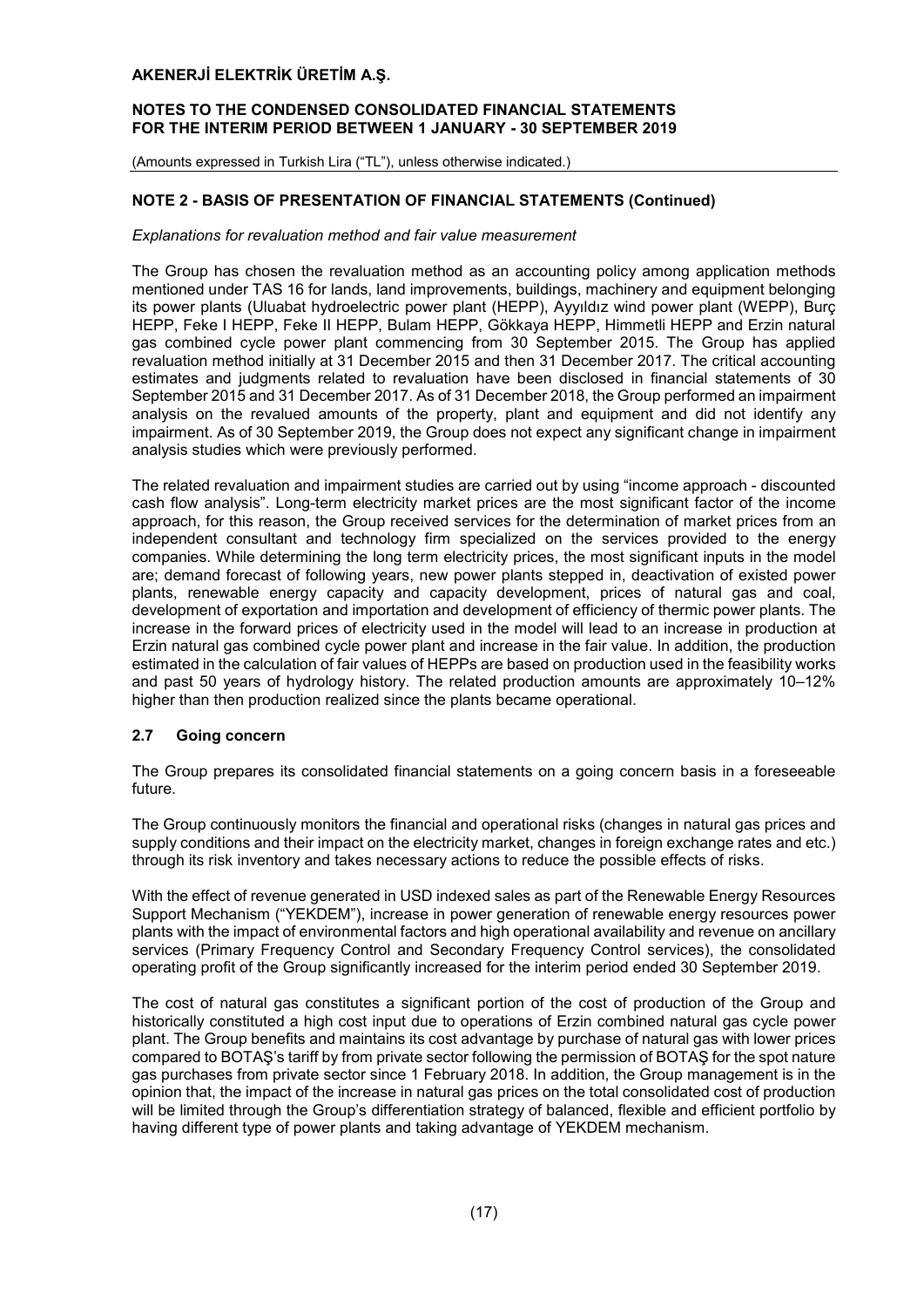#### NOTES TO THE CONDENSED CONSOLIDATED FINANCIAL STATEMENTS FOR THE INTERIM PERIOD BETWEEN 1 JANUARY - 30 SEPTEMBER 2019

(Amounts expressed in Turkish Lira ("TL"), unless otherwise indicated.)

#### NOTE 2 - BASIS OF PRESENTATION OF FINANCIAL STATEMENTS (Continued)

Erzin combined natural gas cycle power plant has the significant advantage on competition compared to similar plants under favor of its largest amount of reserves in Turkey in its daily operations where the maximum amount of benefit derived from the ancillary services. Additionally, "Revenue on Capacity Mechanism", which was introduced in 2018 to support primary level electricity generation sources, contributes positively to the financial position of the Group.

The Group management anticipates that, when cost-based pricing becomes the basis, low-efficient power plants come out of the system and the purchase guarantees for the Build-Operate plants terminates, electricity prices will be set at a more rational basis and level of predictability will increase and the Group management believes that, the potential adverse effects of increase on natural gas prices on the consolidated financial statements will be eliminated through the increases on electricity prices on spot and futures electricity markets. The Group management is in the opinion that, Erzin combined natural gas cycle power plant has an advantageous position in terms of efficiency, operation and location, has high financial potential in mid and long term.

With the refinancing loan agreement signed between the Group and Yapı ve Kredi Bankası A.Ş. on 30 September 2015, the maturity of short-term liabilities of the Group extended to long-term by having a 12 years termed payment period with a one year nonrefundable period and the exposure to foreign exchange rate risk is reduced by utilizing some portion of the refinanced loan in TL. The Group started negotiations with Yapı ve Kredi Bankası A.Ş. to extend the maturity of the borrowings to long-term with a comprehensive manner where the Group signed an Amendment Agreement with Yapı ve Kredi Bankası A.Ş. on 28 March 2019 and deferred payment of short-term portion of the related borrowings to October 2019 and maintained a positive impact on short-term cash flows. Total current liabilities of the Group surpassed its total current assets by TL 1.640.760.223 TL (31 December 2018: TL 1.142.512.401) as of 30 September 2019 which is mainly stemmed from bank loans. Although as per TAS 1 this indicates the existence of an uncertainty which may cast significant doubt about the Company's ability to continue as a going concern, the Group is in the opinion that with the effect of the actions taken and the constructive negations on-going with Yapı ve Kredi Bankası A.Ş., it is appropriate to prepare consolidated financial statements on a going concern basis in foreseeable future. The negotiations with Yapı ve Kredi Bankası A.Ş. are ongoing to extending the remaining balance of borrowings to a longer-term with a comprehensive manner.

The Group recognised a net loss for the interim period 1 January – 30 September 2019 amounting to TL 436.887.230 TL (1 January – 30 September 2018: TL 1.647.696.313). Retained earnings/(losses) of the Group as of 30 September 2019 is TL 2.847.157.112 TL (31 December 2018: TL 1.408.141.204). With the Communique of Ministry of Commerce issued on the official gazette dated 15 September 2018 regarding the regulation on loss of capital and excess of liabilities over assets in relation to Article 376 of Turkish Commercial Code numbered 6102, it has been decided that, unrealized foreign exchange losses incurred from the foreign exchange based financial liabilities which are not yet fulfilled can be excluded on the calculation of loss of capital and excess of liabilities over assets. In relation to this regulation, it is calculated that, unrealized foreign exchange losses recognized under retained earnings/(losses) amounting to TL 1.591.279.894 and recognized under consolidated statement of profit or loss amounting to TL 274.400.022, in total amounting to TL 1.865.679.916 will be excluded on the calculation of loss of capital and excess of liabilities over assets by adding back to the total equity. Accordingly, there is no either issue of loss of capital or excess of liabilities over assets for the Group. The Group, as aware of all of its short term and long term liabilities, has been taking the necessary actions maintain its operations in a healthy financial structure within the framework of proactive approach.

#### 2.8 Seasonality of Group's operations

The results of Group's operations are not significant effected by season.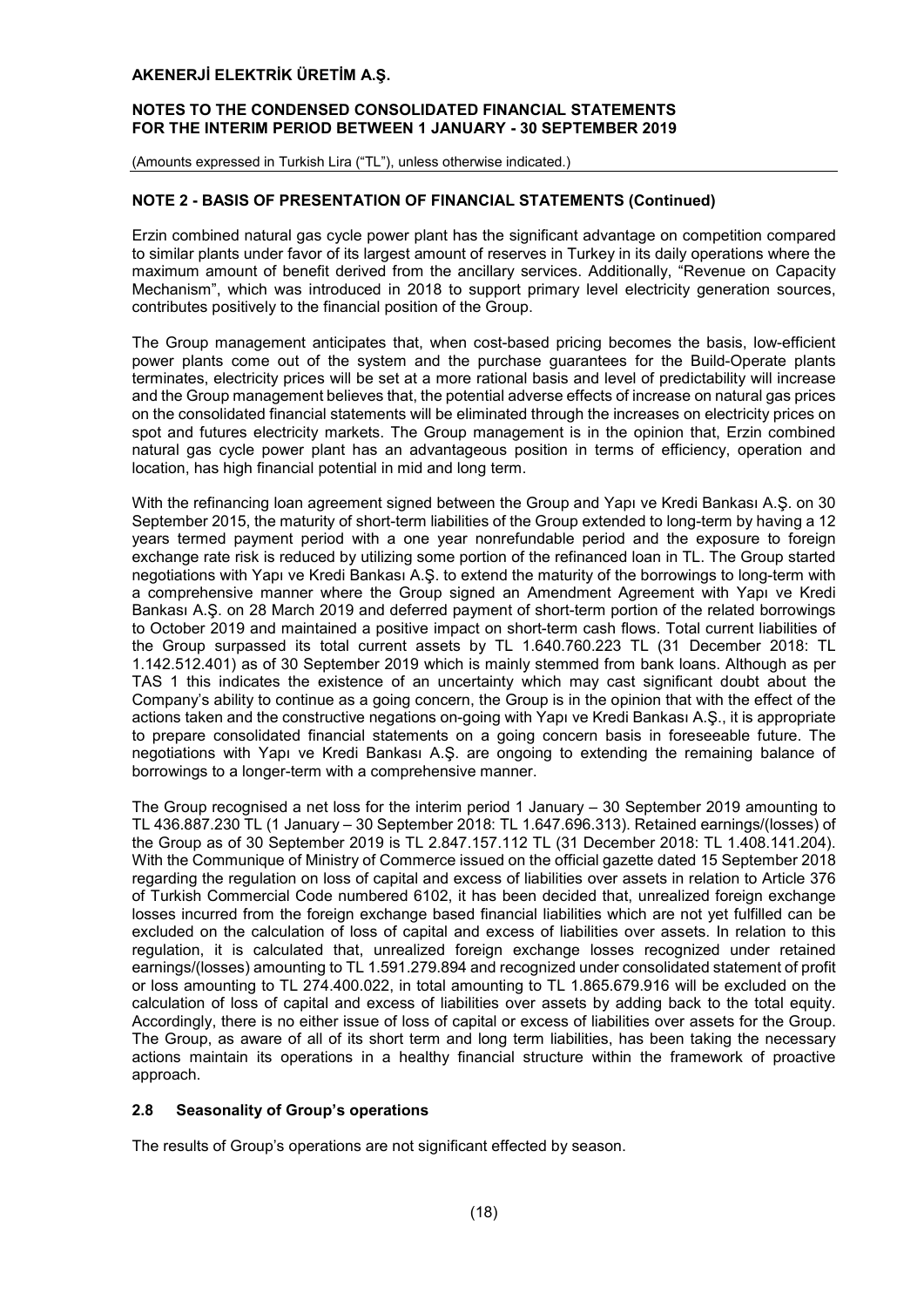#### NOTES TO THE CONDENSED CONSOLIDATED FINANCIAL STATEMENTS FOR THE INTERIM PERIOD BETWEEN 1 JANUARY - 30 SEPTEMBER 2019

(Amounts expressed in Turkish Lira ("TL"), unless otherwise indicated.)

# NOTE 3 - BORROWINGS

.

The details of borrowings of the Group as of 30 September 2019 and 31 December 2018 is as follows:

|                                                  |               | 30 September 2019 31 December 2018 |
|--------------------------------------------------|---------------|------------------------------------|
| Short term borrowings                            |               |                                    |
| -Bank loans                                      | 70.750.000    | 236.637.968                        |
| <b>Total short term borrowings</b>               | 70.750.000    | 236.637.968                        |
| Short-term portion of long term borrowings       |               |                                    |
| -Bank loans (*)                                  | 1.560.897.661 | 873.780.809                        |
| -Financial lease payables (**)                   | 6.461.348     | 6.711.449                          |
| -Operational lease liabilities                   | 1.963.867     |                                    |
| Total short-term portion of long term borrowings | 1.569.322.876 | 880.492.258                        |
| Long term borrowings                             |               |                                    |
| -Bank loans $(*)$                                | 3.114.695.248 | 3.333.605.645                      |
| -Financial lease payables (**)                   | 56.708.540    | 61.151.542                         |
| -Operational lease liabilities                   | 21.231.206    |                                    |
| <b>Total long term borrowings</b>                | 3.192.634.994 | 3.394.757.187                      |
| Total short term and long term borrowings        | 4.832.707.870 | 4.511.887.413                      |

- (\*) The loan obtained pursuant to the loan agreement ("Loan Agreement") signed with Yapı ve Kredi Bankası A.Ş. on 30 September 2015, amounts to TL 4.736.495.140 (TL 516.539.556 and USD 745.693.765). Commissions amounting to TL 60.902.231, including the new loan arrangement commission of TL 21.979.227 arrangement commission for paid-off loans amounting to TL 15.670.903, early payment commission amounting to TL 22.402.576 and "Amendment Agreement" signed with Yapı ve Kredi Bankası A.Ş. on 28 March 2019, amounting to TL 849.525 extension commision for rearranging the loan repayment schedule were paid and deducted from the total loan amount. Such commissions are amortized during the term of the loans. As the loan agreement signed on 30 September 2015 is the modification of the loan agreement signed with the bank consortium consisting of T. Garanti Bankası A.Ş., Yapı ve Kredi Bankası A.Ş. and T. Vakıflar Bankası T.A.O. on 11 October 2011, commissions paid for the loans used pursuant to this agreement are also deducted from the loan amount as of 30 September 2019.
- (\*\*) Financial leasing is related to machinery and equipment with a leasing period of 12 years. The ownership of the machinery and equipments will transfer to the Group at the end of the 12 year leasing term. The Group's financial lease liabilities are secured by the lessor's ownership interest on the leased asset.

As of 30 September 2019, the accrued interest expense on short-term and long-term bank borrowings is TL 530.061.671 (31 December 2018: TL 243.174.001).

Letters of guarantee given, pledges and mortgages related to borrowings are disclosed in Note 6.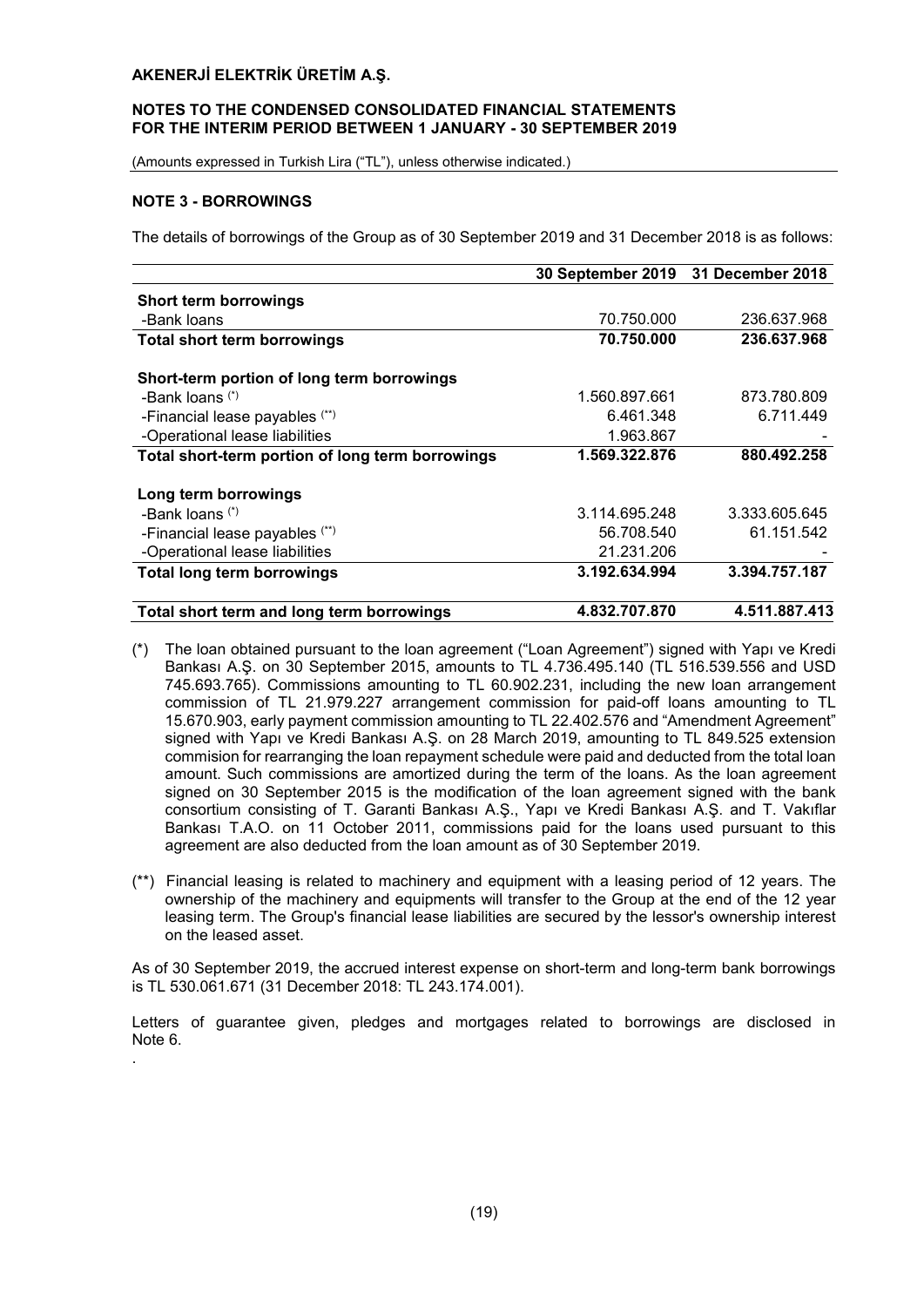## NOTES TO THE CONDENSED CONSOLIDATED FINANCIAL STATEMENTS FOR THE INTERIM PERIOD BETWEEN 1 JANUARY - 30 SEPTEMBER 2019

(Amounts expressed in Turkish Lira ("TL"), unless otherwise indicated.)

# NOTE 3 – BORROWINGS (Continued)

The details of borrowings of the Group as of 30 September 2019 and 31 December 2018 are as follows:

|                                                                                                                                                                                                                                            |                                                                      |                                                |                                                                                 | 30 September 2019                                                                   |
|--------------------------------------------------------------------------------------------------------------------------------------------------------------------------------------------------------------------------------------------|----------------------------------------------------------------------|------------------------------------------------|---------------------------------------------------------------------------------|-------------------------------------------------------------------------------------|
|                                                                                                                                                                                                                                            | Currency                                                             | <b>Effective</b><br>interest<br>rate %         | Original<br>amount                                                              | TL equivalent                                                                       |
| Short-term bank loans                                                                                                                                                                                                                      | TL                                                                   | 27,50                                          | 70.750.000                                                                      | 70.750.000                                                                          |
| Total short-term bank loans                                                                                                                                                                                                                |                                                                      |                                                |                                                                                 |                                                                                     |
| Short-term portion of long-term bank loans<br>Short-term portion of long-term bank loans<br>Short-term portion of long-term finance lease liabilities<br>Interest cost of short-term portion of long-term finance<br>lease liabilities (-) | <b>USD</b><br>ΤL<br><b>EURO</b><br><b>EURO</b>                       | 7,74<br>14,00<br>3,40<br>3,40                  | 240.476.374<br>200.017.816<br>1.381.148<br>(336.231)                            | 1.360.879.845<br>200.017.816<br>8.540.466<br>(2.079.118)                            |
| Short-term portion of long-term operational lease<br>liabilities                                                                                                                                                                           | <b>FURO</b>                                                          | 4,07                                           | 67.128                                                                          | 415.095                                                                             |
| Short-term portion of long-term operational lease<br>liabilities                                                                                                                                                                           | TL                                                                   | 17,79                                          | 1.548.772                                                                       | 1.548.772                                                                           |
| <b>Total short-term borrowings</b>                                                                                                                                                                                                         |                                                                      |                                                |                                                                                 | 1.569.322.876                                                                       |
| Long term bank loans<br>Long term bank loans<br>Long-term finance lease liabilities<br>Interest cost of long-term finance lease liabilities (-)<br>Long-term operational lease liabilities<br>Long-term operational lease liabilities      | <b>USD</b><br>TI.<br><b>EURO</b><br><b>EURO</b><br><b>EURO</b><br>TL | 7,74<br>14,00<br>3,40<br>3,40<br>4,07<br>17,79 | 505.217.391<br>316.521.740<br>11.155.141<br>(1.984.344)<br>43.559<br>20.961.855 | 2.798.173.508<br>316.521.740<br>68.978.928<br>(12.270.388)<br>269.351<br>20.961.855 |

#### Total long-term borrowings 3.192.634.994

31 December 2018 **Currency Effective** interest rate % **Original** amount TL equivalent Short-term bank loans TL 31,46 236.637.968 236.637.968 Total short-term bank loans 236.637.968 Short-term portion of long-term bank loans <br>Short-term portion of long-term bank loans TL 11,95 109.149.187 109.149.187 Short-term portion of long-term bank loans<br>
Short-term portion of long-term finance lease liabilities EURO 3.40 1.481.848 8.932.581 Short-term portion of long-term finance lease liabilities Interest cost of short-term portion of long-term finance lease liabilities (-) EURO 3,40 (368.469) (2.221.132) Total short-term borrowings 880.492.258 Long term bank loans USD 6,72 577.391.304 2.971.866.515 Long term bank loans TL 11,95 361.739.130 361.739.130 Long-term finance lease liabilities and the EURO 3,40 12.465.157 75.139.967 Interest cost of long-term finance lease liabilities (-) EURO 3,40 (2.320.575) (13.988.425) Total long-term borrowings 3.394.757.187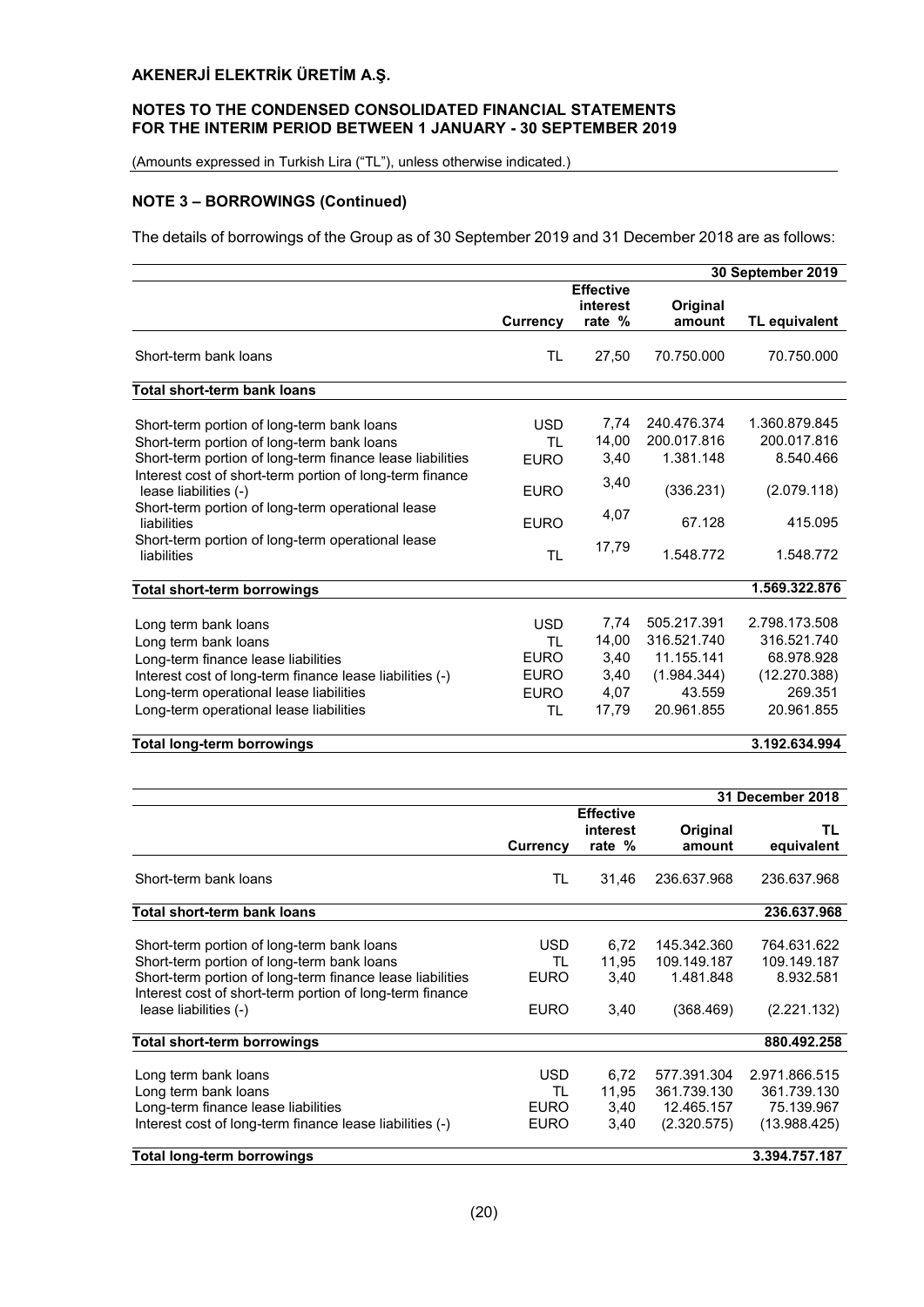#### NOTES TO THE CONDENSED CONSOLIDATED FINANCIAL STATEMENTS FOR THE INTERIM PERIOD BETWEEN 1 JANUARY - 30 SEPTEMBER 2019

(Amounts expressed in Turkish Lira ("TL"), unless otherwise indicated.)

# NOTE 3 – BORROWINGS (Continued)

As of 30 September 2019, USD bank borrowings of the Group amounting to TL 1.569.964.414 are subject to floating interest rate of USD Libor + 5,5% (31 December 2018: USD bank borrowings of the Group amounting to TL 1.378.347.001 are subject to floating interest rate of USD Libor + 4,5%).

As of 30 September 2019, all of the Euro finance lease liabilities of the Group are subject to floating interest rate of Eurbior + 3,4% (31 December 2018: All of the Euro finance lease liabilities of the Group are subject to floating interest rate of Eurbior + 3,4%).

The details of redemption schedule of the long term bank borrowings as of 30 September 2019 and 31 December 2018 are as follows:

|                     | 30 September 2019 | 31 December 2018 |
|---------------------|-------------------|------------------|
|                     |                   |                  |
| Up to $1 - 2$ years | 222.478.232       | 416.700.705      |
| Up to $2 - 3$ years | 444.956.464       | 416.700.705      |
| Up to $3 - 4$ years | 444.956.464       | 416.700.705      |
| Up to $4 - 5$ years | 444.956.464       | 416.700.705      |
| More than 5 years   | 1.557.347.624     | 1.666.802.825    |
|                     |                   |                  |
|                     | 3.114.695.248     | 3.333.605.645    |

The repayment schedule of the Group's long-term finance lease obligations as at 30 September 2019 and 31 December 2018 is as follows:

|                    |              | <b>Minimum</b> |              | <b>Present value of</b>    |
|--------------------|--------------|----------------|--------------|----------------------------|
|                    |              | rent payments  |              | financial leasing payables |
|                    | 30 September | 31 December    | 30 September | 31 December                |
|                    | 2019         | 2018           | 2019         | 2018                       |
|                    |              |                |              |                            |
| Up to 1-2 years    | 8.100.617    | 7.896.778      | 6.227.673    | 5.869.978                  |
| Up to 2-3 years    | 8.100.617    | 7.896.778      | 6.440.906    | 6.070.964                  |
| Up to 3-4 years    | 8.100.617    | 7.896.778      | 6.661.441    | 6.278.831                  |
| Up to 4-5 years    | 8.100.617    | 7.896.778      | 6.889.528    | 6.493.817                  |
| Up to 5-6 years    | 8.100.617    | 7.896.778      | 7.125.426    | 6.716.165                  |
| Up to 6-7 years    | 8.100.617    | 7.896.778      | 7.369.401    | 6.946.126                  |
| Up to 7-8 years    | 8.100.617    | 7.896.778      | 7.621.731    | 7.183.962                  |
| Up to 8-9 years    | 8.100.617    | 7.896.778      | 7.882.701    | 7.429.943                  |
| Up to 9-10 years   | 4.173.992    | 7.896.778      | 489.733      | 7.684.346                  |
| More than 10 years |              | 4.068.965      |              | 477.410                    |
|                    | 68.978.928   | 75.139.967     | 56.708.540   | 61.151.542                 |

As of 30 September 2019 and 2018, the movements of borrowings are as follows:

|                                         | 2019          | 2018          |
|-----------------------------------------|---------------|---------------|
| 1 January                               | 4.511.887.413 | 3.216.578.347 |
| Transition to TFRS 16 (Note 2)          | 22.684.883    |               |
| Cash flow impact                        | (280.621.869) | 20.529.275    |
| Unrealized foreign exchange differences | 293.233.780   | 1.576.591.126 |
| Change in interest accruals             | 283.719.876   | 185.892.071   |
| Change in lease liabilities (Note 2)    | 1.803.787     |               |
| 30 September                            | 4.832.707.870 | 4.999.590.819 |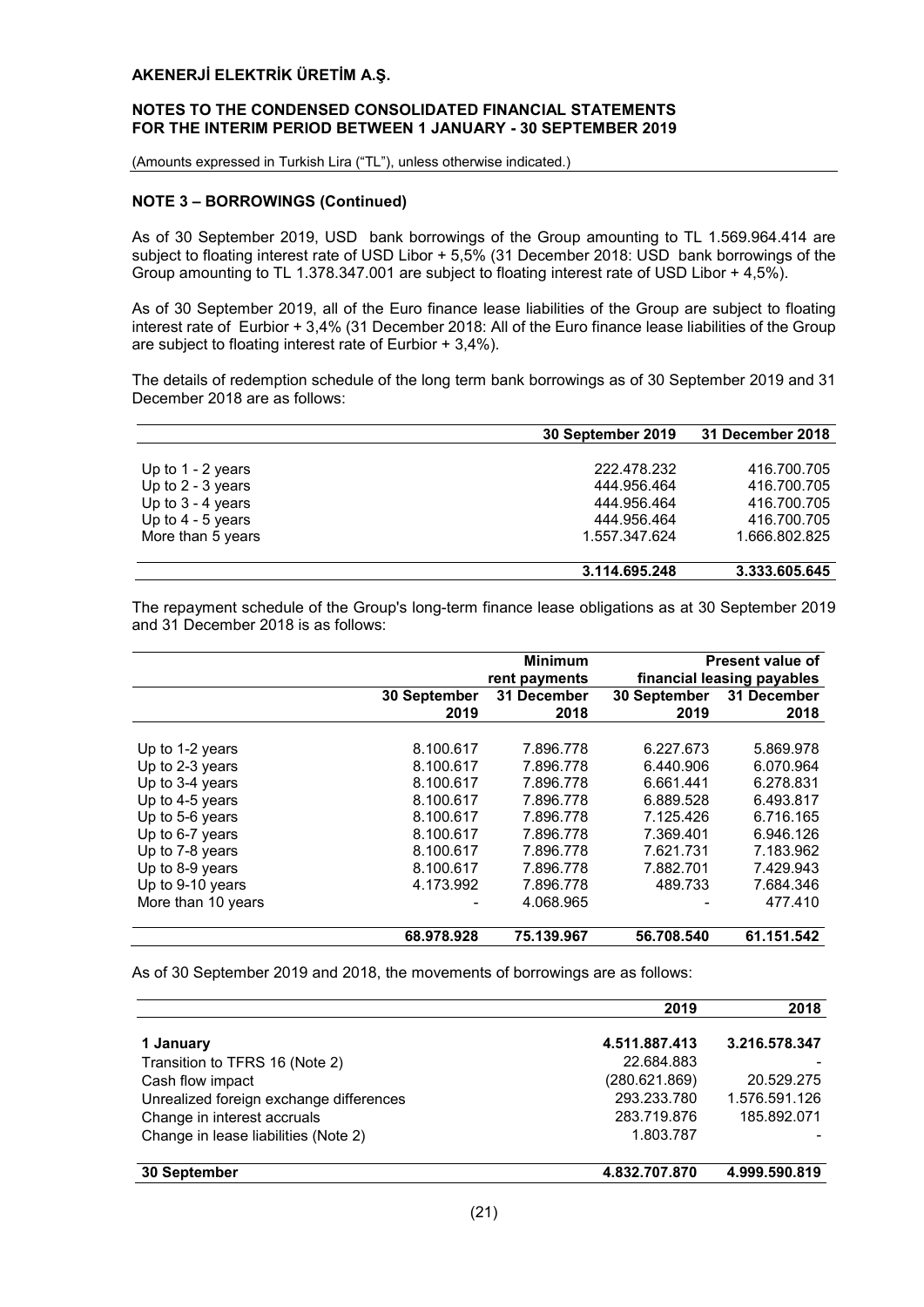#### NOTES TO THE CONDENSED CONSOLIDATED FINANCIAL STATEMENTS FOR THE INTERIM PERIOD BETWEEN 1 JANUARY - 30 SEPTEMBER 2019

(Amounts expressed in Turkish Lira ("TL"), unless otherwise indicated.)

#### NOTE 4 - PROPERTY, PLANT AND EQUIPMENT

|                                 | 1 January 2019 | <b>Additions</b> | Transfers (***)          | <b>Disposals</b> | 30 September 2019 |
|---------------------------------|----------------|------------------|--------------------------|------------------|-------------------|
| Cost                            |                |                  |                          |                  |                   |
| Land                            | 159.340        |                  |                          |                  | 159.340           |
| Land improvements (*)           | 2.375.272.846  | 7.202.056        |                          |                  | 2.382.474.902     |
| <b>Buildings</b>                | 673.291.034    | 572.950          |                          |                  | 673.863.984       |
| Machinery and equipment (**)    | 2.802.613.464  | 1.489.051        | 13.283                   | (26.400)         | 2.804.089.398     |
| Motor vehicles                  | 1.392.418      | 336.378          |                          |                  | 1.728.796         |
| <b>Furnitures and fixtures</b>  | 10.985.288     | 292.199          |                          | (7.787)          | 11.269.700        |
| Leasehold improvements          | 1.759.706      |                  |                          |                  | 1.759.706         |
| Construction in progress        | 30.306.034     | 743.563          | (192.533)                |                  | 30.857.064        |
|                                 | 5.895.780.130  | 10.636.197       | (179.250)                | (34.187)         | 5.906.202.890     |
| <b>Accumulated depreciation</b> |                |                  |                          |                  |                   |
| Land improvements               | 239.838.433    | 61.391.248       | $\overline{\phantom{a}}$ |                  | 301.229.681       |
| <b>Buildings</b>                | 44.506.973     | 13.563.355       |                          |                  | 58.070.328        |
| Machinery and equipment         | 374.189.706    | 115.342.634      |                          | (149)            | 489.532.191       |
| Motor vehicles                  | 620.240        | 165.139          |                          |                  | 785.379           |
| Furnitures and fixtures         | 7.824.060      | 522.955          | $\,$                     | (7.787)          | 8.339.228         |
| Leasehold improvements          | 862.803        | 66.904           | $\overline{\phantom{a}}$ |                  | 929.707           |
|                                 | 667.842.215    | 191.052.235      | $\blacksquare$           | (7.936)          | 858.886.514       |
| Net book value                  | 5.227.937.915  |                  |                          |                  | 5.047.316.376     |

(\*) Within the capacity increase project of Ayyıldız wind power plant, the cost of land improvement acquired through finance lease on 27 January 2017 is amounting to TL 495.485. As of 30 September 2019, the total amount of accumulated depreciation of related land improvement is TL 35.857.

(\*\*) Within the capacity increase project of Ayyıldız wind power plant, the cost of machinery and equipment acquired through finance lease on 27 January 2017 is amounting to TL 49.219.854. As of 30 September 2019, the total amount of accumulated depreciation of the related machinery and equipment is TL 13.535.460.

(\*\*\*) Comprised of transfers to intangible assets.

Current period depreciation expense amounting to TL 190.684.562 has been included in cost of sales and TL 367.673 has been included in general administrative expenses.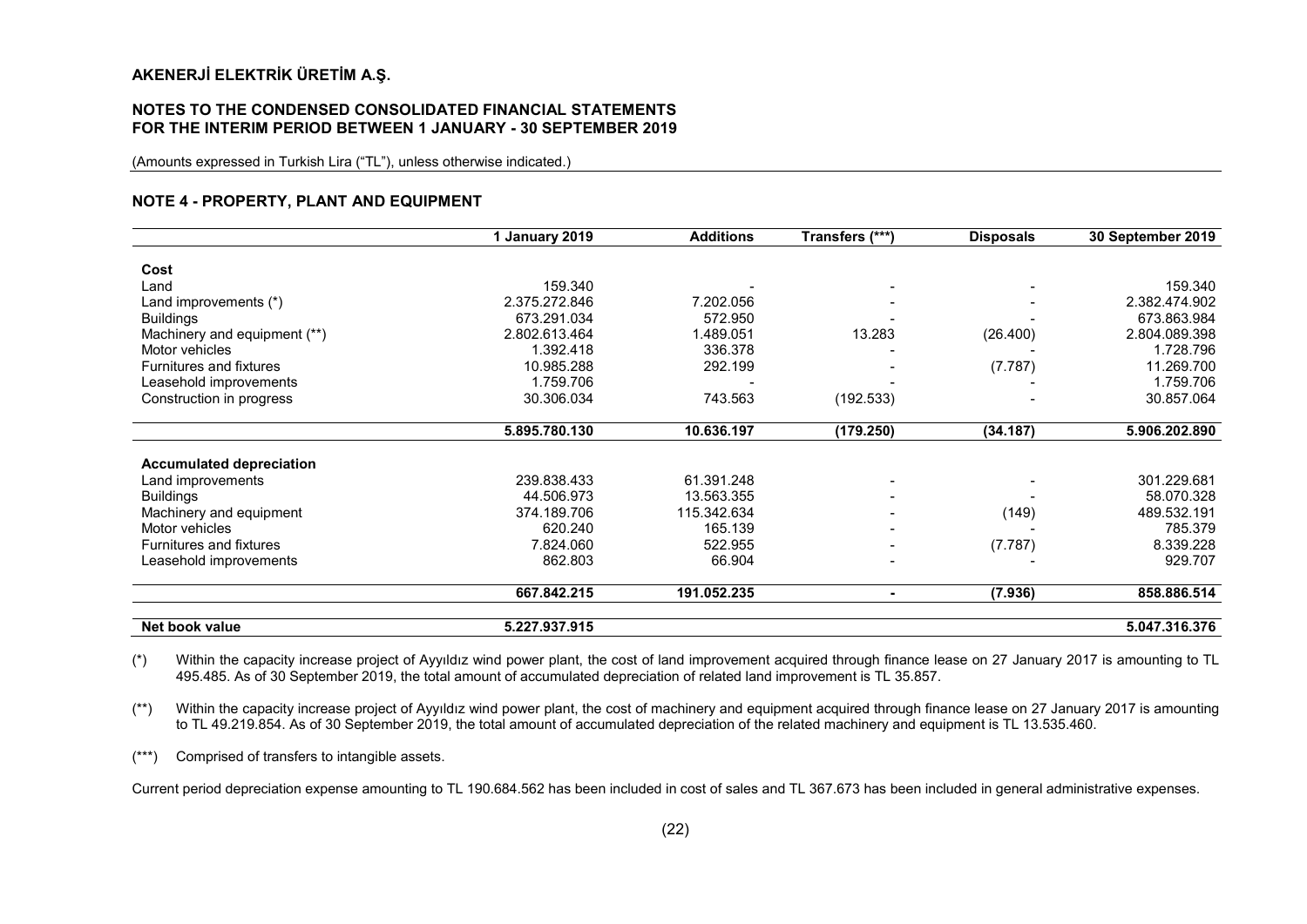#### NOTES TO THE CONDENSED CONSOLIDATED FINANCIAL STATEMENTS FOR THE INTERIM PERIOD BETWEEN 1 JANUARY - 30 SEPTEMBER 2019

(Amounts expressed in Turkish Lira ("TL"), unless otherwise indicated.)

#### NOTE 4 – PROPERTY, PLANT AND EQUIPMENT (Continued)

|                                 | 1 January 2018-     |                           | 1 January 2018 - |                  |                  |                   |
|---------------------------------|---------------------|---------------------------|------------------|------------------|------------------|-------------------|
|                                 | previously reported | <b>Restatement effect</b> | restated         | <b>Additions</b> | <b>Disposals</b> | 30 September 2018 |
| Cost                            |                     |                           |                  |                  |                  |                   |
| Land                            | 159.340             |                           | 159.340          |                  |                  | 159.340           |
| Land improvements (*)           | 2.363.244.144       | 8.329.827                 | 2.371.573.971    | 180.800          |                  | 2.371.754.771     |
| <b>Buildings</b>                | 652.618.266         | 20.643.968                | 673.262.234      |                  |                  | 673.262.234       |
|                                 |                     |                           |                  |                  |                  | 2.800.616.328     |
| Machinery and equipment (**)    | 2.714.836.619       | 85.063.970                | 2.799.900.589    | 715.739          |                  |                   |
| Motor vehicles                  | 1.048.929           |                           | 1.048.929        | 111.438          | (259.653)        | 900.714           |
| <b>Furnitures and fixtures</b>  | 10.276.857          |                           | 10.276.857       | 382.718          |                  | 10.659.575        |
| Leasehold improvements          | 1.082.778           |                           | 1.082.778        | 107.928          |                  | 1.190.706         |
| Construction in progress        | 28.843.107          |                           | 28.843.107       | 4.724.376        |                  | 33.567.483        |
|                                 | 5.772.110.040       | 114.037.765               | 5.886.147.805    | 6.222.999        | (259.653)        | 5.892.111.151     |
|                                 |                     |                           |                  |                  |                  |                   |
| <b>Accumulated depreciation</b> | 156.299.676         | 1.879.367                 | 158.179.043      | 61.233.978       |                  | 219.413.021       |
| Land improvements               | 24.651.424          | 1.789.906                 | 26.441.330       |                  |                  | 39.990.203        |
| <b>Buildings</b>                |                     |                           |                  | 13.548.873       |                  |                   |
| Machinery and equipment         | 192.289.165         | 26.578.070                | 218.867.235      | 116.480.818      |                  | 335.348.053       |
| Motor vehicles                  | 745.728             |                           | 745.728          | 95.491           | (258.780)        | 582.439           |
| <b>Furnitures and fixtures</b>  | 7.009.494           |                           | 7.009.494        | 616.735          |                  | 7.626.229         |
| Leasehold improvements          | 755.235             |                           | 755.235          | 82.732           |                  | 837.967           |
|                                 | 381.750.722         | 30.247.343                | 411.998.065      | 192.058.627      | (258.780)        | 603.797.912       |
| Net book value                  | 5.390.359.318       |                           | 5.474.149.740    |                  |                  | 5.288.313.239     |

(\*) Within the capacity increase project of Ayyıldız wind power plant, the cost of land improvement acquired through finance lease on 27 January 2017 is amounting to TL 495.485. As of 30 September 2018, the total amount of accumulated depreciation of related land improvement is TL 22.818.

(\*\*) Within the capacity increase project of Ayyıldız wind power plant, the cost of machinery and equipment acquired through finance lease on 27 January 2017 is amounting to TL 49.219.854. As of 30 September 2018, the total amount of accumulated depreciation of the related machinery and equipment is TL 8.613.475.

Current period depreciation expense amounting to TL 191.672.148 has been included in cost of sales and TL 386.479. has been included in general administrative expenses.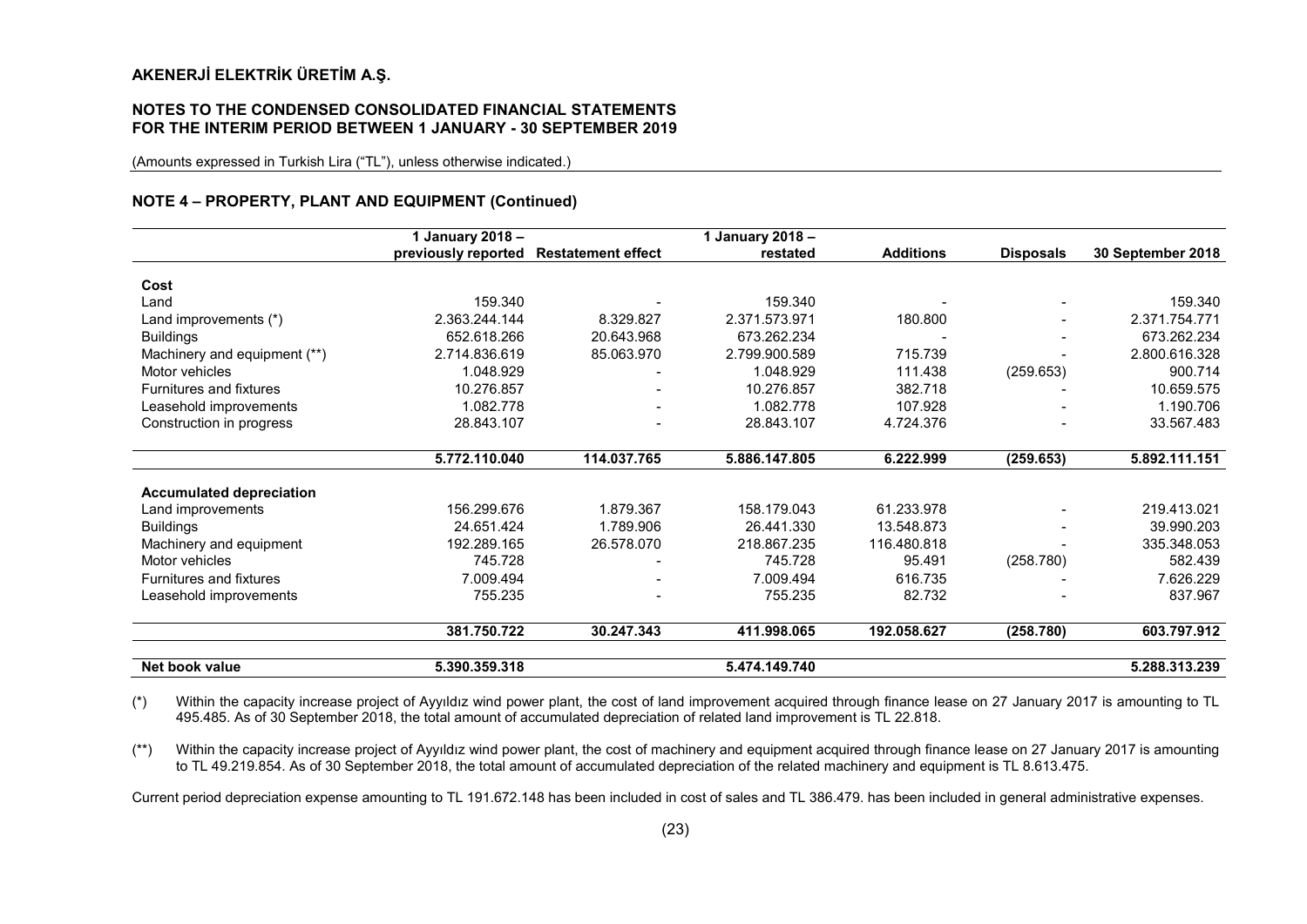#### NOTES TO THE CONDENSED CONSOLIDATED FINANCIAL STATEMENTS FOR THE INTERIM PERIOD BETWEEN 1 JANUARY - 30 SEPTEMBER 2019

(Amounts expressed in Turkish Lira ("TL"), unless otherwise indicated.)

# NOTE 4 - PROPERTY, PLANT AND EQUIPMENT (Continued)

There are no borrowing costs capitalized in the cost of construction in progress for the period ended 30 September 2019 (31 December 2018: None).

Details of the guarantees, pledges and mortgages on property, plant and equipment as of 30 September 2019 and 31 December 2018 are disclosed in Note 6.

|                                 | 1 January 2019 | Additions | Transfers (*) | <b>Disposals</b> | 30 September 2019 |
|---------------------------------|----------------|-----------|---------------|------------------|-------------------|
|                                 |                |           |               |                  |                   |
| Costs                           |                |           |               |                  |                   |
| <b>Rights</b>                   | 7.369.288      | 208.698   | 179.250       | -                | 7.757.236         |
| Licences                        | 126.170.949    |           |               | (163.350)        | 126.007.599       |
|                                 |                |           |               |                  |                   |
|                                 | 133.540.237    | 208.698   | 179.250       | (163.350)        | 133.764.835       |
|                                 |                |           |               |                  |                   |
| <b>Accumulated amortisation</b> |                |           |               |                  |                   |
| <b>Rights</b>                   | 4.369.157      | 708.459   | ۰             |                  | 5.077.616         |
| Licences                        | 18.237.119     | 1.301.240 | ۰             | (33.059)         | 19.505.300        |
|                                 | 22.606.276     | 2.009.699 | ۰             | (33.059)         | 24.582.916        |
|                                 |                |           |               |                  |                   |
| Net book value                  | 110.933.961    |           |               |                  | 109.181.919       |

(\*) Comprised of transfers from property, plant and equipment.

|                                 | 1 January 2019 | <b>Additions</b> | Transfers (*) | <b>Disposals</b> | 30 September 2019 |
|---------------------------------|----------------|------------------|---------------|------------------|-------------------|
|                                 |                |                  |               |                  |                   |
| Costs                           |                |                  |               |                  |                   |
| <b>Rights</b>                   | 7.339.785      | 12.003           |               |                  | 7.351.788         |
| Licences                        | 125.931.583    |                  |               |                  | 125.931.583       |
|                                 | 133.271.368    | 12.003           | -             |                  | 133.283.371       |
| <b>Accumulated amortisation</b> |                |                  |               |                  |                   |
| <b>Rights</b>                   | 3.472.262      | 673.187          |               |                  | 4.145.449         |
| Licences                        | 16.490.947     | 1.306.182        |               |                  | 17.797.129        |
|                                 | 19.963.209     | 1.979.369        | -             |                  | 21.942.578        |
| Net book value                  | 113.308.159    |                  |               |                  | 111.340.793       |

Current period amortization expense amounting to TL 130.160 (30 September 2018: TL 121.010) has been included in cost of sales and remaining TL 1.879.539 (30 September 2018: TL 1.858.359) has been included in general administrative expenses.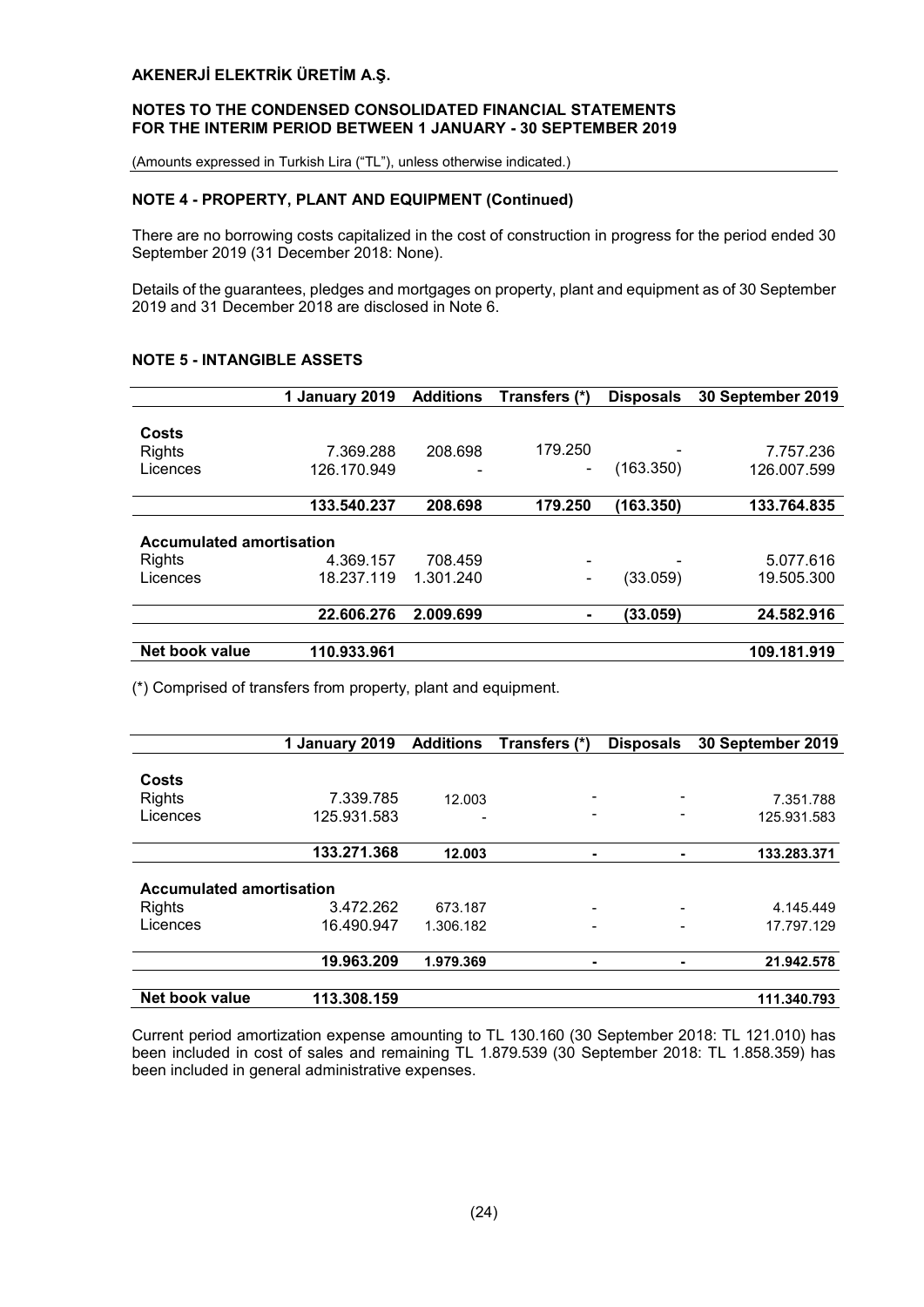#### NOTES TO THE CONDENSED CONSOLIDATED FINANCIAL STATEMENTS FOR THE INTERIM PERIOD BETWEEN 1 JANUARY - 30 SEPTEMBER 2019

(Amounts expressed in Turkish Lira ("TL"), unless otherwise indicated.)

# NOTE 6 - PROVISIONS, COMMITMENTS, CONTINGENT ASSETS AND LIABILITIES

#### a. Other short-term provisions

As of 30 September 2019, there are various lawsuits against or in favor of the Group. The Group management estimates the outcomes of these lawsuits and the financial effects thereof, and the required provisions are accounted for based on these estimates. The amount of provisions for the lawsuits as of 30 September 2019 is TL 18.843.707 (31 December 2018: TL 18.338.205).

|                                   | 30 September 2019 | 31 December 2018 |
|-----------------------------------|-------------------|------------------|
|                                   |                   |                  |
| Litigation provision              | 18.843.707        | 18.338.205       |
| Periodical maintenance provisions | 2.198.548         |                  |
|                                   | 21.042.255        | 18.338.205       |

The movements of litigation provision are as follows:

|                                          | 2019        | 2018        |
|------------------------------------------|-------------|-------------|
| 1 January                                | 18.338.205  | 16.355.919  |
| Current period charges (Note 12)         | 1.963.613   | 227.093     |
| Interest charges of litigation provision | 1.169.049   | 470.791     |
| Released provisions (Note 12)            | (2.627.160) | (1.318.648) |
| 30 September                             | 18.843.707  | 15.735.155  |

# b. Contingent Liabilities

#### - Guarantees given

The commitments and contingent liabilities of the Group those are not expected to be resulted in a significant loss or liability to the Group are summarized below:

|                             |                          | 30 September 2019                   |                                        |                        | 31 December 2018         |
|-----------------------------|--------------------------|-------------------------------------|----------------------------------------|------------------------|--------------------------|
|                             | Currency                 | Original<br>currency                | TL<br>equivalent                       | Original<br>currency   | ΤL<br>equivalent         |
| Letters of guarantees given | TL<br>USD<br><b>EURO</b> | 114.278.920<br>6.622.421<br>200.000 | 114.278.920<br>37.476.941<br>1.236.720 | 124.487.592<br>400.000 | 124.487.592<br>2.411.200 |
|                             |                          |                                     | 152.992.581                            |                        | 126.898.792              |

Guarantees given, in general, are comprised of the letters of guarantees given to several institutions and organizations within the operations of the Group (to EMRA, vendors whom good and service purchased and electricity transmission and distribution related government authorities, to tax offices for VAT return) and to the judicial authorities for some of the on-going lawsuits.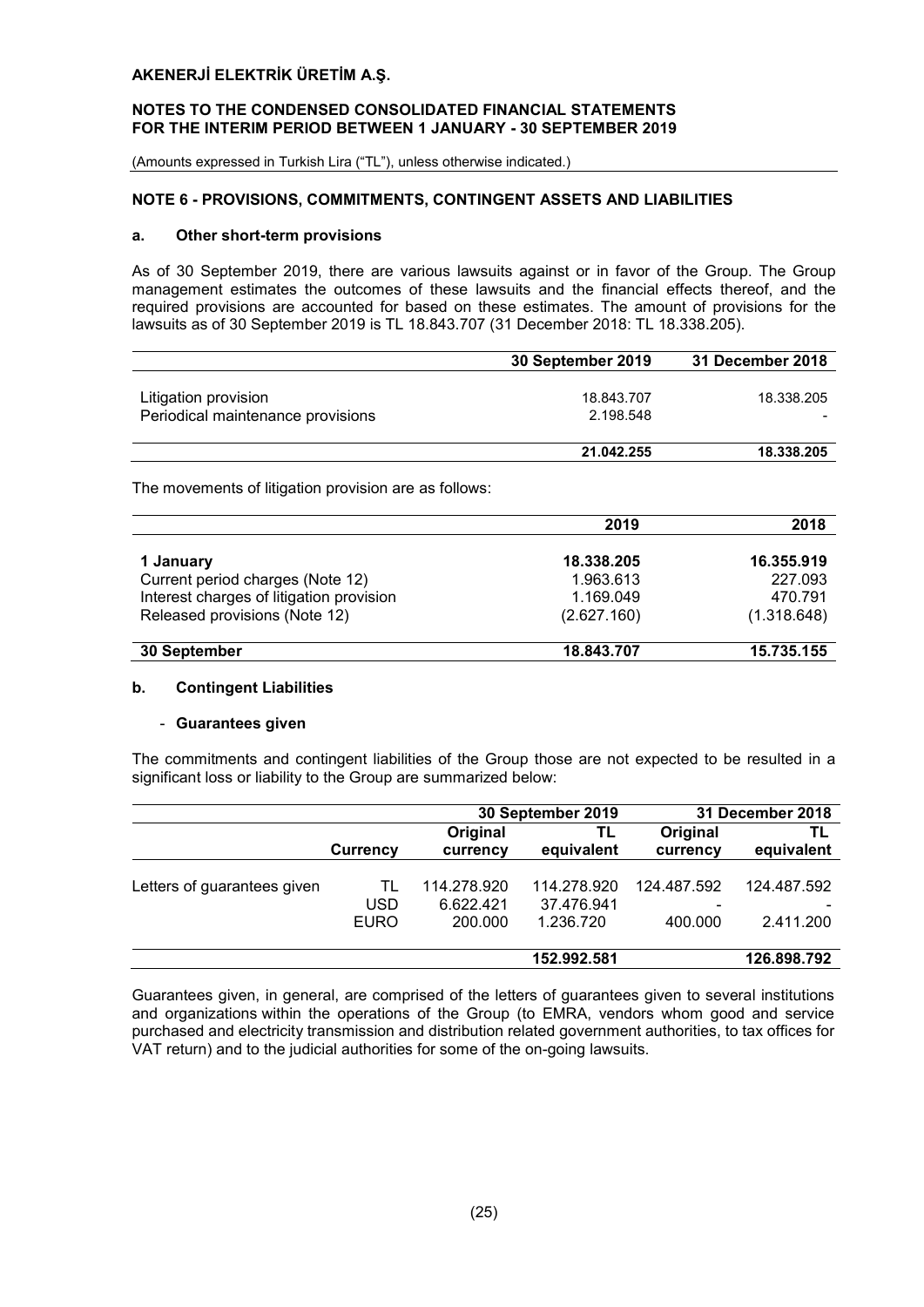#### NOTES TO THE CONDENSED CONSOLIDATED FINANCIAL STATEMENTS FOR THE INTERIM PERIOD BETWEEN 1 JANUARY - 30 SEPTEMBER 2019

(Amounts expressed in Turkish Lira ("TL"), unless otherwise indicated.)

# NOTE 6 - PROVISIONS, COMMITMENTS, CONTINGENT ASSETS AND LIABILITIES (Continued)

Guarantees, pledges, mortgages ("GPM") given by the Group as of 30 September 2019 and 31 December 2018 are as follows:

|                                                                                                        |                 |               | 30 September  |               |                  |
|--------------------------------------------------------------------------------------------------------|-----------------|---------------|---------------|---------------|------------------|
|                                                                                                        |                 |               | 2019          |               | 31 December 2018 |
|                                                                                                        |                 | Original      | TL            | Original      | ΤL               |
|                                                                                                        | <b>Currency</b> | currency      | equivalent    | currency      | equivalent       |
| <b>GPMs given by the Group</b><br>A. GPMs given                                                        |                 |               |               |               |                  |
| for companies' own legal entity                                                                        | TL              | 5.724.278.920 | 5.724.278.920 | 5.734.487.592 | 5.734.487.592    |
|                                                                                                        | <b>USD</b>      | 6.622.421     | 37.476.941    |               |                  |
|                                                                                                        | <b>EURO</b>     | 200.000       | 1.236.720     | 400.000       | 2.411.200        |
| B Total amount of GPM given for<br>the subsidiaries and associates in                                  |                 |               |               |               |                  |
| the scope of consolidation<br>C. Total amount of GPM given for the<br>purpose of maintaining operating |                 |               |               |               |                  |
| activities                                                                                             |                 |               |               |               |                  |
| D. Total other GPMs given<br>Total amount of CPMB's given<br>i)<br>on behalf of the majority           |                 |               |               |               |                  |
| shareholder<br>Total amount of CPMB's given<br>i)<br>to on behalf of other which are                   |                 |               |               |               |                  |
| not in scope of B and C.<br>Total amount of CPMB's given<br>ii)<br>on behalf of third parties which    |                 |               |               |               |                  |
| are not in scope of C.                                                                                 |                 |               |               |               |                  |
|                                                                                                        |                 |               | 5.762.992.581 |               | 5.736.898.792    |

Details of the guarantees given by Akenerji for its own legal entity as of 30 September 2019 are as follows:

On 30 September 2015, a Refinancing Loan Agreement of USD 1.1 billion was concluded by and between Yapı ve Kredi Bankası A.Ş. ("Bank") and Akenerji ("Borrower") for a total period of 12 years, 1 year of which is nonrefundable, in order to ensure refinancing and extension of term for all current debts of our the Group. In addition to the related Loan Agreement to provide guarantees for the loans that it has used under the loan contract, Akenerji has signed the following agreements: Loan Settlement (Trade receivables including EPİAŞ, insurance, shareholder receivables, etc.), Account Pledge, and Mortgage Agreements. In accordance with the Commercial Business Pledge Agreements signed between Akenerji and the Bank, a commercial enterprise pledge amounting to TL 5.610.000.000 has been established in order to create an upper limit for Akenerji. In addition, Yapı ve Kredi Bankası A.Ş. is defined as a pledge creditor in insurance policies of power plants.

As of 30 September 2019, GPMs given by the Group to equity ratio is 15.430% (31 December 2018: 1.246%).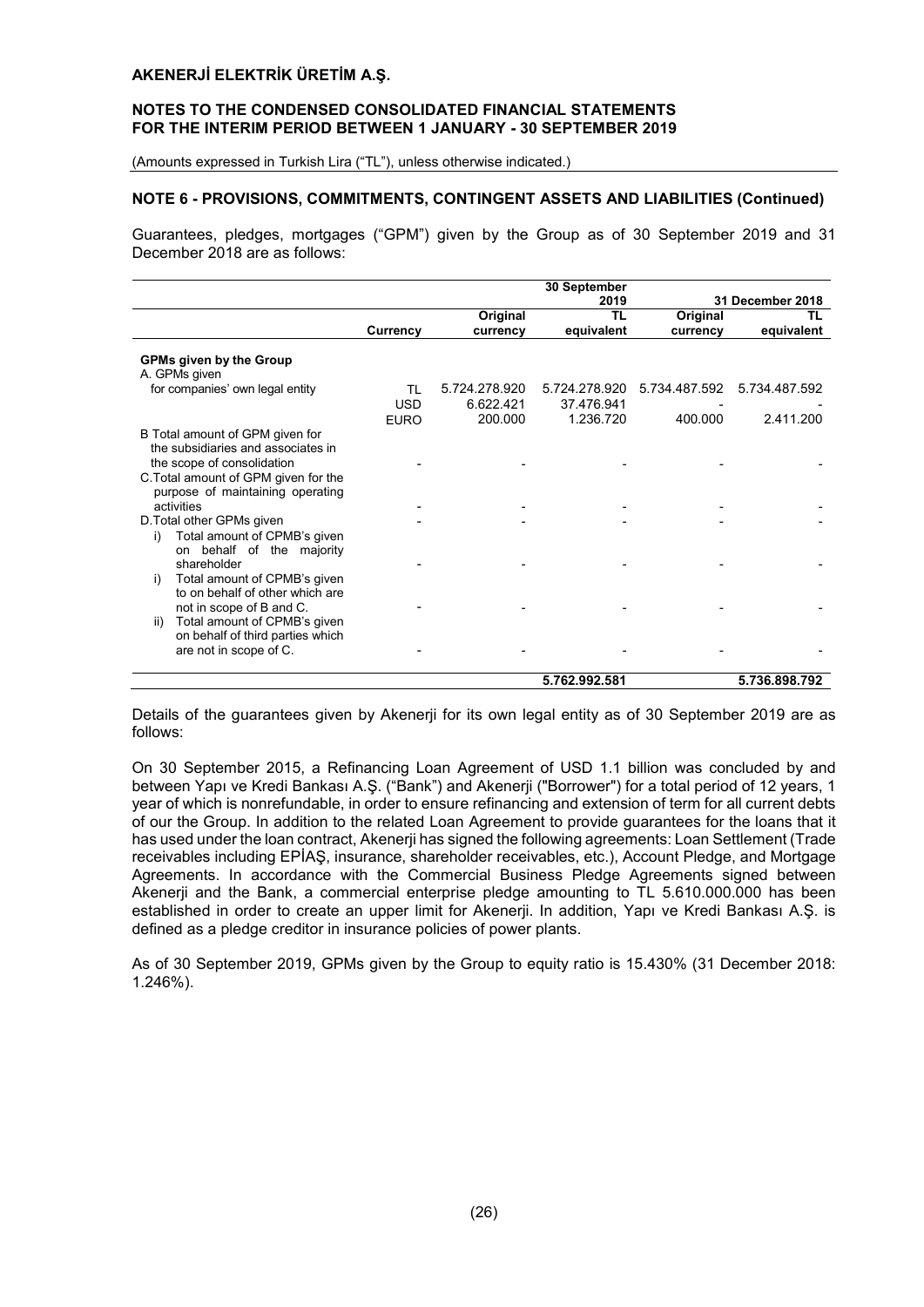#### NOTES TO THE CONDENSED CONSOLIDATED FINANCIAL STATEMENTS FOR THE INTERIM PERIOD BETWEEN 1 JANUARY - 30 SEPTEMBER 2019

(Amounts expressed in Turkish Lira ("TL"), unless otherwise indicated.)

# NOTE 6 - PROVISIONS, COMMITMENTS, CONTINGENT ASSETS AND LIABILITIES (Continued)

#### - Sales and purchase commitments

#### *Electricity sales and purchase commitments:*

The Group has entered into contracts to sell electricity energy amounting to MWh 356.813 which will be executed in 2019 As of 30 September 2019, sales of the electricity amounting to MWh 312.653 has been completed.

The Group has entered into contracts to buy electricity energy amounting to MWh 76.450 which will be executed in 2019. As of 30 September 2019, purchase of the electricity amounting to MWh 71.376 has been completed.

There are no significant risk sharing sales and purchases contracts that the Group has entered into as of 30 September 2019 which will be executed in the following periods.

#### *Natural gas purchase commitments:*

The Group has a minimum purchase commitment in accordance with its contracts with natural gas suppliers in 2019 and as of 30 September 2019, there is a shortage of minimum purchase commitment. On the other hand, the Group has a right to compensate the shortage of the minimum purchase commitment within 2020 and 2021.

# c. Contingent Assets

# Guarantees received

|                                |                 | 30 September 2019 |                   | 31 December 2018 |                   |
|--------------------------------|-----------------|-------------------|-------------------|------------------|-------------------|
|                                |                 | Original          | TL                | Original         | TL                |
|                                | <b>Currency</b> | currency          | <b>Equivalent</b> | currency         | <b>Equivalent</b> |
|                                |                 |                   |                   |                  |                   |
| Letters of guarantees received | TL              | 24.487.251        | 24.487.251        | 76.664.407       | 76.664.407        |
|                                | <b>EURO</b>     | 2.013.000         | 12.447.587        | 4.355.000        | 26.251.940        |
|                                | <b>USD</b>      | 39.650            | 224.383           | 32.500           | 170.979           |
| Notes of guarantees received   | TL              | 4.045.209         | 4.045.209         | 4.130.209        | 4.130.209         |
|                                | <b>USD</b>      | 4.656.023         | 26.348.902        | 4.656.023        | 24.494.873        |
|                                | <b>EURO</b>     | 93.229            | 576.493           | 93.229           | 561.987           |
|                                | <b>GBP</b>      | 5.675             | 39.434            | 5.675            | 37.755            |
| Cheques of guarantees received | TL              | 108.500           | 108.500           | 108.500          | 108.500           |
|                                | <b>USD</b>      | 100.559           | 569.073           | 100.559          | 529.031           |
| Mortgages received             | TL              | 3.242.000         | 3.242.000         | 3.242.000        | 3.242.000         |
|                                |                 |                   | 72.088.832        |                  | 136.191.681       |

Letters of guarantees received, in general, comprised of the letters of guarantees received from the customers in relation to the Group's electricity sales operations.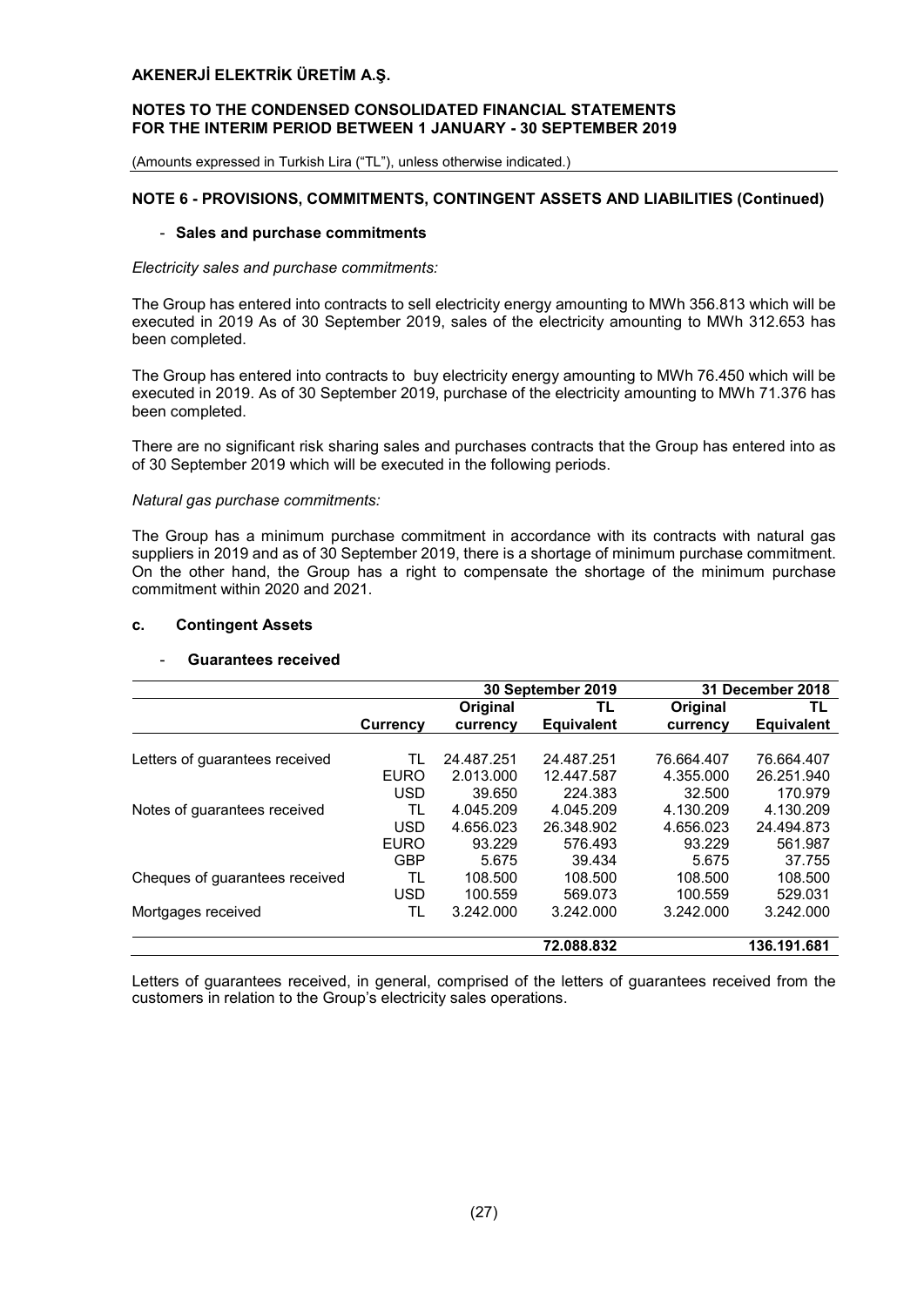# NOTES TO THE CONDENSED CONSOLIDATED FINANCIAL STATEMENTS FOR THE INTERIM PERIOD BETWEEN 1 JANUARY - 30 SEPTEMBER 2019

(Amounts expressed in Turkish Lira ("TL"), unless otherwise indicated.)

# NOTE 7 - DERIVATIVE FINANCIAL INSTRUMENTS

|                                         | 30 September 2019 |            | 31 December 2018 |            |
|-----------------------------------------|-------------------|------------|------------------|------------|
|                                         | <b>Contract</b>   | Fair       | <b>Contract</b>  | Fair       |
|                                         | amount            | value      | amount           | value      |
| Forward contracts                       |                   |            |                  |            |
|                                         |                   |            |                  |            |
| Short term                              |                   |            | 5.260.900        | 24.345     |
| <b>Derivative financial assets</b>      | $\blacksquare$    |            | 5.260.900        | 24.345     |
|                                         |                   |            |                  |            |
| Interest rate swaps                     |                   |            |                  |            |
| Short term                              | 33.116.994        | 7.801.542  | 168.112.060      | 3.648.843  |
| Long term                               | 761.157.439       | 31.685.210 | 796.239.846      | 17.282.246 |
| Forward contracts                       |                   |            |                  |            |
| Short term                              | 73.568.300        | 13.016.555 | 125.139.178      | 9.270.688  |
| <b>Derivative financial liabilities</b> | 867.842.733       | 52.503.307 | 1.089.491.084    | 30.201.777 |

At the time the derivative contract is concluded, the Group determines that a cash flow hedge is a cash flow hedge that arises from a particular risk in the cash flows of a recorded asset or liability or a transaction that is probable and a possible outcome of a particular risk.

Interest rate swap transactions that provided effective economic hedges under the Group risk management position and carrying the necessary conditions for hedge accounting, were accounted as hedging derivative financial instruments in the consolidated financial statements. The effective portion of the gains and losses of the derivative instruments designated as hedging instrument were accounted under equity as "Gains/(losses) on cash flow hedging". Due to the change in principle amount and repayment dates of Group's borrowings following the Loan Agreement signed on 30 September 2015, the Group ceased the hedge accounting for interest rate swap contracts.

When a hedging instrument sold, expired or when hedge no longer met the criteria for hedge accounting or when a pledged or forecasted transaction is no longer expected to be occurred, the Group continues to classify separately within equity as far as the commitments or possible future transactions will be realized.

The realization of promised or probable future transactions are recorded in the statement of profit or loss, if not realized, accumulated gains or losses are recognized as profit or loss in the consolidated financial statements. Since the Group has ceased to apply hedge accounting on 30 September 2015, the "Gains / (losses) on cash flow hedging", which is included in equity, has been recorded in the profit or loss statement for the duration of related contracts.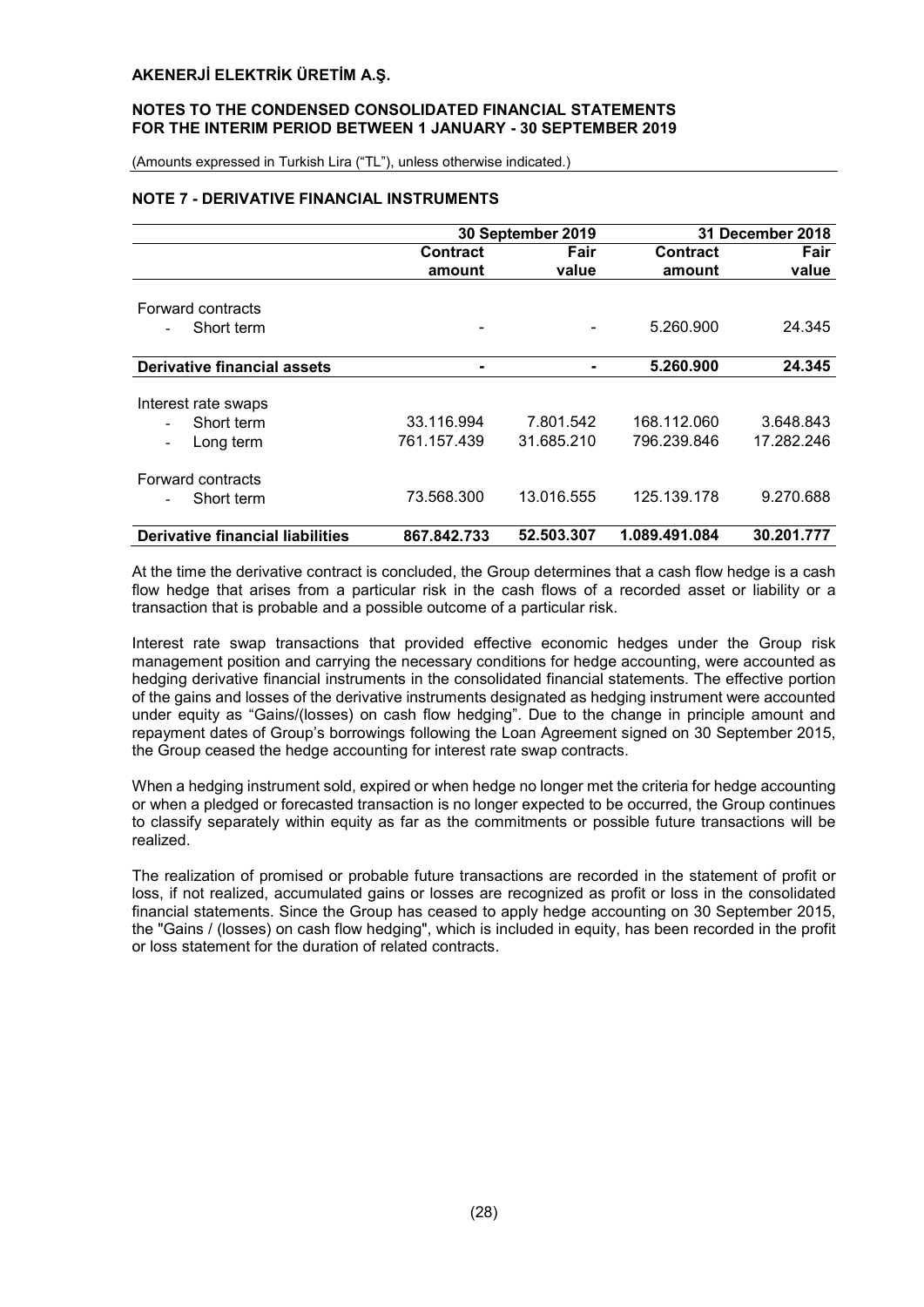#### NOTES TO THE CONDENSED CONSOLIDATED FINANCIAL STATEMENTS FOR THE INTERIM PERIOD BETWEEN 1 JANUARY - 30 SEPTEMBER 2019

(Amounts expressed in Turkish Lira ("TL"), unless otherwise indicated.)

#### NOTE 8 - EQUITY

#### Share capital

Akenerji adopted the registered capital system applicable to the companies registered on the CMB and defined a limit to its registered capital for shares whose nominal value is TL1 ("One Turkish Lira"). As of 30 September 2019 and 31 December 2018 the share capital held is as follows:

|                                                | 30 September 2019 | 31 December 2018 |
|------------------------------------------------|-------------------|------------------|
|                                                |                   |                  |
| Limit on registered share capital (historical) | 1.500.000.000     | 1.500.000.000    |
| Issued capital                                 | 729.164.000       | 729.164.000      |

The Company's shareholders and shareholding structure as of 30 September 2019 and 31 December 2018 are as follows:

|                                | 30 September 2019 |               |           | 31 December 2018 |
|--------------------------------|-------------------|---------------|-----------|------------------|
|                                | Share (%)         | <b>Amount</b> | Share (%) | Amount           |
|                                |                   |               |           |                  |
| CEZ a.s.                       | 37,36             | 272.425.943   | 37.36     | 272.425.943      |
| Akkök Holding A.Ş.             | 20,43             | 148.989.090   | 20,43     | 148.989.090      |
| Akarsu Enerji Yatırımları San. |                   |               |           |                  |
| ve Ticaret A.Ş.                | 16.93             | 123.436.852   | 16.93     | 123.436.852      |
| Publicly held                  | 25,28             | 184.312.115   | 25,28     | 184.312.115      |
|                                |                   |               |           |                  |
|                                |                   | 729.164.000   |           | 729.164.000      |
|                                |                   |               |           |                  |
| Adjustment to share capital    |                   | 101.988.910   |           | 101.988.910      |
|                                |                   |               |           |                  |
| Total paid-in capital          |                   | 831.152.910   |           | 831.152.910      |

The share capital of the Company consists of 72.916.400.000 shares with a nominal value of 1 Kr and no privilege rights are provided for any kind of shares.

#### Share Premium

Share premiums presented in the consolidated financial statements represent the proceeds from the excess of the amount of shares compared to their nominal values.

#### Reserves

|                | 30 September 2019 | 31 December 2018 |
|----------------|-------------------|------------------|
| Legal reserves | 12.053.172        | 12.053.172       |
|                | 12.053.172        | 12.053.172       |

Turkish Commercial Code stipulates that the legal reserve is appropriated out of statutory profits at the rate of 5% per annum, until the total reserve reaches 20% of the Group's paid-in share capital. Other legal reserve is appropriated out of 10% of the distributable income after 5% dividend is paid to shareholders. Under the TCC, legal reserves can only be used for compensating losses, continuing operations in severe conditions or preventing unemployment and taking actions for relieving its effects in case general legal reserves does not exceed half of paid-in capital or issued capital.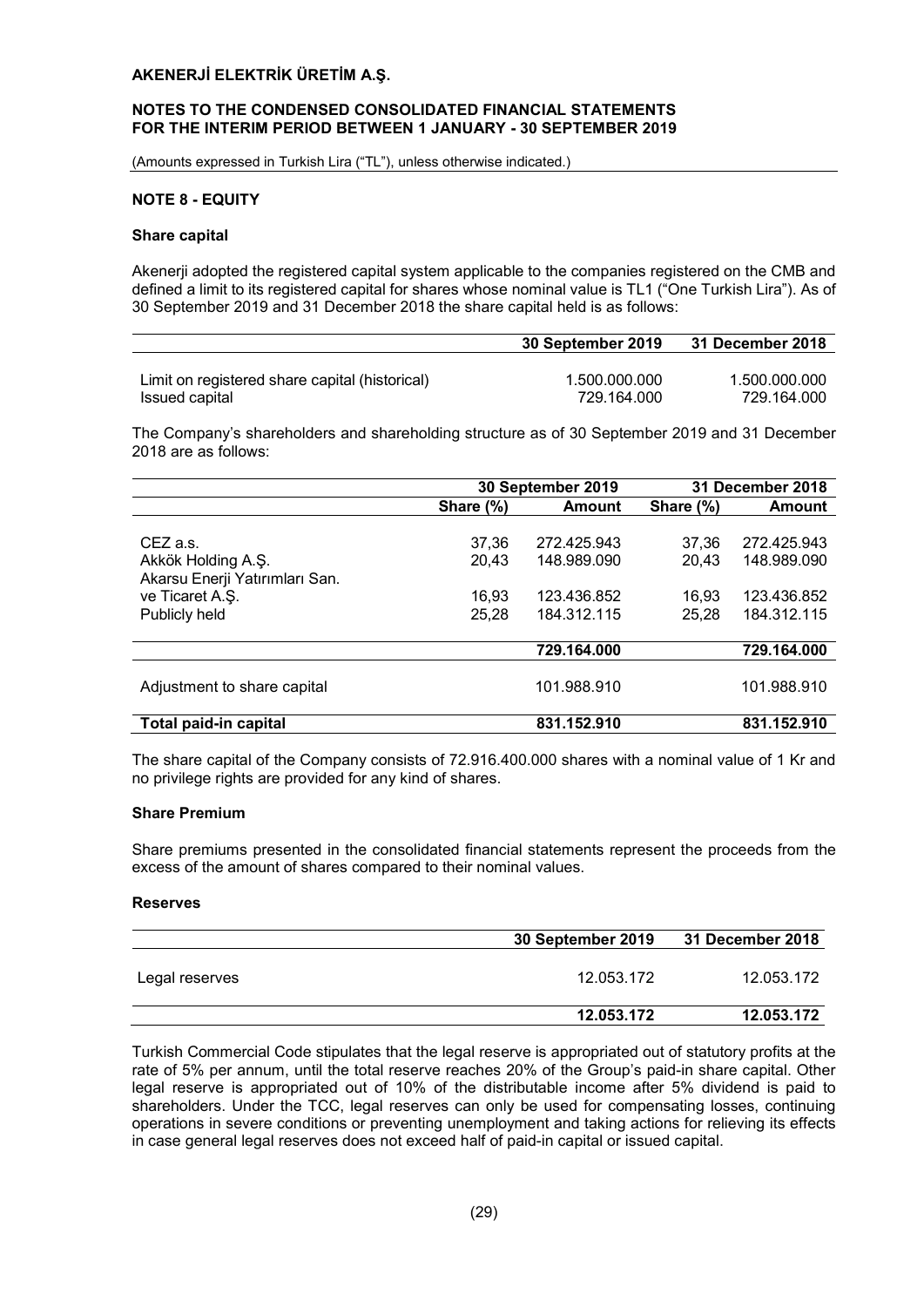#### NOTES TO THE CONDENSED CONSOLIDATED FINANCIAL STATEMENTS FOR THE INTERIM PERIOD BETWEEN 1 JANUARY - 30 SEPTEMBER 2019

(Amounts expressed in Turkish Lira ("TL"), unless otherwise indicated.)

# NOTE 9 - TAX ASSETS AND LIABILITIES

|                                  | 30 September 2019 | 31 December 2018 |
|----------------------------------|-------------------|------------------|
|                                  |                   |                  |
| Current income tax expense       | 141.808           | 3.412.544        |
| Less: Prepaid taxes              | (2.199.195)       | (3.839.594)      |
|                                  |                   |                  |
| Current income tax liabilities / |                   |                  |
| (Current income tax assets), net | (2.057.387)       | (427.050)        |

#### *Corporation tax*

The Group is subject to corporate income tax effective in Turkey. Provisions are made in the accompanying financial statements for the estimated tax liabilities related to the Company's results for the current period.

In Turkey, the corporate tax rate is 20%. However, in accordance with the addition of temporary 10th article to the Corporate Tax Law, 22% corporate tax rate will be applied to the profits of the entities related to their to 2018, 2019 and 2020 tax periods (for the entities with special accounting period, tax periods commenced in the related year) rather than 20%. This rate is applicable to the tax base derived upon exemptions and deductions stated in the tax legislation and by addition of disallowable expenses to the commercial revenues of the companies with respect to the tax legislation. Losses can be carried for a maximum 5 years for deducted from the taxable profit to be incurred in future years. However, the losses cannot be deducted retrospectively from the retained earnings.

In Turkey, there is no application with the tax authorities on the tax reconciliation. The corporate tax declaration is declared until the evening of the 30th day of the fourth month following the end of the accounting period and paid until the end of the month.

Corporations are required to pay advance corporation tax quarterly at the rate of 20% on their corporate income (22% for the taxation periods 2018, 2019 and 2020). Advance tax is payable by the 17th of the second month following each calendar quarter end. Advance tax paid by corporations is credited against the annual corporation tax liability. The balance of the advance tax paid may be refunded or used to offset against other liabilities to the government.

#### *Income tax withholding*

Limited taxpayer that earn income through by a permanent establishment or permanent representative and paid to companies (dividends) resident in Turkey not subject to withholding tax. Dividend payments made to persons other than these are subject to 15% withholding tax. The profit included to the capital is not a profit distribution.

The details of tax income / expense for the period ended 30 September 2019 and 2018 are as follows:

|                                                             | 1 January -<br>30 September<br>2019 | 1 January -<br>2018        | 1 July -<br>30 September 30 September<br>2019 | 1 July -<br>30 September<br>2018 |
|-------------------------------------------------------------|-------------------------------------|----------------------------|-----------------------------------------------|----------------------------------|
| Current income tax expense<br>Deferred tax (expense)/income | (141.808)<br>56.455.014             | (3.358.352)<br>331.154.169 | (17.301)<br>9.245.844                         | (1.925.296)<br>205.121.487       |
|                                                             | 56.313.206                          | 327.795.817                | 9.228.543                                     | 203.196.191                      |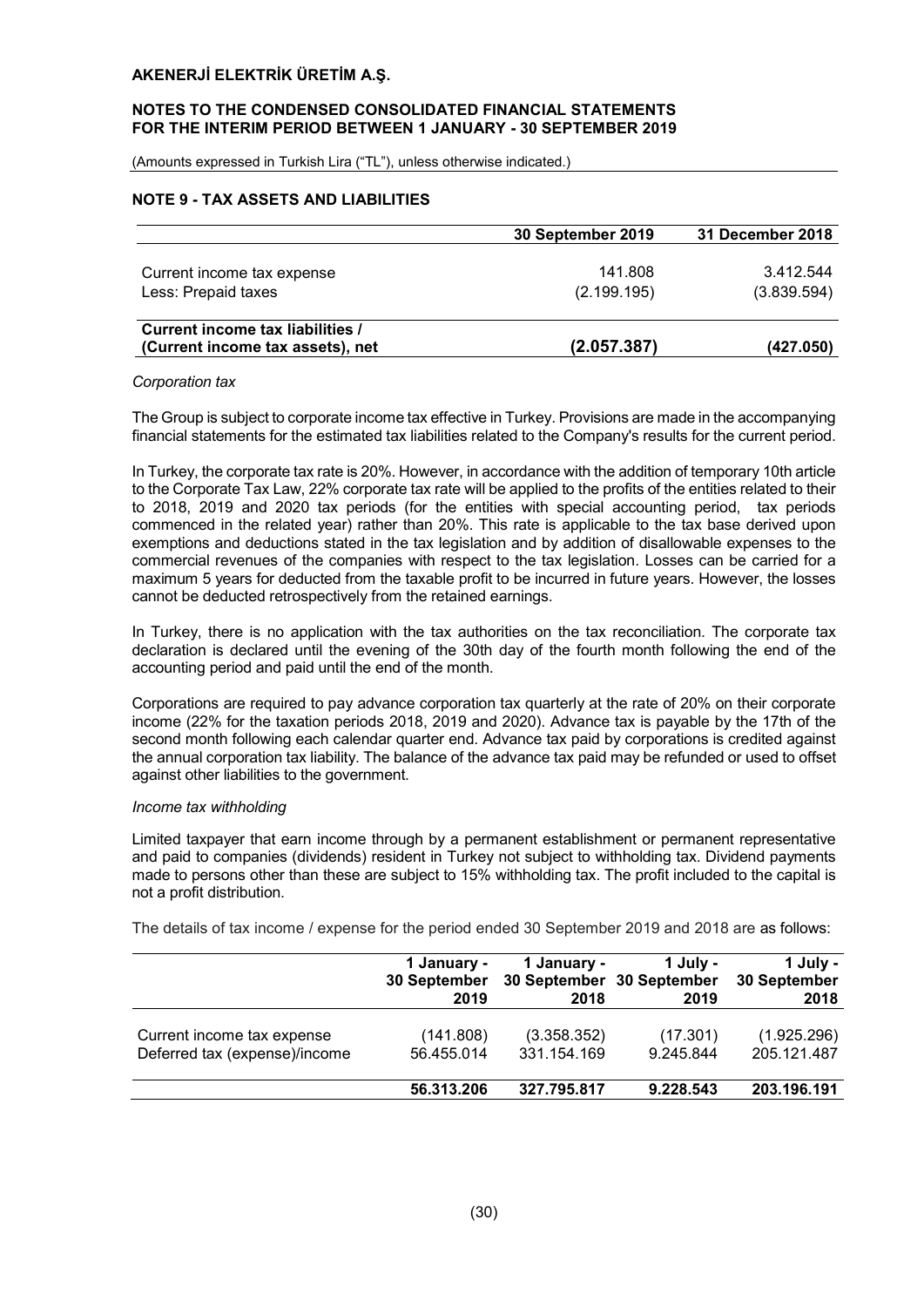#### NOTES TO THE CONDENSED CONSOLIDATED FINANCIAL STATEMENTS FOR THE INTERIM PERIOD BETWEEN 1 JANUARY - 30 SEPTEMBER 2019

(Amounts expressed in Turkish Lira ("TL"), unless otherwise indicated.)

# NOTE 9 - TAX ASSETS AND LIABILITIES (Continued)

*Deferred taxes*

|                          | 30 September 2019 31 December 2018 |               |
|--------------------------|------------------------------------|---------------|
|                          |                                    |               |
| Deferred tax assets      | 1.939.659                          | 741.959       |
| Deferred tax liabilities | (115.209.505)                      | (181.839.302) |
|                          |                                    |               |
| Deferred tax assets, net | (113.269.846)                      | (181.097.343) |

The Group recognizes deferred tax assets and liabilities based upon temporary differences arising from its financial statements prepared in compliance with TAS/TFRS and its statutory tax financial statements. The temporary differences usually result from the recognition of revenue and expenses in different reporting periods according to TAS/TFRS and Tax Laws.

The tax rate applied in calculation of deferred tax asset and liabilities for the temporary differences expected to be closed by 2019 and 2020 is 22% and after 2020 is 20%. (2018: temporary differences expected to be closed in 2018, 2019 and 2020 22% and after 2020 is 20%).

The breakdown of cumulative temporary differences and the resulting deferred tax assets/liabilities provided using principal tax rates is as follows:

|                                        |               | <b>Total temporary</b> |                          | Deferred tax           |
|----------------------------------------|---------------|------------------------|--------------------------|------------------------|
|                                        |               | differences            |                          | assets / (liabilities) |
|                                        | 30 September  | 31 December            | 30 September 31 December |                        |
|                                        | 2019          | 2018                   | 2019                     | 2018                   |
| Deferred tax assets on tax losses      |               |                        | 15.369.326               |                        |
|                                        | (76.086.273)  | (3.501.950)            |                          | 700.390                |
| Investment incentives (*)              | (112.336.823) | (105.450.881)          | 22.467.365               | 21.090.176             |
| Provision for litigations              | (1.757.013)   |                        | 351.403                  |                        |
| Provision for employment               |               |                        |                          |                        |
| termination benefit                    | (3.006.583)   | (2.133.623)            | 601.317                  | 426.725                |
| Provision for unused vacations         |               | (646.500)              |                          | 130.340                |
| Adjustments to property, plant and     |               |                        |                          |                        |
| equipment                              | 751.312.568   | 1.006.655.643          | (150.262.515)            | (201.331.129)          |
| Adjustments to borrowings              | 8.983.712     | 11.125.433             | (1.796.742)              | (2.225.087)            |
| Bonus provision                        |               | (510.823)              |                          | 111.242                |
| Deferred tax assets/(liabilities), net |               |                        | (113.269.846)            | (181.097.343)          |

(\*) Within the scope of former Article 19 of Income Taxation Law, the related amount of investment incentive is mainly due to investment expenditures of Uluabat HEPP.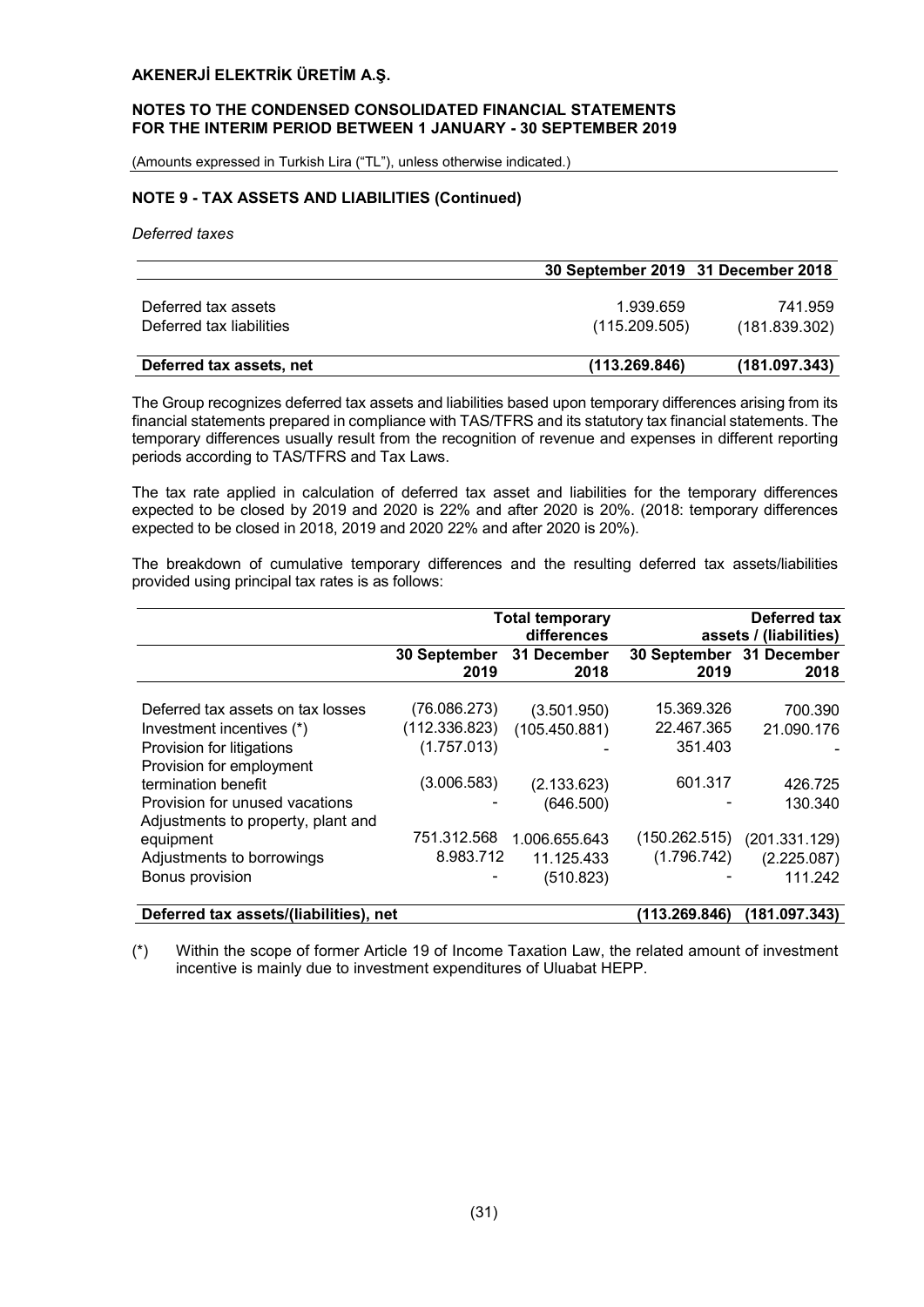# NOTES TO THE CONDENSED CONSOLIDATED FINANCIAL STATEMENTS FOR THE INTERIM PERIOD BETWEEN 1 JANUARY - 30 SEPTEMBER 2019

(Amounts expressed in Turkish Lira ("TL"), unless otherwise indicated.)

# NOTE 9 - TAX ASSETS AND LIABILITIES (Continued)

Details of tax losses on which deferred taxes are recognized, along with the year it is incurred and the maximum year it can be utilized, are provided below:

| Year incurred | Year can be used | 30 September 2019 31 December 2018 |           |
|---------------|------------------|------------------------------------|-----------|
|               |                  |                                    |           |
| 2017          | 2022             | 7.603.573                          | 3.501.950 |
| 2019          | 2024             | 68.482.700                         |           |
|               |                  |                                    |           |
|               |                  | 76.086.273                         | 3.501.950 |

Details of tax losses on which deferred taxes are not recognized, along with the year it is incurred and the maximum year it can be utilized, are provided below:

| Year incurred | Year can be used | 30 September 2019 | 31 December 2018 |
|---------------|------------------|-------------------|------------------|
|               |                  |                   |                  |
| 2014          | 2019             | 109.461.080       | 109.461.080      |
| 2015          | 2020             | 51.724.908        | 51.724.908       |
| 2016          | 2021             | 104.375.065       | 104.375.065      |
| 2017          | 2022             | 86.943.115        | 86.943.115       |
| 2018          | 2023             | 296.812.402       | 296.794.861      |
|               |                  |                   |                  |
|               |                  | 649.316.570       | 649.299.029      |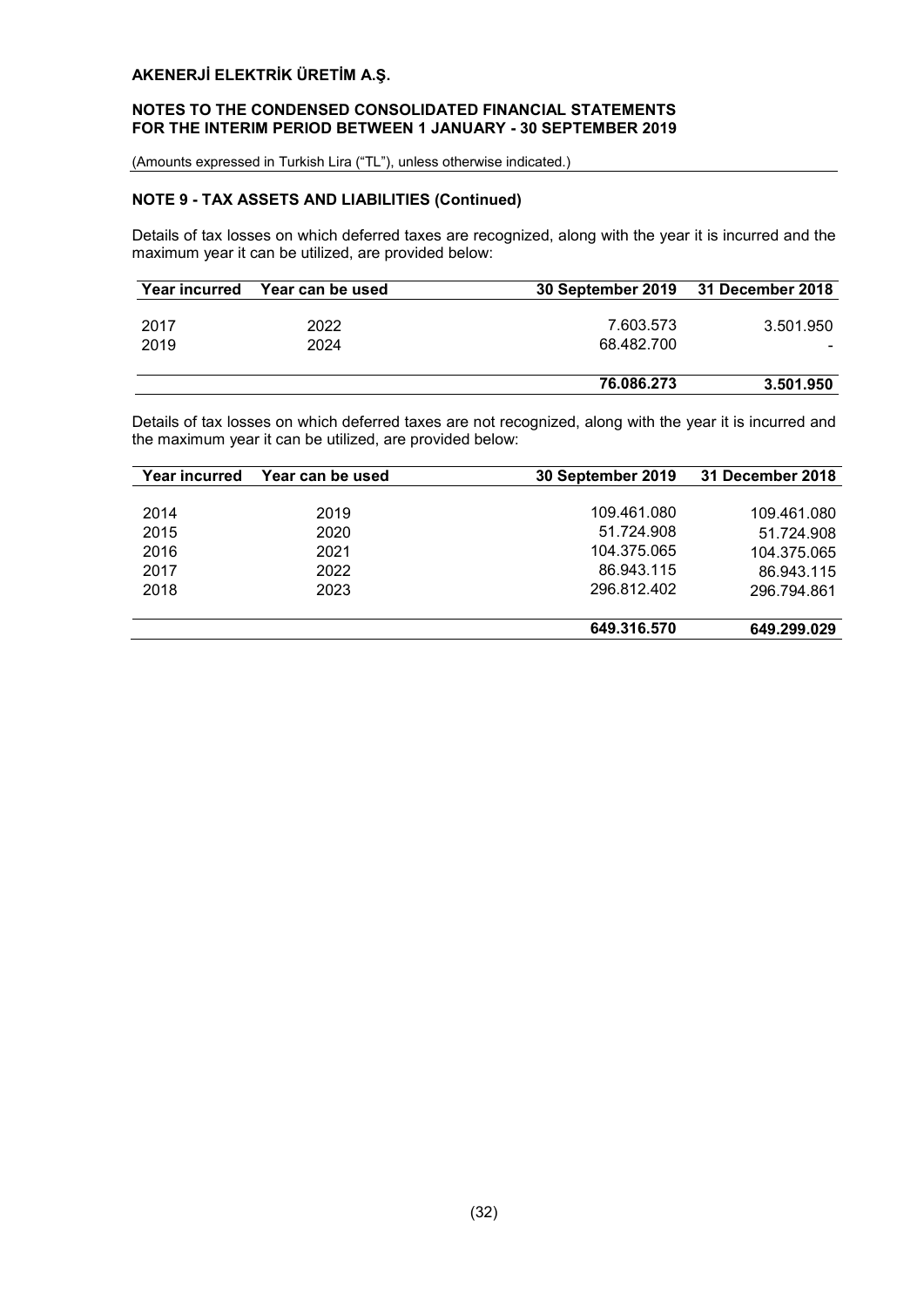# NOTES TO THE CONDENSED CONSOLIDATED FINANCIAL STATEMENTS FOR THE INTERIM PERIOD BETWEEN 1 JANUARY - 30 SEPTEMBER 2019

(Amounts expressed in Turkish Lira ("TL"), unless otherwise indicated.)

# NOTE 10 – REVENUE AND COST OF SALES

## a. Revenue

|                                           | 1 January -   | 1 January -         | 1 July -     | 1 July -            |
|-------------------------------------------|---------------|---------------------|--------------|---------------------|
|                                           | 30 September  | <b>30 September</b> | 30 September | <b>30 September</b> |
|                                           | 2019          | 2018                | 2019         | 2018                |
| Electricity sales revenue                 | 1.014.549.190 | 1.360.148.214       | 343.892.691  | 557.838.815         |
| Revenue on sharing of instability savings | 151.627.424   | 102.706.439         | 72.297.742   | 49.223.711          |
| Revenue on loading instructions           | 84.966.454    | 39.379.643          | 44.059.721   | 17.778.974          |
| Revenue on seconder frequency control     | 78.978.922    | 40.787.385          | 14.339.456   | 17.512.736          |
| Revenue on capacity mechanism             | 45.877.630    | 47.601.584          | 10.701.277   | 16.470.703          |
| Other                                     | 6.717.805     | 1.620.396           | 1.427.991    | 455.726             |
|                                           | 1.382.717.425 | 1.592.243.661       | 486.718.878  | 659.280.665         |

# b. Cost of sales

|                                           | 1 January -<br>30 September<br>2019 | 1 January -<br>30 September<br>2018 | 1 July -<br>30 September<br>2019 | 1 July -<br>30 September<br>2018 |
|-------------------------------------------|-------------------------------------|-------------------------------------|----------------------------------|----------------------------------|
| Direct raw materials consumed and cost of |                                     |                                     |                                  |                                  |
| electricity purchased (*)                 | 936.708.021                         | 1.309.683.584                       | 427.163.640                      | 582.965.353                      |
| Depreciation and amortisation expenses    | 191.216.945                         | 191.793.158                         | 62.908.491                       | 63.930.806                       |
| Personnel expenses                        | 22.254.026                          | 16.500.274                          | 7.629.291                        | 5.501.714                        |
| Maintenance and repair expenses           | 13.207.657                          | 15.987.960                          | 5.843.939                        | 5.942.182                        |
| Insurance expenses                        | 9.398.683                           | 9.064.390                           | 3.174.879                        | 3.066.496                        |
| Other materials and spare parts consumed  | 2.132.420                           | 5.380.508                           | 646.755                          | 1.004.319                        |
| Other                                     | 5.571.448                           | 2.971.179                           | 854.257                          | 1.689.296                        |
|                                           | 1.180.489.200                       | 1.551.381.053                       | 508.221.252                      | 664.100.166                      |

(\*) Direct raw materials consumed comprised of cost of natural gas purchased, cost of energy purchased, imbalance sharing costs, system usage costs, and etc.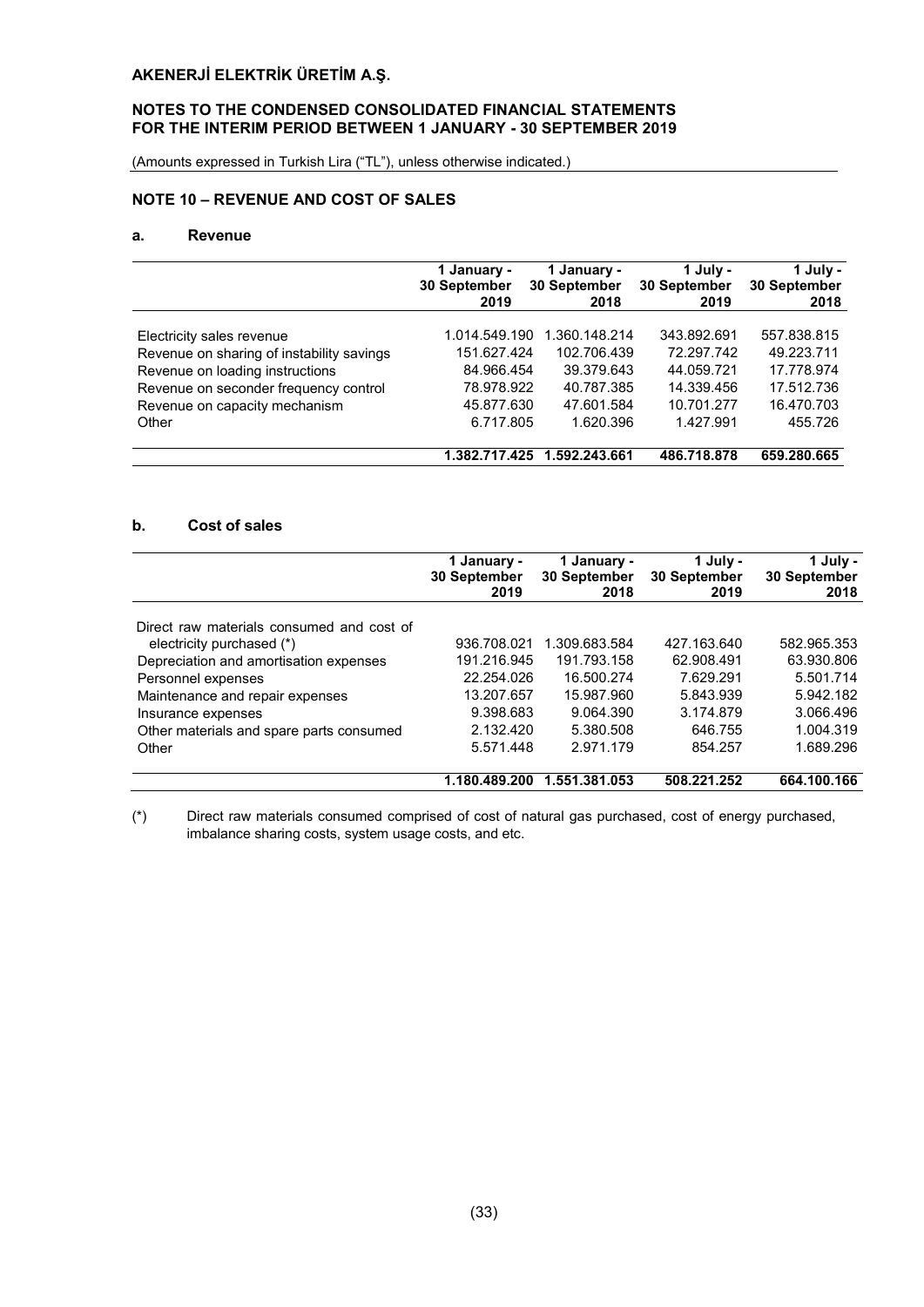# NOTES TO THE CONDENSED CONSOLIDATED FINANCIAL STATEMENTS FOR THE INTERIM PERIOD BETWEEN 1 JANUARY - 30 SEPTEMBER 2019

(Amounts expressed in Turkish Lira ("TL"), unless otherwise indicated.)

# NOTE 11 – EXPENSES BY NATURE

|                                             | 1 January -<br><b>30 September</b><br>2019 | 1 January -<br>30 September<br>2018 | 1 July -<br>30 September<br>2019 | 1 July -<br>30 September<br>2018 |
|---------------------------------------------|--------------------------------------------|-------------------------------------|----------------------------------|----------------------------------|
| Direct raw materials consumed and cost of   |                                            |                                     |                                  |                                  |
| electricity purchased                       | 936.708.021                                | 1.309.683.584                       | 427.163.640                      | 582.965.353                      |
|                                             |                                            |                                     |                                  |                                  |
| Depreciation and amortization expenses (*)  | 194.706.617                                | 194.037.996                         | 64.154.872                       | 64.683.940                       |
| Personnel expenses (**)                     | 40.636.304                                 | 30.258.902                          | 14.195.378                       | 10.541.892                       |
| Maintenance and repair expenses             | 13.207.657                                 | 15.987.960                          | 5.843.939                        | 5.942.182                        |
| Insurance expenses (***)                    | 9.455.872                                  | 9.205.600                           | 3.189.194                        | 3.108.257                        |
| Taxes and duties                            | 6.982.581                                  | 3.196.451                           | 3.314.579                        | 1.617.778                        |
| Consultancy expenses                        | 2.666.249                                  | 11.814.813                          | 659.603                          | 4.410.404                        |
| IT expenses                                 | 2.600.443                                  | 1.427.775                           | 777.913                          | 499.934                          |
| Other materials and spare parts<br>consumed | 2.132.420                                  | 5.380.508                           | 646.755                          | 1.004.319                        |
| Office expenses                             | 1.709.524                                  | 1.401.110                           | 549.970                          | 449.974                          |
| Vehicle expenses                            | 908.871                                    | 1.141.966                           | 298.893                          | 427.999                          |
| Travel expenses                             | 704.878                                    | 425.681                             | 212.084                          | 82.254                           |
| Other expenses                              | 10.976.708                                 | 5.908.766                           | 2.916.829                        | 265.663                          |
|                                             | 1.223.396.145                              | 1.589.871.112                       | 523.923.649                      | 675.999.949                      |

- (\*) Depreciation and amortization expenses amounting to TL 191.216.945 (30 September 2018: TL 191.793.158) is classified in cost of sales, TL 3.489.672 (30 September 2018: TL 2.244.838) of amortization and depreciation expenses is classified in general administrative expenses.
- (\*\*) Personnel expenses amounting to TL 22.254.026 (30 September 2018: TL 16.500.274) is classified in cost of sales, TL 18.382.278 (30 September 2018: TL 13.758.628) is classified in general and administrative expenses.
- (\*\*\*) Insurance expenses amounting to TL 9.398.683 (30 September 2018: TL 9.064.390) is classified in cost of sales, TL 57.189 (30 September 2018: TL 141.210) is classified in general and administrative expenses.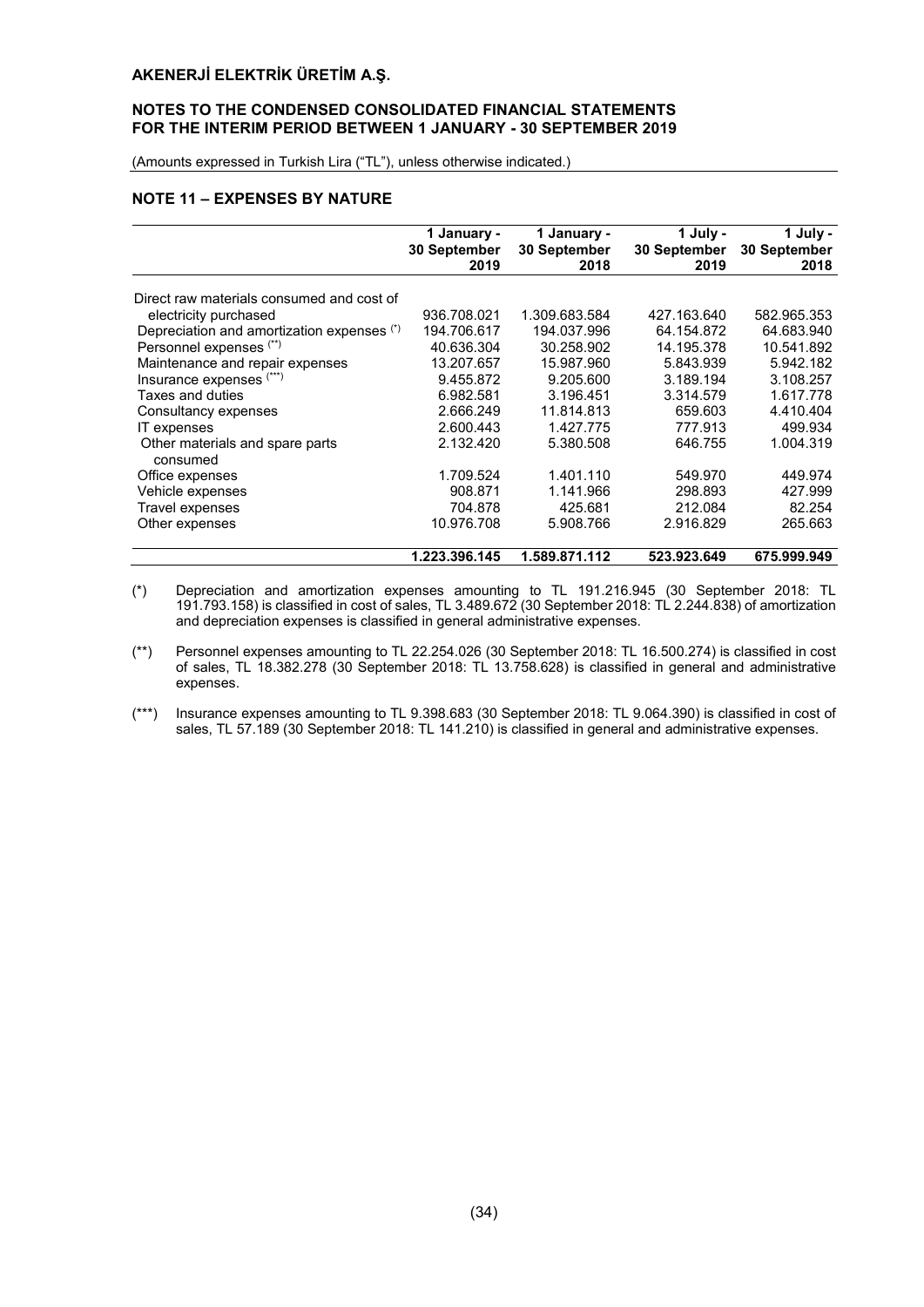#### NOTES TO THE CONDENSED CONSOLIDATED FINANCIAL STATEMENTS FOR THE INTERIM PERIOD BETWEEN 1 JANUARY - 30 SEPTEMBER 2019

(Amounts expressed in Turkish Lira ("TL"), unless otherwise indicated.)

#### NOTE 12 - OTHER OPERATING INCOME AND EXPENSES

#### a. Other operating income

|                                         | 1 January -<br><b>30 September</b><br>2019 | 1 January -<br><b>30 September</b><br>2018 | 1 July -<br>30 September<br>2019 | 1 July -<br><b>30 September</b><br>2018 |
|-----------------------------------------|--------------------------------------------|--------------------------------------------|----------------------------------|-----------------------------------------|
|                                         |                                            |                                            |                                  |                                         |
| Gain on futures and options market      | 7.298.308                                  | 425.001                                    | 1.793.933                        | 365.548                                 |
| Provisions no longer required (*)       | 4.281.134                                  | 3.122.448                                  | 2.466.987                        | 844.898                                 |
| Income from delay interest charges (**) | 2.994.908                                  | 168.337                                    | 1.236.455                        | 136.281                                 |
| Foreign exchange gains from trading     |                                            |                                            |                                  |                                         |
| activities                              | 1.216.124                                  | 8.821.455                                  | (2.688.380)                      | 4.360.911                               |
| Gain on risk sharing contracts (***)    | 1.077.029                                  | 6.957.586                                  |                                  | 2.981.993                               |
| Income from energy services             | 561.404                                    | 518.200                                    | 128.904                          | 159.000                                 |
| Income from insurance compensation      | 353.937                                    | 448.126                                    |                                  |                                         |
| Income from compensation                | 1.349                                      | 2.549.517                                  | 1.349                            | 2.549.517                               |
| Rediscount income from trading          |                                            |                                            |                                  |                                         |
| activities                              |                                            | 1.262.066                                  |                                  | 1.038.952                               |
| Gain on derivative contracts for        |                                            |                                            |                                  |                                         |
| natural gas payments                    |                                            | 10.869.300                                 |                                  | 10.869.300                              |
| Gain on option premiums                 |                                            | 1.009.008                                  |                                  |                                         |
| Other                                   | 906.974                                    | 2.360.053                                  | 489.499                          | (541.460)                               |
|                                         |                                            |                                            |                                  |                                         |
|                                         | 18.691.167                                 | 38.511.097                                 | 3.428.747                        | 22.764.940                              |

(\*) As of 30 September 2019, TL 2.627.160 (30 September 2018: 1.318.648 TL) of the provisions no longer required comprised of released provisions of litigation provisions, TL 403.974 (30 September 2018: 1.802.175 TL) comprised of the released provisions of the personnel bonus provisions which is not realized, TL 1.250.000 comprised of the released provisions of other provisions (30 September 2018: TL 1.625).

(\*\*) Comprised of delay interests charges for trade receivables which are not collected at their due dates. As of 30 September 2019, the applied interest rate is 2,50% per month (30 September 2018: 2,00%).

#### b. Other operating expenses

|                                        | 1 January -<br>30 September<br>2019 | 1 January -<br>30 September<br>2018 | 1 July -<br>2019 | 1 July -<br>30 September 30 September<br>2018 |
|----------------------------------------|-------------------------------------|-------------------------------------|------------------|-----------------------------------------------|
|                                        |                                     |                                     |                  |                                               |
| Losses on futures and options market   | 9.990.251                           |                                     | 3.037.818        | (89.191)                                      |
| Foreign exchange losses from           |                                     |                                     |                  |                                               |
| trading activities                     | 9.451.983                           | 24.991.769                          | (6.652.731)      | 20.785.512                                    |
| Provisions for litigations             | 1.963.613                           | 227.093                             | 486.250          | 153.436                                       |
| Losses on risk sharing contracts (***) | 557.846                             | 60.970.574                          |                  | 49.421.773                                    |
| Rediscount expenses from               |                                     |                                     |                  |                                               |
| trading activities                     | 406.410                             | 3.679.640                           | (1.280.145)      | 2.229.529                                     |
| Expenses from energy services          | 388.463                             | 658.695                             | 71.900           | 259.410                                       |
| Losses on option premiums              |                                     | 1.572.994                           |                  | 1.200.946                                     |
| Losses on derivative contracts for     |                                     |                                     |                  |                                               |
| natural gas payments                   |                                     | 3.491.237                           |                  | 3.491.237                                     |
| Other                                  | 479.525                             | 1.432.037                           | 297.260          | 277.154                                       |
|                                        | 23.238.091                          | 97.024.039                          | (4.039.648)      | 77.729.806                                    |

(\*\*\*) Gain and losses on risk sharing contracts consists of the gains and losses incurred under the "Risk Sharing Agreements". Risk sharing agreements are financial assets signed between parties based on electricity Market Clearance Price. In these agreements, the difference between the contract price and the simple average of Market Clearance Price is invoiced as settlement price in cash between the parties depending on the direction of current position. The purpose of these agreements is to compensate financial losses to occur due to daily Market Clearance Price fluctuations.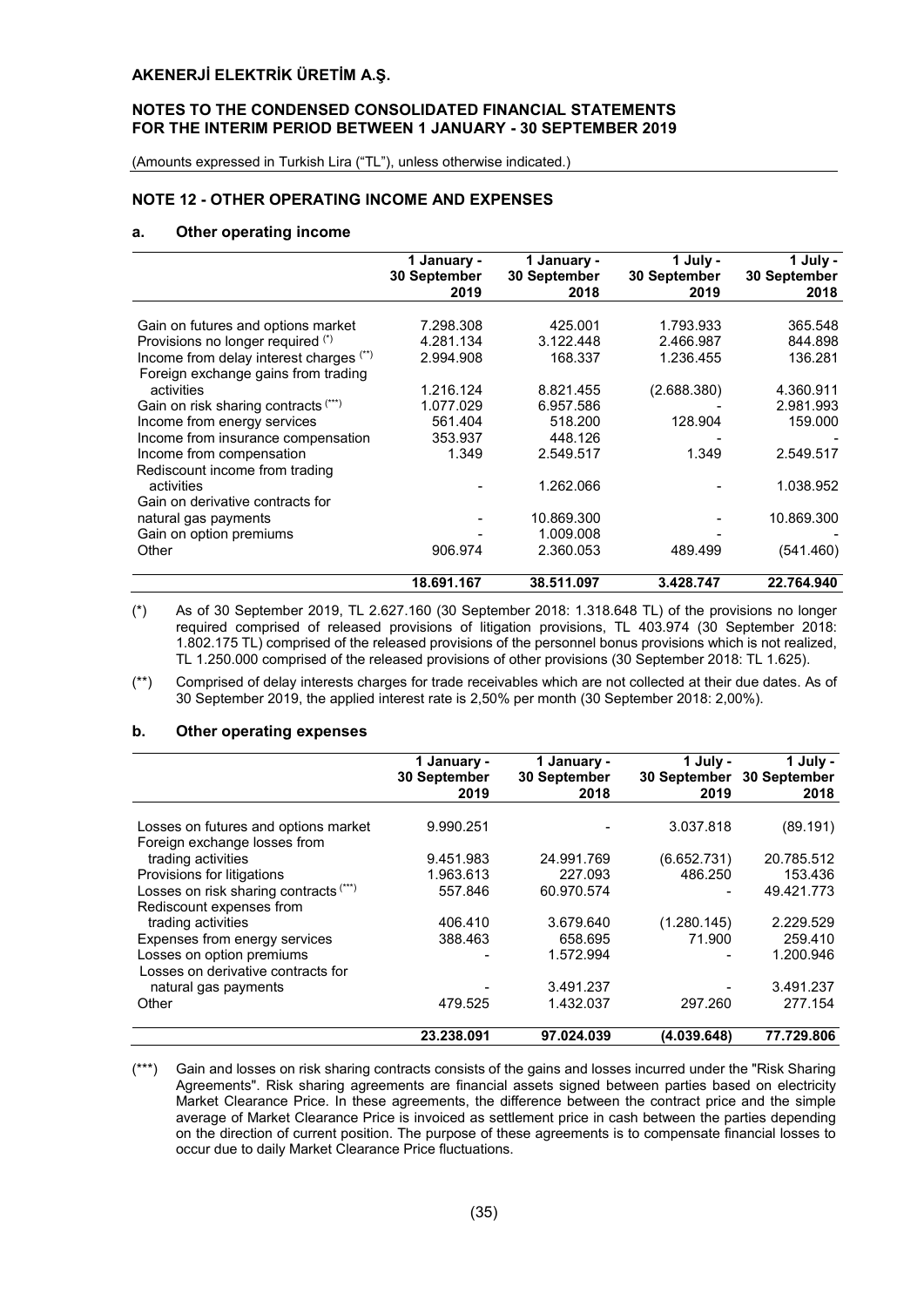#### NOTES TO THE CONDENSED CONSOLIDATED FINANCIAL STATEMENTS FOR THE INTERIM PERIOD BETWEEN 1 JANUARY - 30 SEPTEMBER 2019

(Amounts expressed in Turkish Lira ("TL"), unless otherwise indicated.)

# NOTE 13 – INCOME AND EXPENSES FROM INVESTING ACTIVITIES

#### a. Income from investing activities

|                                                  | 1 January -<br><b>30 September</b><br>2019 | 1 January -<br>30 September<br>2018 | 1 July -<br>30 September<br>2019 | $1$ July -<br>30 September<br>2018 |
|--------------------------------------------------|--------------------------------------------|-------------------------------------|----------------------------------|------------------------------------|
| Dividend income                                  | 16.871                                     | 7.651                               |                                  |                                    |
| Gain on sale of property, plant and<br>equipment | 149                                        | 166.102                             |                                  |                                    |
|                                                  | 17.020                                     | 173.753                             | -                                |                                    |

#### b. Expenses from investing activities

|                                                    | 1 January -<br>30 September<br>2019 | 1 January -<br>30 September<br>2018 | 1 July -<br>30 September<br>2019 | 1 July -<br>30 September<br>2018 |
|----------------------------------------------------|-------------------------------------|-------------------------------------|----------------------------------|----------------------------------|
| Losses on sale of property, plant and<br>equipment | 130.291                             |                                     |                                  |                                  |
|                                                    | 130.291                             |                                     |                                  |                                  |

# NOTE 14 - FINANCIAL INCOME AND EXPENSES

#### a. Financial income

|                                          | 1 January –<br><b>30 September</b><br>2019 | 1 January –<br><b>30 September</b><br>2018 | 1 July $-$<br>30 September<br>2019 | 1 July $-$<br><b>30 September</b><br>2018 |
|------------------------------------------|--------------------------------------------|--------------------------------------------|------------------------------------|-------------------------------------------|
|                                          |                                            |                                            |                                    |                                           |
| Interest income                          | 13.578.640                                 | 2.918.585                                  | 7.353.512                          | 1.287.525                                 |
| Gain on derivative financial instruments | 996.744                                    | 45.005.171                                 | (2.938.180)                        | 25.036.474                                |
| Foreign exchange gain                    | 798.232                                    | 13.703.177                                 | (1.530.967)                        | 5.861.429                                 |
|                                          | 15.373.616                                 | 61.626.933                                 | 2.884.365                          | 32.185.428                                |

#### b. Financial expenses

|                                           | 1 January –  | 1 January –   | 1 July $-$   | 1 July $-$    |
|-------------------------------------------|--------------|---------------|--------------|---------------|
|                                           | 30 September | 30 September  | 30 September | 30 September  |
|                                           | 2019         | 2018          | 2019         | 2018          |
| Interest and commission expenses(*)       | 343.648.275  | 286.768.386   | 107.616.620  | 128.055.279   |
| Foreign exchange losses                   | 276.207.028  | 1.615.578.505 | (69.360.502) | 1.033.561.503 |
| Losses on derivative financial instrument | 30.577.045   | 26.453.154    | 6.305.422    | 23.476.120    |
| Other financial expenses (**)             | 12.802.789   | 52.352.378    | (781.218)    | 31.012.510    |
|                                           | 663.235.137  | 1.981.152.423 | 43.780.322   | 1.216.105.412 |

(\*) For the period 1 January - 30 September 2019, TL 2.540.043 is comprised of the interest expense due to the operational lease liabilities.

(\*\*) For the period 1 January - 30 September 2019, TL 9.775.017 (1 January – 30 September 2018: TL 50.928.759) of the respective amount is comprised of the indexation difference of the liability due to Uluabat DSİ Water Use Agreement calculated by PPI.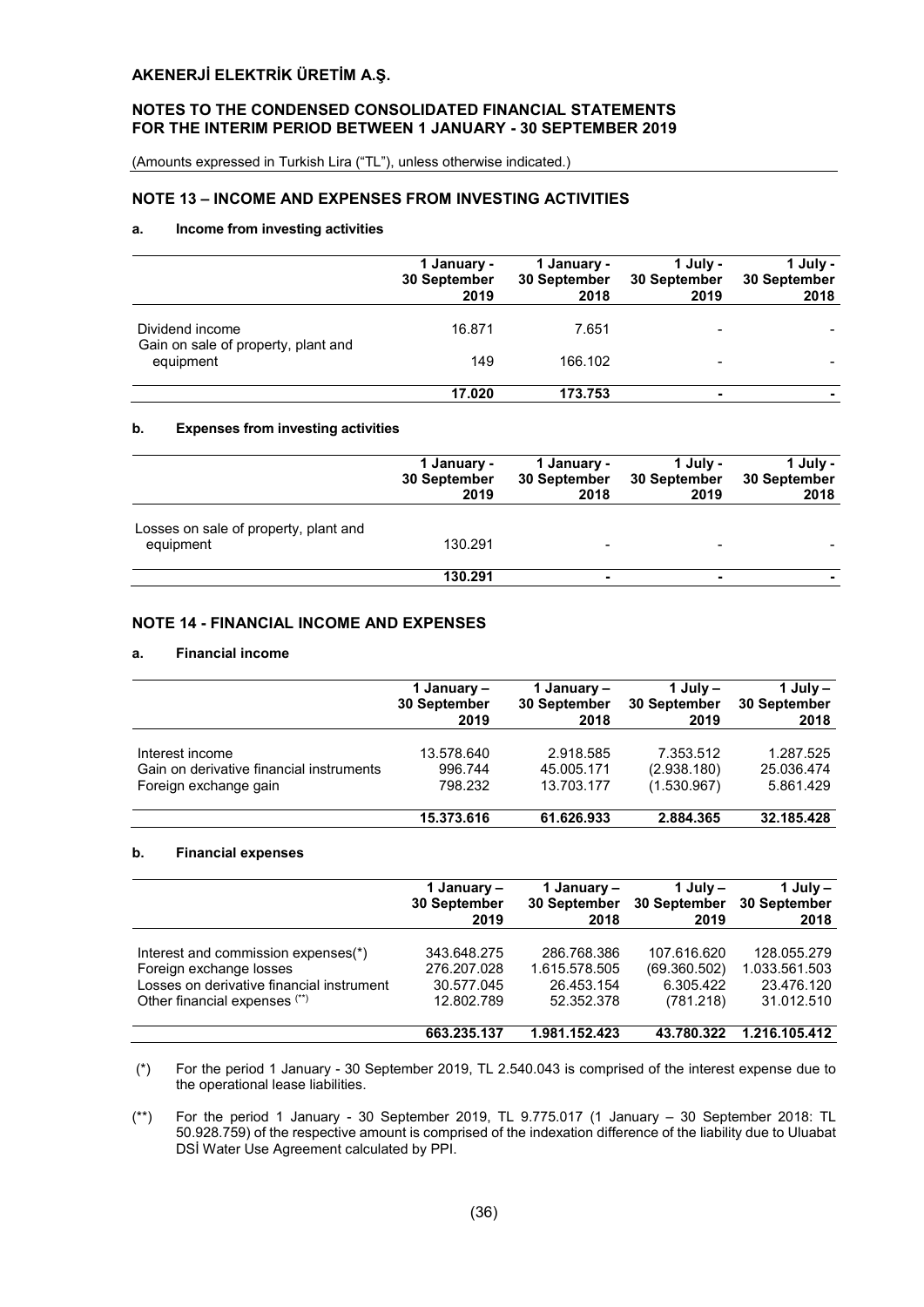#### NOTES TO THE CONDENSED CONSOLIDATED FINANCIAL STATEMENTS FOR THE INTERIM PERIOD BETWEEN 1 JANUARY - 30 SEPTEMBER 2019

(Amounts expressed in Turkish Lira ("TL"), unless otherwise indicated.)

# NOTE 15 - RELATED PARTY DISCLOSURES

The related party balances and transactions with related parties of the Group are as follows:

#### a. Transaction with related parties

#### - *Purchases from related parties*

|                                                              | 1 January -<br>30 September<br>2019 | 1 January -<br>30 September<br>2018 | 1 July -<br>30 September<br>2019 | 1 July -<br>30 September<br>2018 |
|--------------------------------------------------------------|-------------------------------------|-------------------------------------|----------------------------------|----------------------------------|
|                                                              |                                     |                                     |                                  |                                  |
| Sakarya Elektrik Perakende Satis A.S.                        |                                     |                                     |                                  |                                  |
| ("Sepaş") $(1)$ (****)                                       | 18.905.177                          | 74.188.398                          | 8.788.148                        | 53.844.385                       |
| Aksa Akrilik Kimya Sanayi A.S. ("Aksa) (1) (")               | 3.531.450                           | 2.307.338                           | 1.099.710                        | 727.334                          |
| Aktek Bilgi İlet. Tekn. San. ve Tic. A.Ş. ("Aktek") (2) (**) | 3.471.637                           | 2.302.215                           | 977.032                          | 548.462                          |
| Ak-Han Bak.Yön.Serv.Hiz.Güv.Mal. A.S. ("Ak-Han")             |                                     |                                     |                                  |                                  |
| $3)$ (**)                                                    | 2.177.045                           | 1.638.812                           | 757.406                          | 578.525                          |
| Dinkal Sigorta Acenteliği A.Ş. ("Dinkal") (4) (**)           | 2.042.956                           | 17.336.985                          | 940.834                          | 829.823                          |
| Cez Trade Bulgaria Ead. (5) (***)                            | 1.251.242                           |                                     | 900.744                          |                                  |
| Cez a.s. $(6)(*)$                                            | 557.846                             | 34.313                              | 178.155                          | 27.176                           |
| Akkök Holding A.Ş. ("Akkök") (7) (*)                         | 462.958                             | 4.223.717                           | 160.705                          | 1.426.688                        |
| Cez a.s. Turkey Daimi Tem. (8) (***)                         |                                     | 5.938.343                           |                                  | 2.459.281                        |
| Other                                                        | 88.063                              | 67.511                              | 34.085                           | 27.153                           |
|                                                              | 32.488.374                          | 108.037.632                         | 13.836.819                       | 60.468.827                       |

(1) Comprised of sharing of instability savings.<br>(2) Comprised of IT services and equipments n (2) Comprised of IT services and equipments received.<br>(3) Comprised of office maintenance and management

 $(3)$  Comprised of office maintenance and management service received.<br>(4) Comprised of the insurances purchased from several insurance comp

 $\overline{(4)}$  Comprised of the insurances purchased from several insurance companies by the intermediary of Dinkal.<br>(5) Comprised of purchases related to risk sharing contracts.

- Comprised of purchase of electricity and capacity.
- $(5)$  Comprised of purchases related to risk sharing contracts.<br>  $(6)$  Comprised of purchase of electricity and capacity.<br>  $(7)$  Comprised of the consultancy and rent services received.  $(7)$  Comprised of the consultancy and rent services received.<br>(8) Comprised of the consultancy service received.
- Comprised of the consultancy service received.
	- *Sales to related parties*

|                                      | 1 January -<br>30 September<br>2019 | January -<br>30 September<br>2018 | 1 July -<br>30 September<br>2019 | 1 July -<br>30 September<br>2018 |
|--------------------------------------|-------------------------------------|-----------------------------------|----------------------------------|----------------------------------|
| Sepaş <sup>(1)(****)</sup>           | 32.094.054                          | 268.674.373                       | 10.554.190                       | 134.208.559                      |
| Cez Trade Bulgaria Ead. (2) (***)    | 23.146.726                          | 2.602.708                         | 5.484.990                        | 2.602.708                        |
| Cez a.s $(3)(*)$                     | 21.455.253                          |                                   | 6.067.336                        |                                  |
| Aksa $(4)$ $(**)$                    | 6.201.785                           | 2.564.479                         | 3.161.617                        | 473.822                          |
| Cez a.s. Turkey Daimi Tem. (5) (***) | 227.905                             | 27.125                            | 12.247                           | 9.041                            |
| Akcez $(6)$ (****)                   | 99.642                              | 137.301                           | 33.950                           | 13.995                           |
| Other                                | 8.942                               | 304.569                           | 5.214                            | 182.413                          |
|                                      | 83.234.307                          | 274.310.555                       | 25.319.544                       | 137.490.538                      |

(1) Comprised of sales of electricity and risk sharing of instability savings.<br>
(2) Comprised of sales of electricity and capacity.<br>
(3) Comprised of sales of electricity and risk sharing contracts.

Comprised of sales of electricity and capacity.

Comprised of sharing of instability savings.

(3) Comprised of sales of electricity and risk sharing contracts.<br>
(4) Comprised of sharing of instability savings.<br>
(5) Comprised of rent services provided and foreign exchange<br>
(6) Comprised of consultancy services prov Comprised of rent services provided and foreign exchange invoices issued.

Comprised of consultancy services provided and cost sharing invoices issued.

Shareholder.

Akkök Holding group company.

Cez a.s. group company.

Akkök Holding and Cez a.s. group company.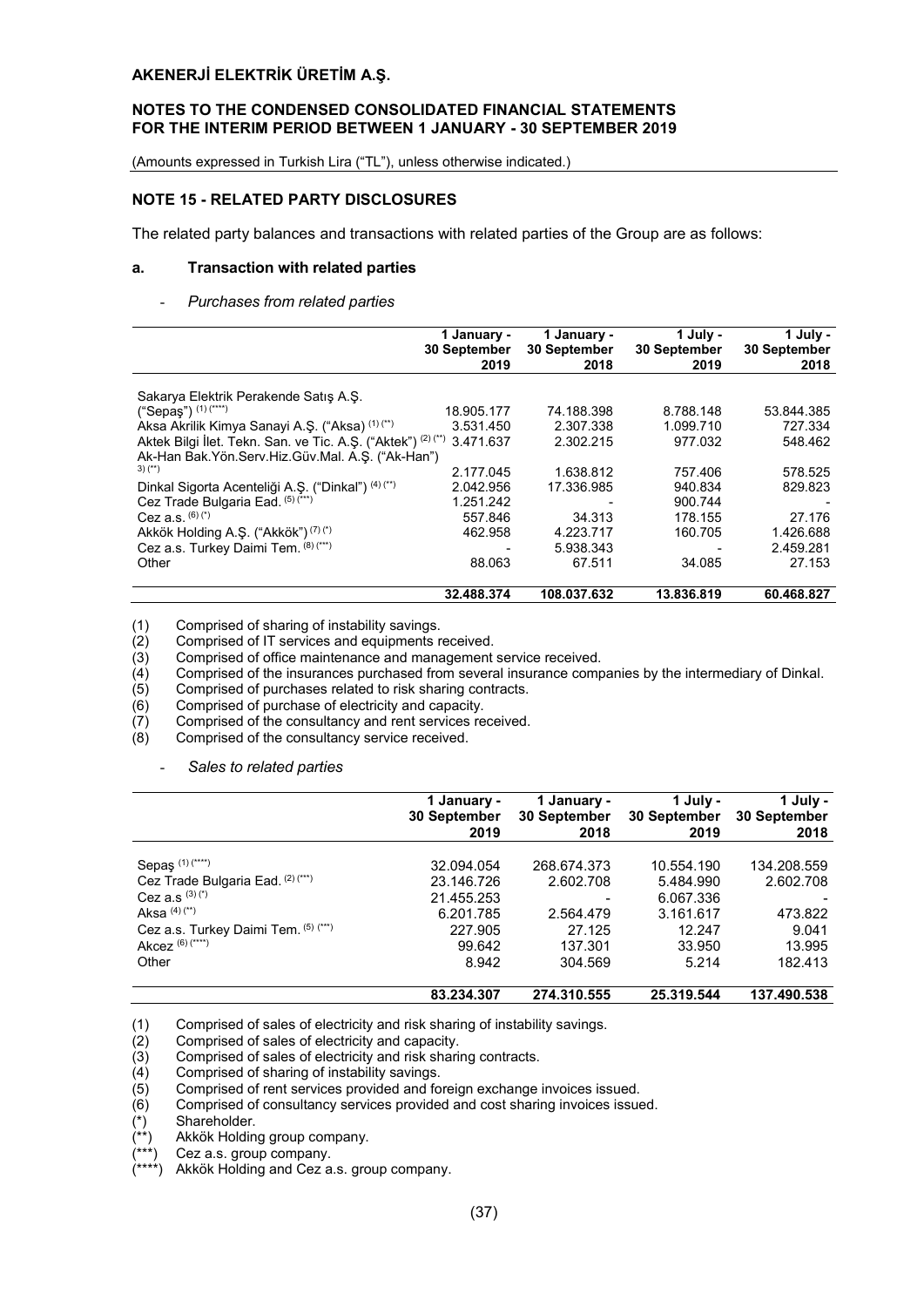#### NOTES TO THE CONDENSED CONSOLIDATED FINANCIAL STATEMENTS FOR THE INTERIM PERIOD BETWEEN 1 JANUARY - 30 SEPTEMBER 2019

(Amounts expressed in Turkish Lira ("TL"), unless otherwise indicated.)

#### NOTE 15 - RELATED PARTY DISCLOSURES (Continued)

#### b. Balances with related parties

- *Short-term trade receivables from related parties*

|                                   | 30 September 2019 | <b>31 December 2018</b> |
|-----------------------------------|-------------------|-------------------------|
|                                   |                   |                         |
| Sepaş (1) (****)                  | 3.465.840         | 6.495.163               |
| Cez a.s. $(2)(*)$                 | 3.093.112         | 117.727                 |
| CEZ Trade Bulgaria Ead. (3) (***) | 1.259.098         | 793.429                 |
| Aksa $(4)$ $(**)$                 | 647.642           | 282.504                 |
| Diğer                             | 28.715            | 16.173                  |
|                                   | 8.494.407         | 7.704.996               |

(1) Comprised of receivables from sales of electricity and sharing of instability savings.

(2) Comprised of receivables from sales of electricity and risk sharing contracts.

- (3) Comprised of receivables from sales of electricity and capacity.<br>(4) Comprised of receivables from sharing of instability savings.
- Comprised of receivables from sharing of instability savings.

The average maturity days of trade receivables from related parties is 20 days.

#### - *Other receivables from related parties*

|                   | 30 September 2019 | 31 December 2018 |
|-------------------|-------------------|------------------|
| Cez a.s. $(1)(*)$ | 1.236.720         | 602.800          |
|                   | 1.236.720         | 602.800          |

(1) Comprised of cash collateral given amounting to EUR 200.000 within the scope of electricity exported (31 December 2018: comprised of EUR 100.000 cash collateral given).

- *Short-term trade payables to related parties*

|                                              | 30 September 2019 | 31 December 2018 |
|----------------------------------------------|-------------------|------------------|
|                                              |                   |                  |
| Sepaş (1) (****)                             | 2.921.189         | 5.252.676        |
| Akkök $(2)(*)$                               | 2.547.737         | 2.253.504        |
| CEZ a.s. Turkey Daimi Tem. (3) (***)         | 1.302.233         | 4.607.288        |
| Dinkal $(4)$ $(*)$                           | 724.990           | 13.398.127       |
| Aktek $(5)(**)$                              | 628.618           | 626.247          |
| Aksa $(1)(**)$                               | 442.084           | 282.538          |
| Ak-Han $(6)(**)$                             | 275.355           | 256.486          |
| Ak Havacılık ve Ulaştırma Hiz. A.Ş. (7) (**) | 187.775           | 174.562          |
| Cez Trade Bulgaria Ead. (8) (***)            | 185.904           |                  |
| Other                                        | 87.519            | 93.578           |
|                                              | 9.303.404         | 26.945.006       |

(1) Comprised of the payables related to sharing of instability savings.<br>(2) Comprised of the payables related to consultancy and rent services

(2) Comprised of the payables related to consultancy and rent services received.<br>(3) Comprised of the payables related to consultancy services received.

(3) Comprised of the payables related to consultancy services received.<br>(4) Comprised of the payables to Dinkal for the insurances purchased fro

Comprised of the payables to Dinkal for the insurances purchased from several insurance companies by the intermediary of Dinkal.

(5) Comprised of payables related to IT services and equipments purchased.

 $\hat{f}(6)$  Comprised of the payables related to office maintenance and management services received.<br>(7) Comprised of payables related to aviation services received.

Comprised of payables related to aviation services received.

(8) Comprised of the payables related to electricity and capacity received.

 $(*)$  Shareholder.<br> $(**)$  Akkök Holdin

Akkök Holding group company.

Cez a.s. group company.

Akkök Holding and Cez a.s. group company.

The average maturity days of trade payables from related parties is 30 days.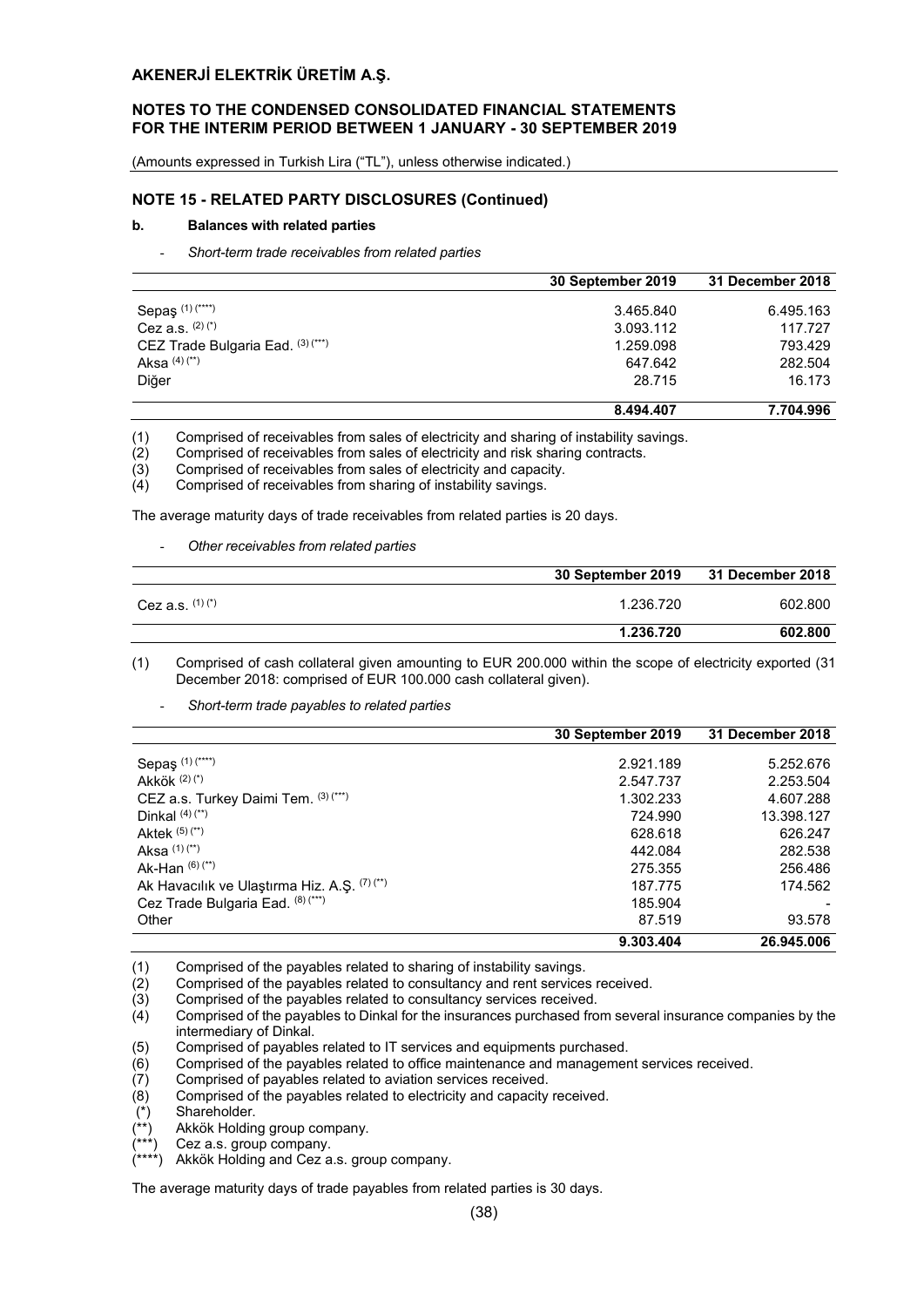#### NOTES TO THE CONDENSED CONSOLIDATED FINANCIAL STATEMENTS FOR THE INTERIM PERIOD BETWEEN 1 JANUARY - 30 SEPTEMBER 2019

(Amounts expressed in Turkish Lira ("TL"), unless otherwise indicated.)

## NOTE 15 - RELATED PARTY DISCLOSURES (Continued)

#### c. Key management compensation

For the purpose of these consolidated financial statements, key management compensation consists of the payments made to Group shareholders and top management (General Manager and Vice General Managers and directors).

|                       | 1 January -<br>30 September<br>2019 | 1 January -<br>30 September<br>2018 | 1 July -<br>30 September<br>2019 | 1 July -<br>30 September<br>2018 |
|-----------------------|-------------------------------------|-------------------------------------|----------------------------------|----------------------------------|
|                       |                                     |                                     |                                  |                                  |
| Salaries and benefits | 2.760.467                           | 1.921.754                           | 1.112.906                        | 661.761                          |
| <b>Bonus</b>          | 1.531.960                           | 337.895                             | $\overline{\phantom{0}}$         |                                  |
| Attendance fee        | 619.693                             | 550.965                             | 220.222                          | 104.271                          |
|                       | 4.912.120                           | 2.810.614                           | 1.333.128                        | 766.032                          |

# NOTE 16 – NATURE AND LEVEL OF RISKS DERIVED FROM FINANCIAL INSTRUMENTS

# - *Foreign exchange risk*

The Group is exposed to foreign exchange risk through the impact of rate changes in the translation of foreign currency denominated assets and liabilities to local currency. Foreign exchange risk arises from future obligations as well as foreign currency denominated assets and liabilities. These risks are monitored and limited by the monitoring of the foreign currency position. In order to manage this risk, foreign exchange purchases are made from spot markets and derivative instruments are used. The Group's management limits the foreign currency position through analyzing it.

The details of the foreign currency assets and liabilities as of 30 September 2019 and 31 December 2018 are as follows:

| 30 September 2019 | 31 December 2018 |
|-------------------|------------------|
|                   |                  |
| 56.712.871        | 29.823.951       |
| 4.435.450.154     | 4.052.667.486    |
|                   |                  |
| (4.378.737.283)   | (4.022.843.535)  |
|                   |                  |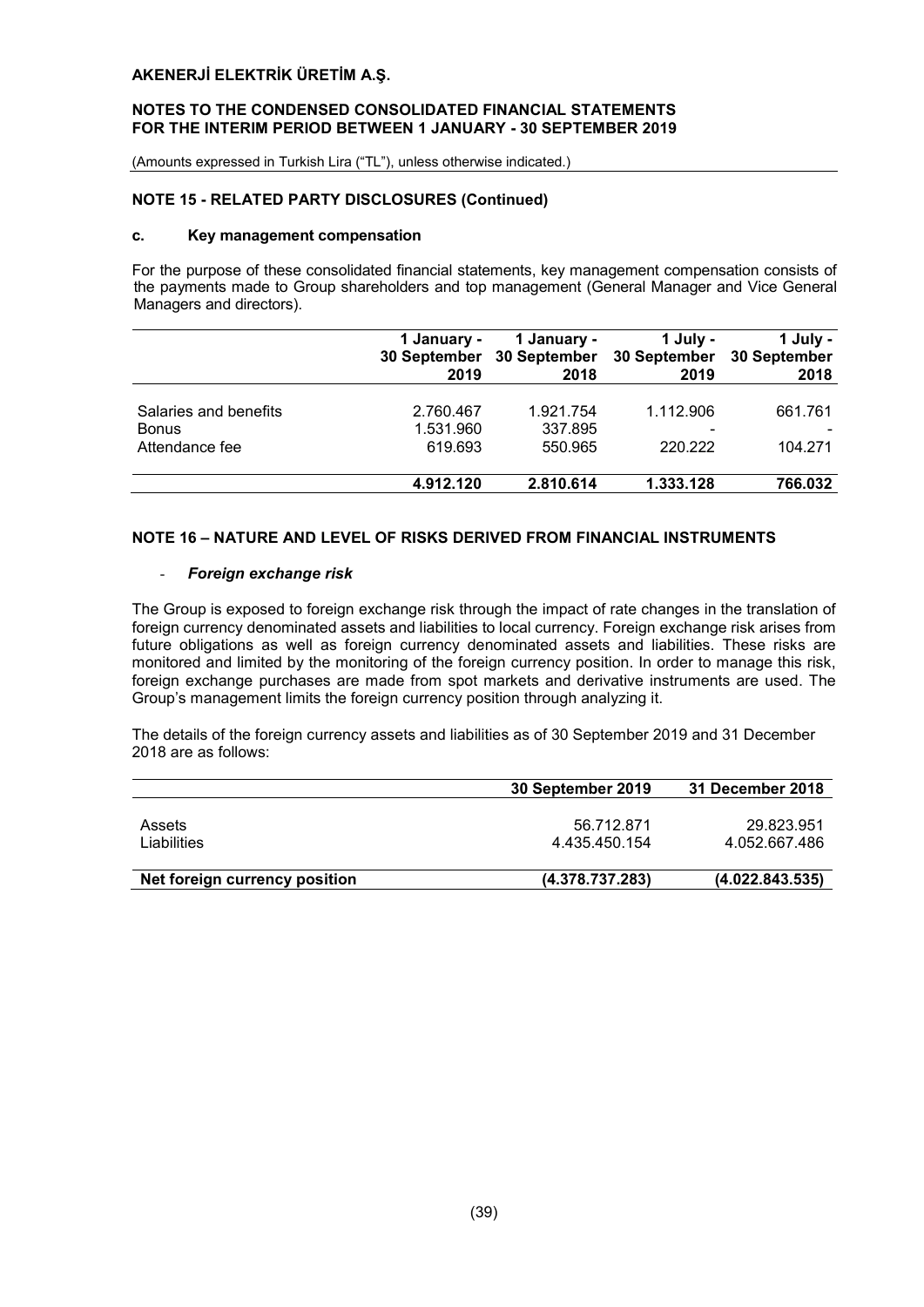#### NOTES TO THE CONDENSED CONSOLIDATED FINANCIAL STATEMENTS FOR THE INTERIM PERIOD BETWEEN 1 JANUARY - 30 SEPTEMBER 2019

(Amounts expressed in Turkish Lira ("TL"), unless otherwise indicated.)

#### NOTE 16 - NATURE AND LEVEL OF RISKS DERIVED FROM FINANCIAL INSTRUMENTS (Continued)

Assets and liabilities denominated in foreign currency held by the Group at 30 September 2019 and 31 December 2018 and their TL equivalent are as follows:

|                                                       | 30 September 2019    |               |             |                          | 31 December 2018     |                  |             |                |
|-------------------------------------------------------|----------------------|---------------|-------------|--------------------------|----------------------|------------------|-------------|----------------|
|                                                       | <b>TL Equivalent</b> | <b>USD</b>    | Euro        | Other                    | <b>TL Equivalent</b> | $\overline{USD}$ | Euro        | Other          |
|                                                       |                      |               |             |                          |                      |                  |             |                |
| Cash and cash equivalents                             | 48.630.242           | 4.209.840     | 4.011.630   | 3                        | 9.860.630            | 489.375          | 1.208.476   | 208            |
| Trade receivables from related parties                | 4.352.209            |               | 703.831     | $\overline{\phantom{a}}$ | 911.156              |                  | 151.154     |                |
| Trade receivables from third parties                  | 1.237.739            | 50            | 200.119     | $\overline{\phantom{a}}$ | 8.319.357            |                  | 1.380.119   |                |
| Other receivables from third parties                  |                      |               |             |                          | 10.087.776           | 1.917.500        |             |                |
| Derivative financial instruments                      |                      |               |             |                          | 24.345               | 4.628            |             |                |
|                                                       |                      |               |             |                          |                      |                  |             |                |
| <b>Current assets</b>                                 | 54.220.190           | 4.209.890     | 4.915.580   | 3                        | 29.203.264           | 2.411.503        | 2.739.749   | 208            |
|                                                       |                      |               |             |                          |                      |                  |             |                |
| Other receivables from related parties                | 1.236.720            |               | 200.000     |                          | 602.800              |                  | 100.000     |                |
| Other receivables from third parties                  | 1.255.961            | 3.400         | 200.000     |                          | 17.887               | 3.400            |             | $\sim$         |
|                                                       |                      |               |             |                          |                      |                  |             |                |
| <b>Non-current assets</b>                             | 2.492.681            | 3.400         | 400.000     | $\blacksquare$           | 620.687              | 3.400            | 100.000     | $\blacksquare$ |
|                                                       |                      |               |             |                          |                      |                  |             |                |
| <b>Total assets</b>                                   | 56.712.871           | 4.213.290     | 5.315.580   | 3                        | 29.823.951           | 2.414.903        | 2.839.749   | 208            |
|                                                       |                      |               |             |                          |                      |                  |             |                |
| Short-term portion of long term borrowings            | 1.360.879.845        | 240.476.374   |             |                          | 12.919.531           | 2.455.764        |             |                |
| Derivative financial instruments                      | 20.818.097           | 3.678.694     |             |                          | 764.631.622          | 145.342.360      |             |                |
| Leasing liabilities                                   | 6.876.443            |               | 1.112.045   | $\blacksquare$           | 6.711.449            |                  | 1.113.379   |                |
| Trade payables to related parties                     | 1.916.927            | 48.221        | 265.871     |                          | 18.032.492           | 2.453.577        | 850.111     |                |
| Trade payables to third parties                       | 53.628.005           | 9.301.494     | 160.088     |                          | 80.791.171           | 15.114.065       | 211.942     |                |
| Other payables to third parties                       | 728.898              | 128.801       |             |                          | 520.615              | 98.959           |             |                |
|                                                       |                      |               |             |                          |                      |                  |             |                |
| <b>Current liabilities</b>                            | 1.444.848.215        | 253.633.584   | 1.538.004   | $\blacksquare$           | 883.606.880          | 165.464.725      | 2.175.432   |                |
|                                                       | 2.859.075.739        | 505.217.391   |             |                          | 3.037.597.911        | 577.391.304      |             |                |
| <b>Borrowings</b><br>Derivative financial instruments | 31.685.210           | 5.598.984     |             |                          | 17.282.246           | 3.285.036        |             |                |
|                                                       | 56.977.891           |               |             |                          | 61.151.542           |                  |             |                |
| Leasing liabilities                                   |                      |               | 9.214.356   |                          |                      |                  | 10.144.582  |                |
| Trade payables to third parties                       | 42.860.835           | 7.573.790     |             |                          | 53.026.803           | 10.079.417       |             |                |
| Other payables to third parties                       | 2.264                | 400           |             |                          | 2.104                | 400              |             |                |
| <b>Non-current liabilities</b>                        | 2.990.601.939        | 518.390.565   | 9.214.356   | $\blacksquare$           | 3.169.060.606        | 590.756.157      | 10.144.582  | $\blacksquare$ |
|                                                       |                      |               |             |                          |                      |                  |             |                |
| <b>Total liabilities</b>                              | 4.435.450.154        | 772.024.149   | 10.752.360  | $\blacksquare$           | 4.052.667.486        | 756.220.882      | 12.320.014  | $\blacksquare$ |
|                                                       |                      |               |             |                          |                      |                  |             |                |
| Net foreign currency assets/(liabilities)             | (4.378.737.283)      | (767.810.859) | (5.436.780) | 3                        | (4.022.843.535)      | (753.805.979)    | (9.480.265) | 208            |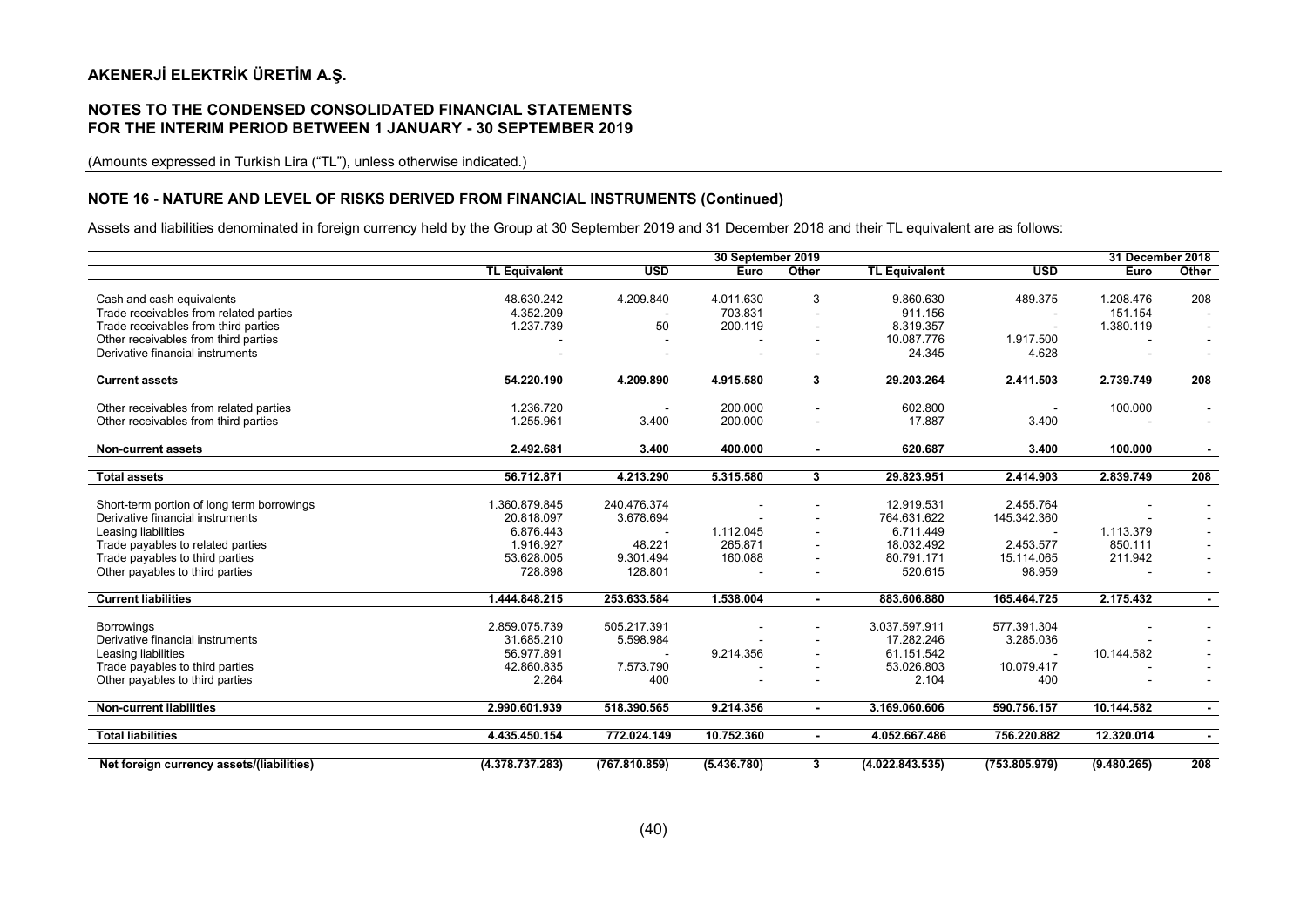# NOTES TO THE CONDENSED CONSOLIDATED FINANCIAL STATEMENTS FOR THE INTERIM PERIOD BETWEEN 1 JANUARY - 30 SEPTEMBER 2019

(Amounts expressed in Turkish Lira ("TL"), unless otherwise indicated.)

## NOTE 16 - NATURE AND LEVEL OF RISKS DERIVED FROM FINANCIAL INSTRUMENTS (Continued)

The Group is mainly exposed to foreign exchange risk through the impact of rate changes in the translation of USD and EUR denominated assets and liabilities to local currency. As of 30 September 2019 and 31 December 2018, had the TL appreciated or depreciated by 20% against USD and EUR with all other variables held constant, the effect over current period consolidated net income would be as follows:

|                                                                                                                                   |                                |                            |              | 30 September 2019   |
|-----------------------------------------------------------------------------------------------------------------------------------|--------------------------------|----------------------------|--------------|---------------------|
|                                                                                                                                   |                                | <b>Profit /Loss</b>        |              | Equity              |
|                                                                                                                                   | <b>Appreciation</b>            | <b>Depreciation</b>        | Appreciation | <b>Depreciation</b> |
|                                                                                                                                   | οf                             | оf                         | οf           | оf                  |
|                                                                                                                                   | foreign                        | foreign                    | foreign      | foreign             |
|                                                                                                                                   | currency                       | currency                   | currency     | currency            |
| +/- 20% fluctuation of USD rate<br>1- USD net asset / liability<br>2- Part of hedged from USD risk (-)<br>3- USD net effect (1+2) | (869.023.686)<br>(869.023.686) | 869.023.686<br>869.023.686 |              |                     |
|                                                                                                                                   |                                |                            |              |                     |
| +/- 20% fluctuation of EUR rate<br>4- EUR net asset / liability<br>5- Part of hedged from EUR risk (-)                            | (6.723.775)                    | 6.723.775                  |              |                     |
| 6- EUR net effect $(4+5)$                                                                                                         | (6.723.775)                    | 6.723.775                  |              |                     |
| +/-20% fluctuation of other currencies                                                                                            |                                |                            |              |                     |
| 7- Other currencies net asset / liability                                                                                         | 4                              | (4)                        |              |                     |
| 8- Part of hedged from other currencies risk (-)                                                                                  |                                |                            |              |                     |
| 9- Other currencies net effect (7+8)                                                                                              | 4                              | (4)                        |              |                     |
| Total (3+6+9)                                                                                                                     | (875.747.457)                  | 875.747.457                |              |                     |

|                                                                                                        |               |                     |              | <b>31 December 2018</b> |
|--------------------------------------------------------------------------------------------------------|---------------|---------------------|--------------|-------------------------|
|                                                                                                        |               | <b>Profit /Loss</b> |              | <b>Equity</b>           |
|                                                                                                        | Appreciation  | <b>Depreciation</b> | Appreciation | <b>Depreciation</b>     |
|                                                                                                        | оf            | οf                  | οf           | οf                      |
|                                                                                                        | foreign       | foreign             | foreign      | foreign                 |
|                                                                                                        | currency      | currency            | currency     | currency                |
| +/- 20% fluctuation of USD rate<br>1- USD net asset / liability                                        | (793.139.575) | 793.139.575         |              |                         |
| 2- Part of hedged from USD risk (-)<br>3- USD net effect $(1+2)$                                       | (793.139.575) | 793.139.575         |              |                         |
| +/- 20% fluctuation of EUR rate<br>4- EUR net asset / liability<br>5- Part of hedged from EUR risk (-) | (11.429.407)  | 11.429.407          |              |                         |
| 6- EUR net effect $(4+5)$                                                                              | (11.429.407)  | 11.429.407          |              |                         |
| +/-20% fluctuation of other currencies                                                                 |               |                     |              |                         |
| 7- Other currencies net asset / liability                                                              | 277           | (277)               |              |                         |
| 8- Part of hedged from other currencies risk (-)                                                       |               |                     |              |                         |
| 9- Other currencies net effect (7+8)                                                                   | 277           | (277)               |              |                         |
| Total (3+6+9)                                                                                          | (804.568.705) | 804.568.705         |              |                         |